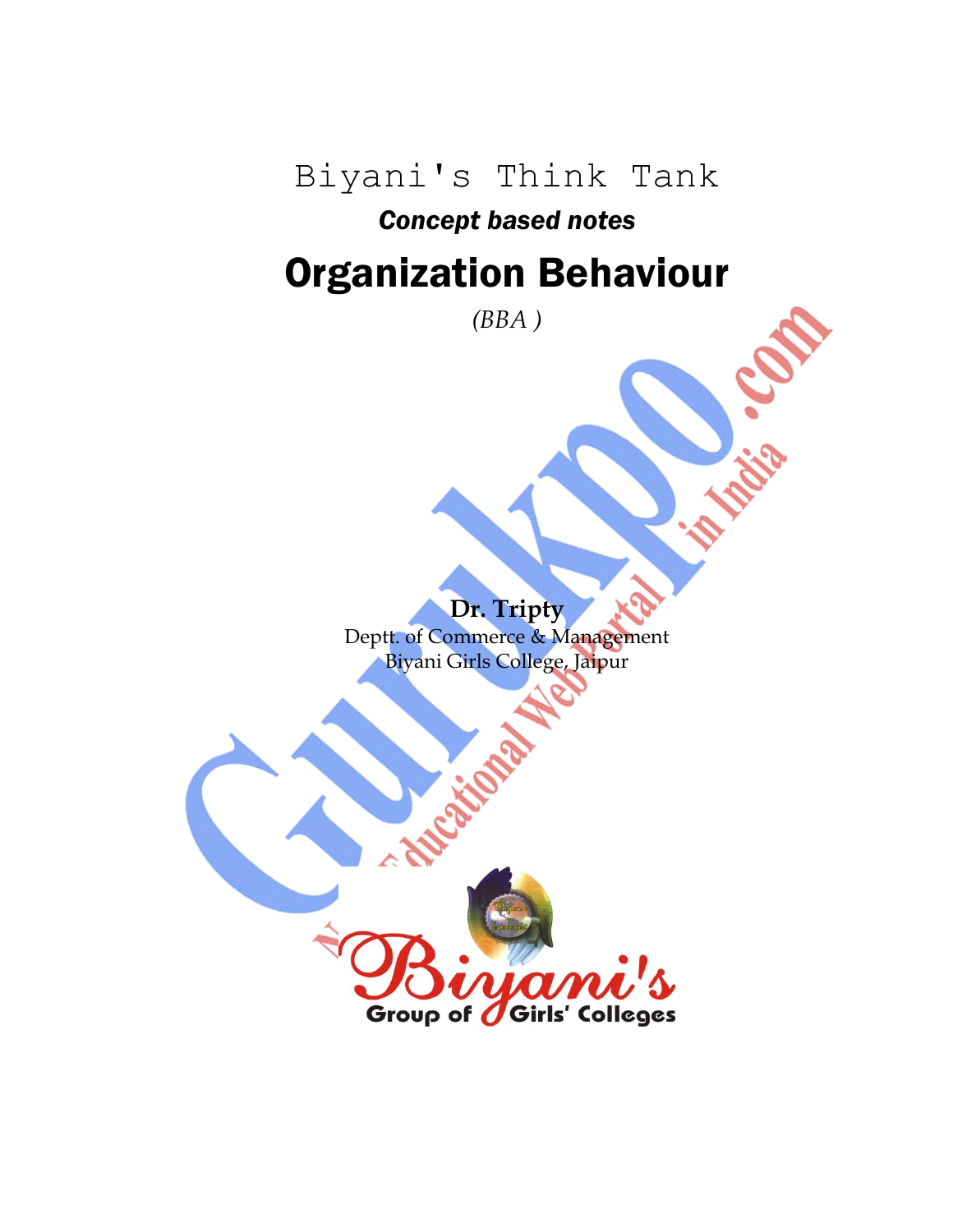*Published by :* **Think Tanks Biyani Group of Colleges**

*Concept & Copyright :* **Biyani Shikshan Samiti** Sector-3, Vidhyadhar Nagar,  $\tilde{\boldsymbol{c}}$ Jaipur-302 023 (Rajasthan) Ph: 0141-2338371, 2338591-95 • Fax: 0141-2338007 E-mail : acad@biyanicolleges.org Website :www.gurukpo.com; www.biyanicolleges.org **Edition : 2011 Price :**

While every effort is taken to avoid errors or omissions in this Publication, any mistake or omission that may have crept in is not intentional. It may be taken note of that neither the publisher nor the author will be responsible for any damage or loss of any kind arising to anyone in any manner on account of such errors and omissions.

*Leaser Type Setted by :* **Biyani College Printing Department**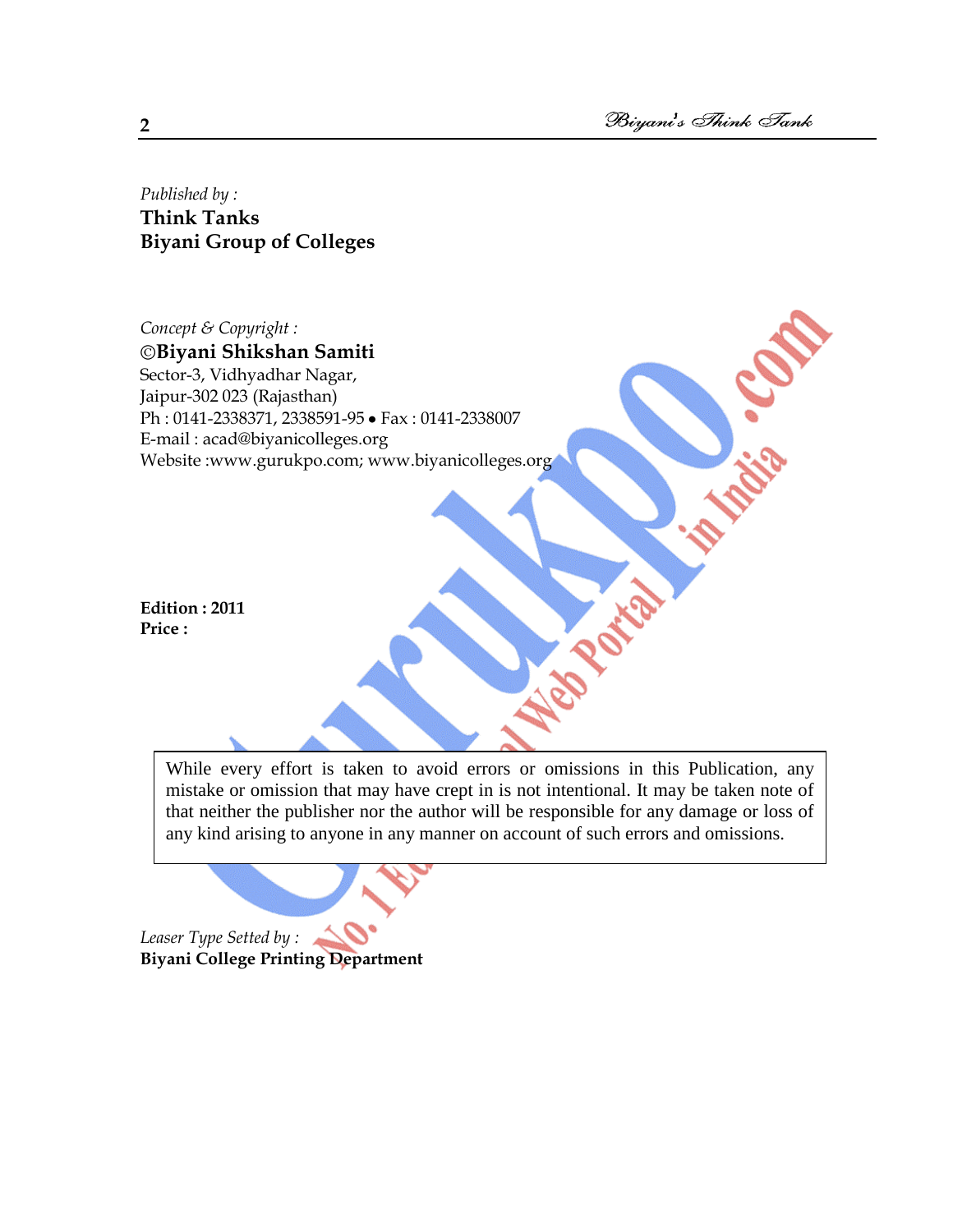# Preface

am glad to present this book, especially designed to serve the needs of the students. The book has been written keeping in mind the general weakness in understanding the fundamental concept of the topic. The book is self-explanatory and adopts the "Teach Yourself" style. It is based on question-answer pattern. The language of book is quite easy and understandable based on scientific approach. I

It includes the key points to be covered in every topic and is valuable to the students from the point of view of examination.

Any further improvement in the contents of the book by making corrections, omission and inclusion is keen to be achieved based on suggestions from the reader for which the author shall be obliged.

I acknowledge special thanks to Mr. Rajeev Biyani, *Chiarman* & Dr. Sanjay Biyani, *Director (Acad.)* Biyani Group of Colleges, who is the backbone and main concept provider and also have been constant source of motivation throughout this endeavour. We also extend our thanks to Biyani Shikshan Samiti Jaipur, who played an active role in coordinating the various stages of this endeavour and spearheaded the publishing work.

I look forward to receiving valuable suggestions from professors of various educational institutions, other faculty members and the students for improvement of the quality of the book. The reader may feel free to send in their comments and suggestions to the under mentioned address.

No. Feb

—Author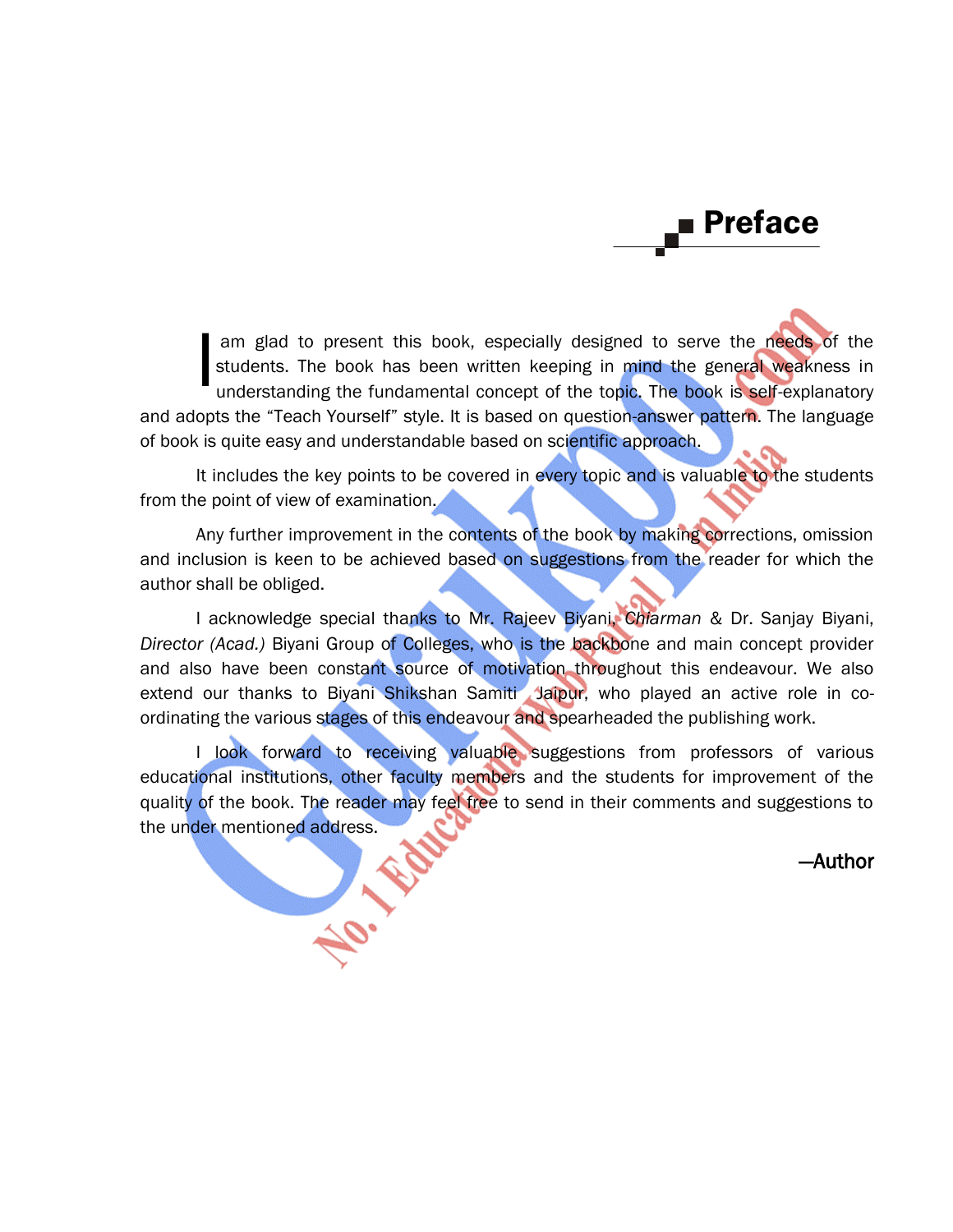| Unit           | <b>Title of Unit</b>             | No. of           |  |
|----------------|----------------------------------|------------------|--|
| No.            |                                  | <b>Questions</b> |  |
| $\mathbf{1}$   | Introduction                     | $\overline{05}$  |  |
| $\overline{2}$ | <b>Organizational Change</b>     | 03               |  |
| $\overline{3}$ | <b>Group Dynamics</b>            | 05               |  |
| $\overline{4}$ | Management of Conflicts          | 06               |  |
| $\overline{5}$ | Power                            | 03               |  |
| $\overline{6}$ | <b>Multiple Choice Questions</b> | $\overline{52}$  |  |
|                | Key Terms                        | $\overline{26}$  |  |
|                | Case Study                       | $\overline{01}$  |  |
|                | Bibliography                     |                  |  |
|                |                                  |                  |  |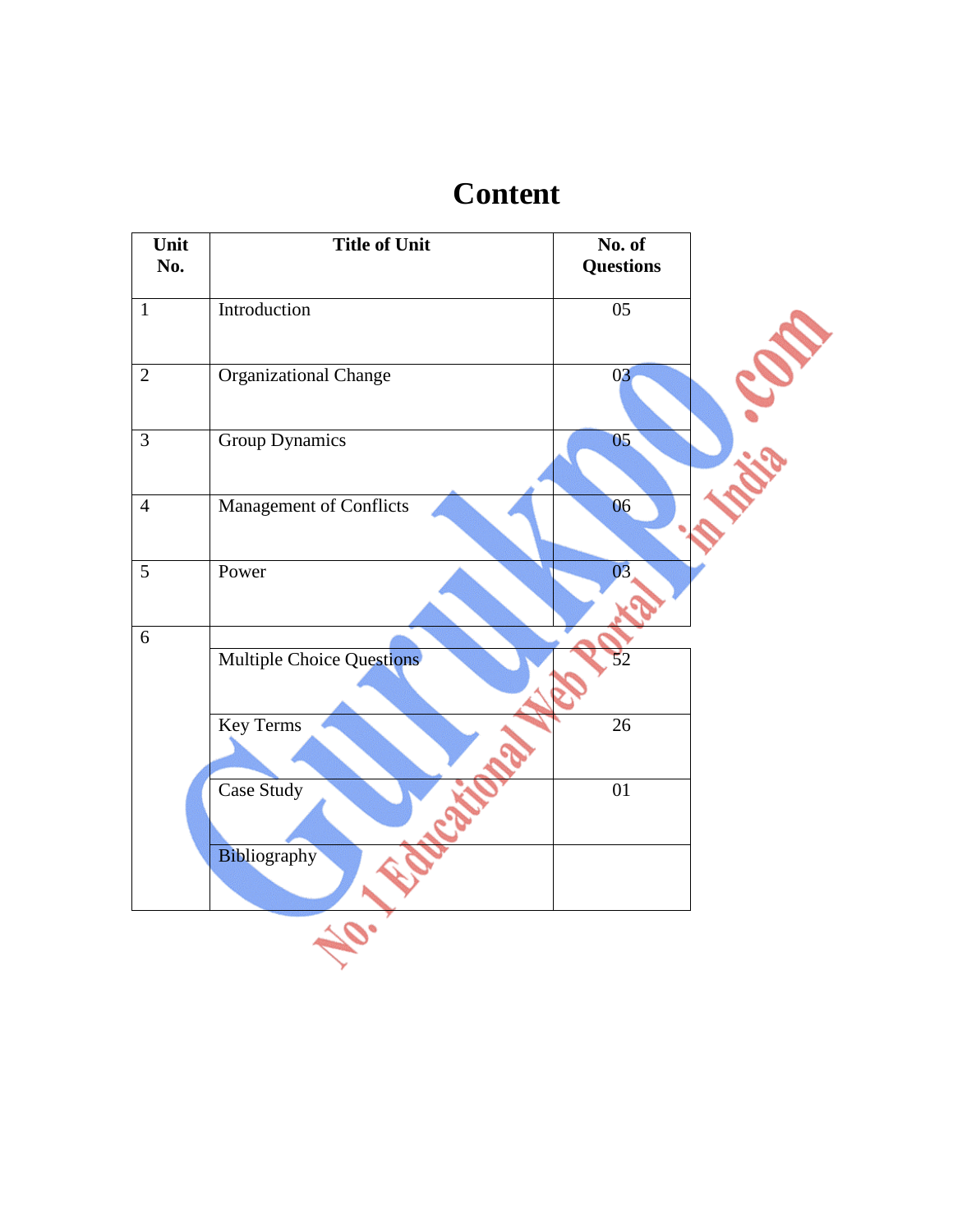# **Unit I**

# **Introduction**

#### **Q. 1 What is the meaning of organizational behavior?**

- **Ans.** Organizational behavior is the study and application of knowledge about how people act in an organization as individual and as groups. Organizational Behavior (known as OB) in which large number of tolls are used for analysis purpose. It helps manager to look for the behavior of individuals in an organization. OB applies knowledge gained about individuals, groups and structure. OB is concerned with what people do in an organization answer how that behavior affects the performance of that organization. Manager of an organization is required to have complete knowledge and information about the following facts:-
	- 1. When do two people (co-workers, or a superior-subordinate) interact?
	- 2. When do two or more groups need to co-ordinate their efforts?
	- 3. What complexities are involved in inter-personal relations?
	- 4. Why some employees are more successful than others?
	- 5. How can we act as a team?
	- 6. How to handle the stress of workers superiors and sub ordinates?
	- 7. How to obtain suggestions from employees?
	- 8. Why the culture of one organization differs from other and why it is changing constantly?

In brief "Organizational behavior is concerned with the study of what people do in an organization and how their behavior affects the performance of the organizations.

Organizational behavior is a scientific discipline in which a large number of research are conducted which improve its knowledge base

### **Q. 2 Describe various theories of organizational behavior?**

**Ans.** Organizational theory contains three subtopics: classical perspective, neoclassic perspective and environmental perspective.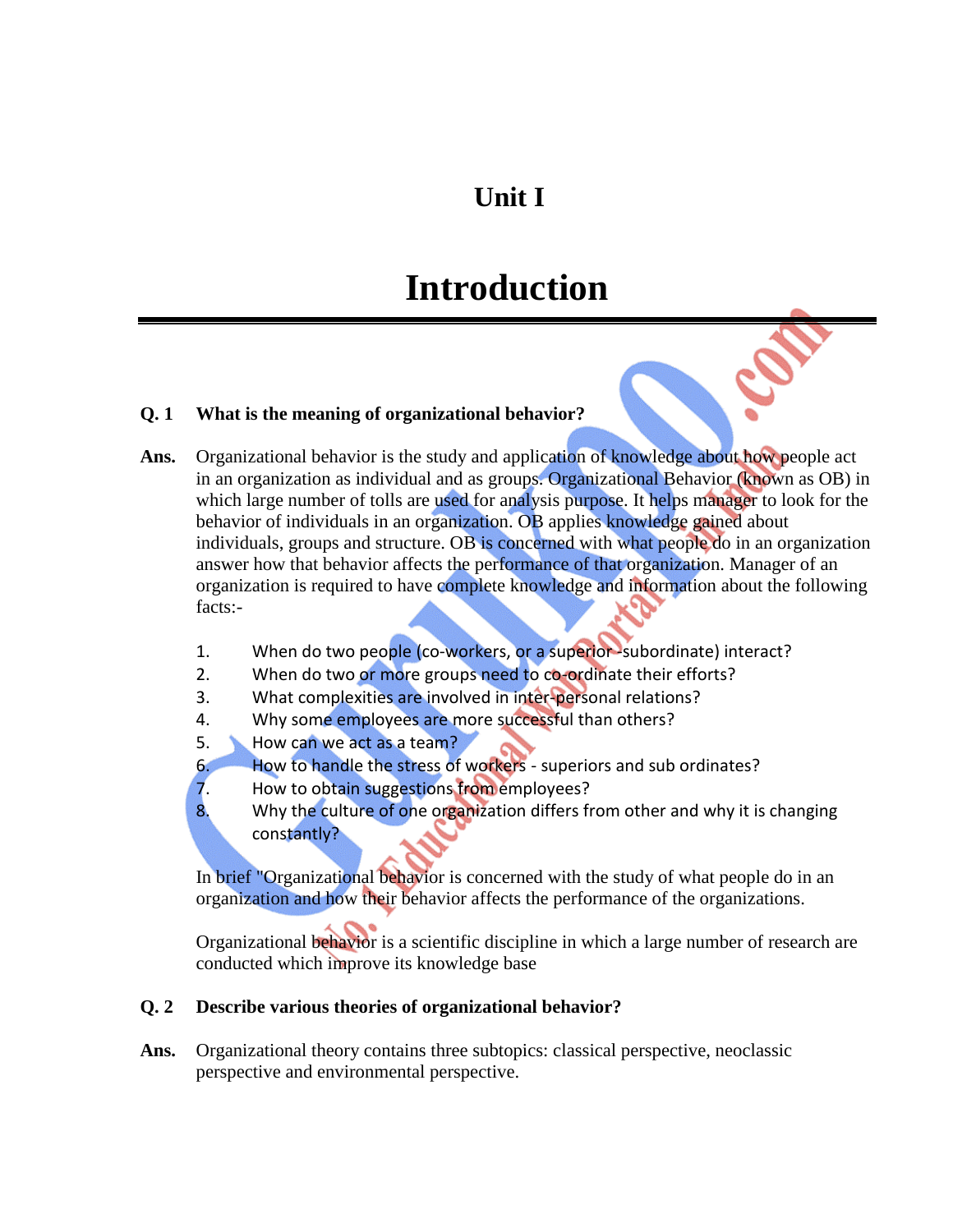

The classical perspective emerges from the Industrial Revolution and centers on theories of efficiency. There are two subtopics under the classical perspective: the scientific management and bureaucracy theory. Although the classical perspective encourages efficiency, it is often criticized as ignoring human needs. Also, it rarely takes into consideration human error or the variability of work performances (each worker is different)

#### **Scientific Management**

The Scientific Management theory was introduced by Frederick Winslow Taylor to encourage production efficiency and productivity. Taylor argues that inefficiencies could be controlled through managing production as a science. Taylor defines scientific management as "concerned with knowing exactly what you want men to do and then see in that they do it in the best and cheapest way." According to Taylor, scientific management affects both workers and employers, and stresses the control of the labor force by management.

#### **Principles of Scientific Management**

Taylor identifies four inherent principles of the scientific management theory.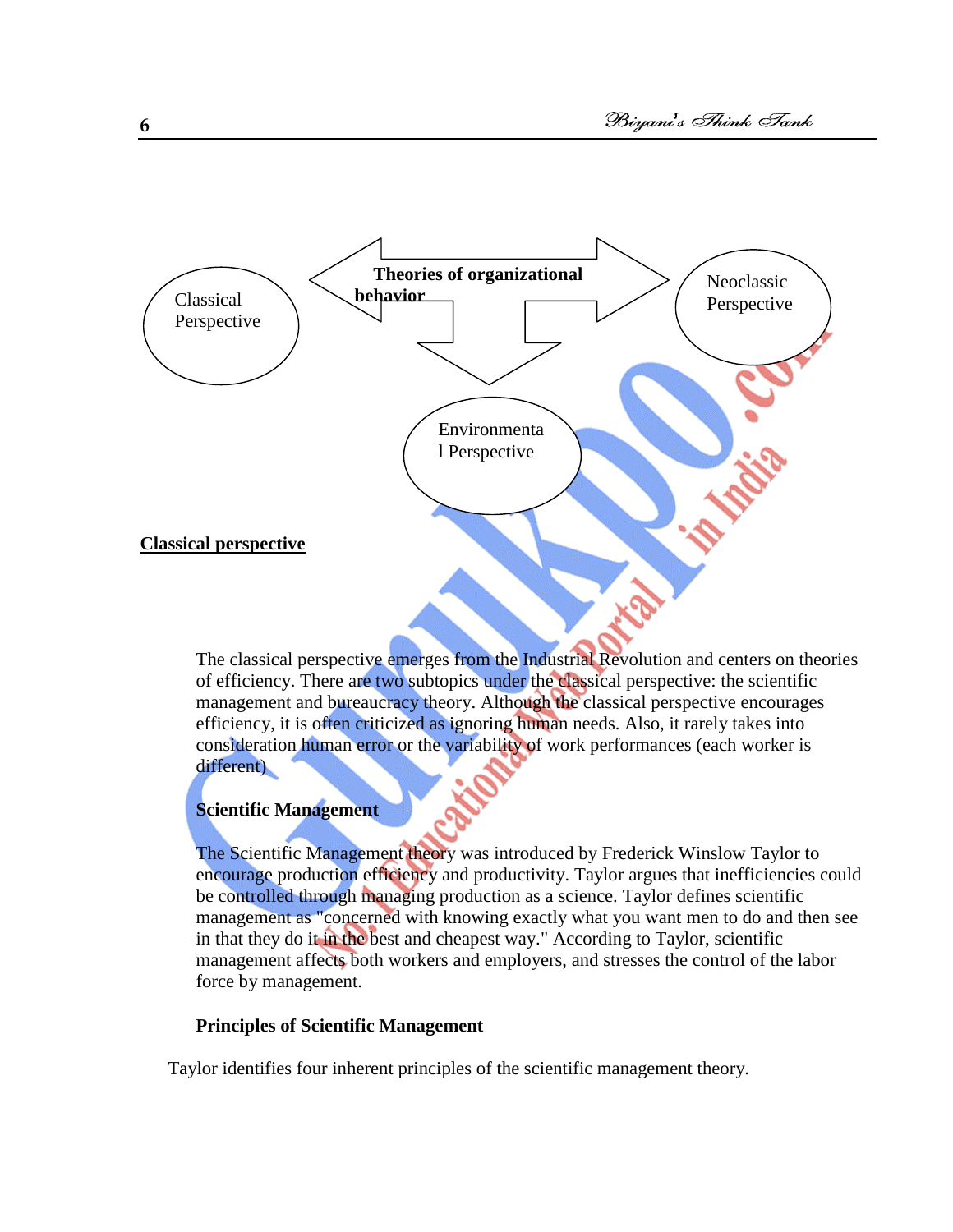- 1. The creation of a scientific method of measurement that replaces the "rule-of-thumb" method
- 2. Emphasis placed on the training of workers by management
- 3. Co-operation between manager and workers to ensure the principles are being met
- **4.** Equal Division of labor between managers and workers.

### **Bureaucratic Theory**

The scholar most closely associated with Bureaucratic theory is Max Weber. Weber articulates the necessary conditions and descriptive features of bureaucracy. An organization governed under Weber's conception of bureaucracy is characterized by the presence of impersonal positions that are earned and not inherited, rule-governed decision-making, professionalism, chain of command, defined responsibility, and bounded authority.

Weber begins his discussion of bureaucracy by introducing the concept of 'jurisdictional areas': institutions governed by a specific set of rules or laws. In a 'jurisdictional area' regular activities are assigned as official duties, the authority to assign these duties is distributed through a set of rules, and duties are fulfilled continuously by qualified individuals. These elements make up a bureaucratic agency in the case of the state and a bureaucratic enterprise in the private economy.

There are several additional features that comprise a Weberian bureaucracy: It is possible to find the utilization of hierarchical subordination in all bureaucratic structures. This means that higherlevel offices supervise lower level offices.

- In bureaucracies, personal possessions are kept separate from the monies of the agency or the enterprise.
- People who work within a bureaucracy are usually trained in the appropriate field of specialization.
- Bureaucratic officials are expected to contribute their full working capacity to the organization.
- Positions within a bureaucratic organization must follow a specific set of general rules.

Weber argues that the development of a 'money economy' is the "normal precondition for the unchanged survival, if not the establishment, of pure bureaucratic administrations".<sup>[\[34\]](http://en.wikipedia.org/wiki/Organizational_theory#cite_note-ReferenceA-34)</sup> Since bureaucracy requires sustained revenues from taxation or private profits in order to be maintained, a money economy is the most rational way to ensure its continued existence.

# **Neoclassical perspective**

The Neoclassical perspective began with the Hawthorne studies in the 1920s. This approach gave emphasis to "affective and socio-psychological aspects of human behaviors in organizations." The human relations movement was a movement which had the primary concerns of concentrating on topics such as morale, leadership, and mainly factors that aid in the cooperation in Organizational behavior.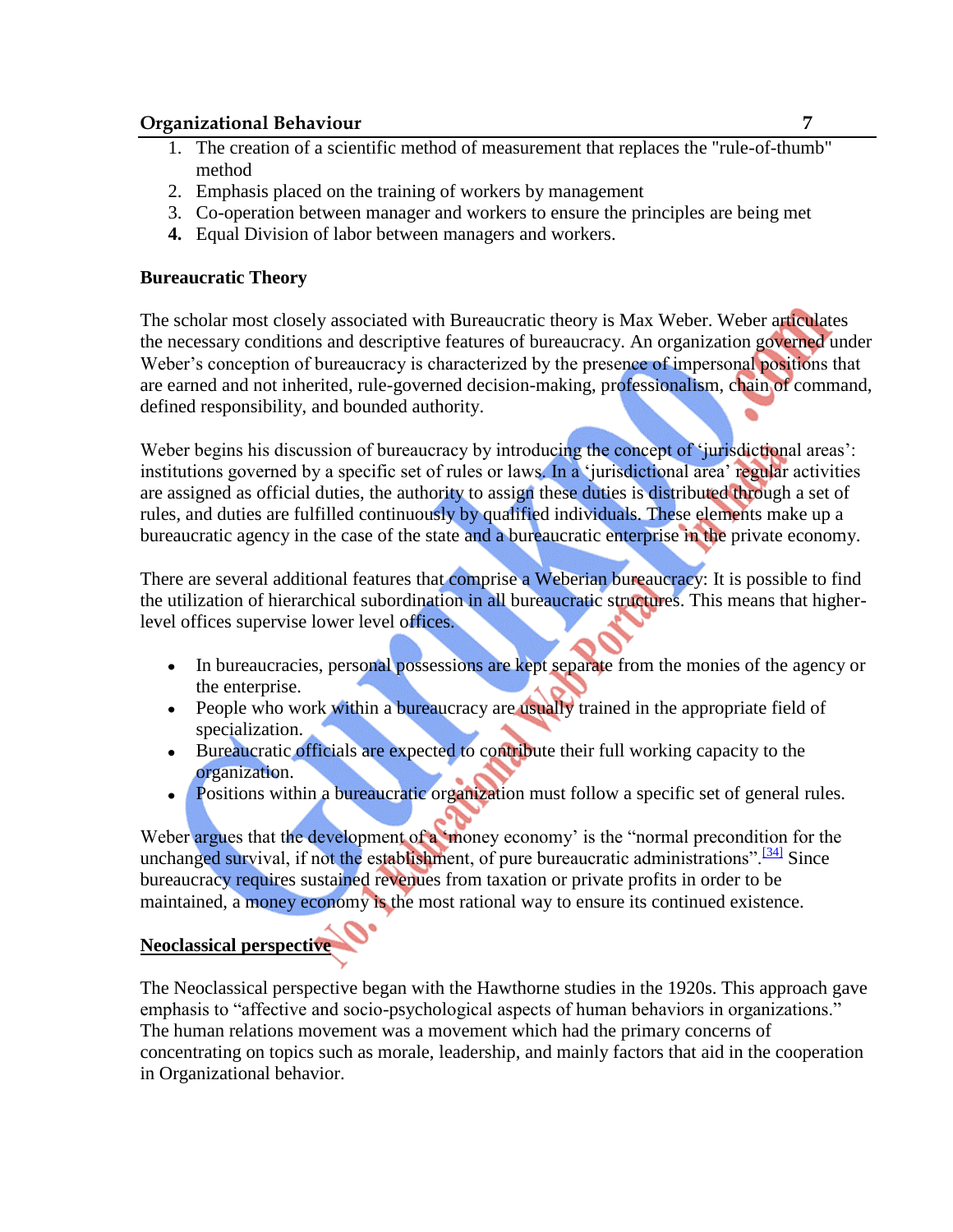# **Hawthorne study**

A number of sociologists and psychologists made major contributions to the study of the neoclassical perspective, which is also known as the human relations school of thought. Elton Mayo and his colleagues were the most important contributors to this study because of their famous Hawthorne study from the "Hawthorne plant of the Western Electric Company between 1927 and 1932."

The Hawthorne study suggested that employees have social and psychological needs along with economic needs in order to be motivated to complete their assigned tasks. This theory of management was a product of the strong opposition against "the Scientific and universal" management process theory of Taylor and Fayol." This theory was a response to the way employees were treated in companies and how they were deprived of their needs and ambitions.

In November 1924, a team of researcher – professors from the renowned Harvard Business school of USA began investigating into the human aspects of work and working conditions at the Hawthorne plant of Western Electric Company, Chicago. The company was producing bells and other electric equipments for telephone industry. Prominent Professors included in the research team were Elton Mayo (Psychologist), Roethlisberger and While head (Sociologist), and William Dickson (Company representative). The team conducted four separate experimental and behavioral studies over a seven-year period. These were:

- 1. **Illumination Experiments** (1924–27) to find out the effect of illumination on worker's productivity.
- 2. **Relay Assembly Test Room experiment** (1927–28) to find out the effect of changes in number of work hour and related working condition on worker productivity.
- 3. **Experiment in interviewing Working**: In 1928, a number of researchers went directly to workers, kept the variables of previous experiment aside, and talked about what was, in their opinion, important to them. Around 20,000 workers were interviewed over a period of two years. The interviews enabled the researchers to discover a rich and intriguing world that previously remained undiscovered and unexamined within the Hawthorne studies undertaken so far. The discovery of the informal organization and its relationship to the formal organization was the landmark of experiments in interviewing workers. This experiment led to a richer understanding of the social, interpersonal dynamics of people at work.
- 4. **Bank wiring Room Experiments** (1931–32) to find out social system of an organization.

# **Environmental Perspective**

# **Contingency Theory**

The Contingency Theory is a class of the behavioral theory that claims that there is no best way to organize a corporation, to lead a company, or to make decisions. An organizational, leadership, or decision making style that is effective in some situations, may not be successful in other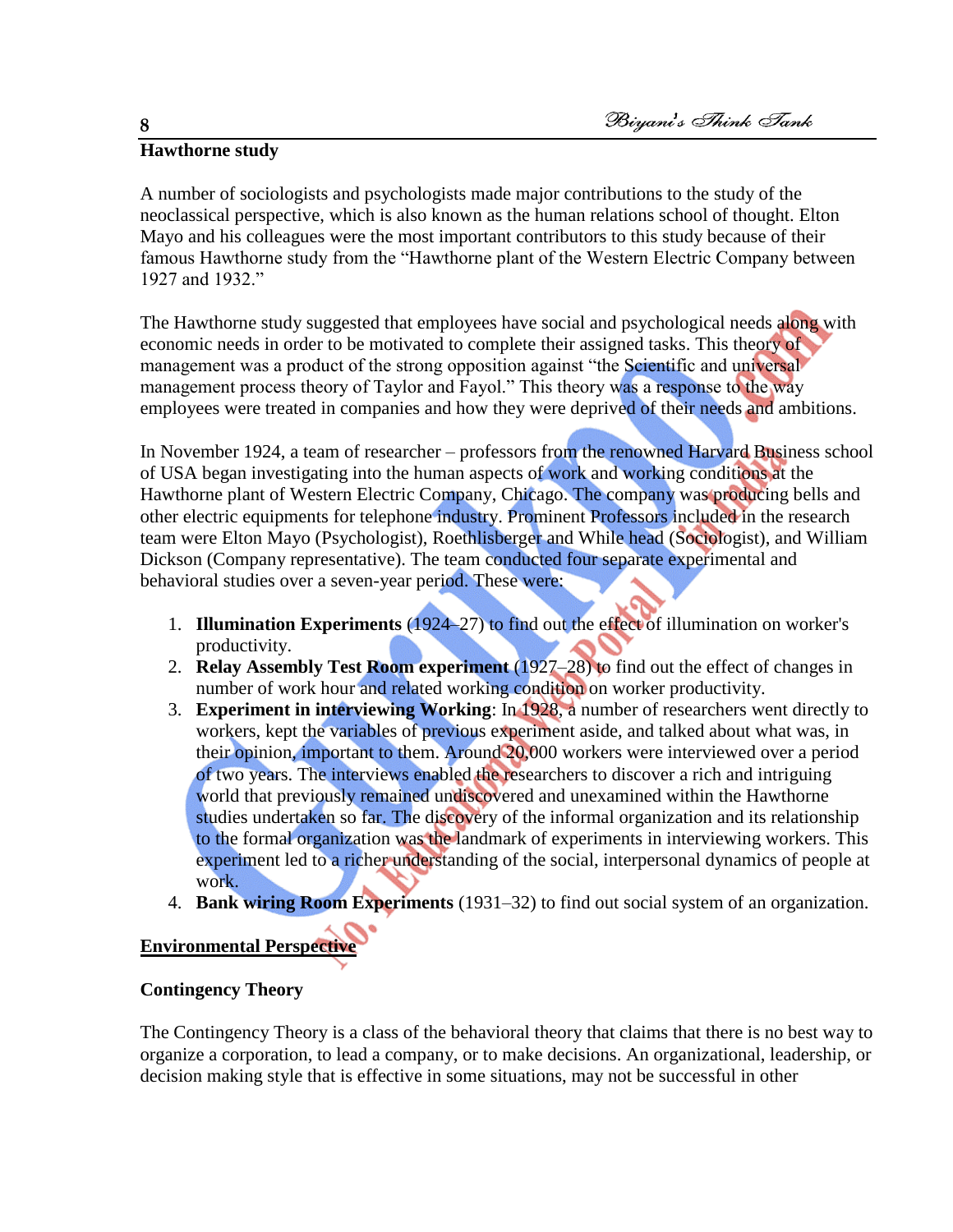situations. The optimal organization, leadership, or decision making style depends upon various **internal and external constraints** (factors).

In the Contingency Theory of Leadership, the success of the leader is a function of various factors in the form of subordinate, task, and/ or group variables. The following theories stress using different styles of leadership appropriate to the needs created by different organizational situations. Some of these theories are:

- $\bullet$ The Contingency theory: The contingency model theory, developed by Fred Fiedler, explains that group performance is a result of interaction between the style of the leader and the characteristics of the environment in which the leader works.
- The Hersey–Blanchard situational theory: This theory is an extension of Blake and Mouton's Managerial Grid and Redding's 3-D Management style theory. This model expanded the notion of relationship and task dimensions to leadership, and readiness dimension.

## **Q. 3 What Is the Role of Psychology in Organizational Behavior?**

**Ans.** The role of psychology in organizational behavior is related to its value in the purpose of the relationship between the intellectual health and general comfort of individuals in relation to their actions at work. Psychology in organizational behavior is in reality a field of study where psychologists use several parameters to access how different work environments and trends affect the health and performance of employees. Organizations may use the outcome of the study of the role of psychology in organizational behavior in their hiring practices, in their assessment and relation with employees, and in their training of new and existing employees.

### **Q. 4 What Is the disciplines of organizational behavior? In which manner they are contributing to O.B. field?**

**Ans.** Organizational behavior is a behavioral science that is built upon contributions from a number of behavioral disciplines. The dominant areas are psychology, sociology, social psychology, anthropology, and political science. As we shall learn, psychology's contributions have been mainly at the micro level of analysis; the other four disciplines have contributed to our understanding of macro concepts such as organization and group process.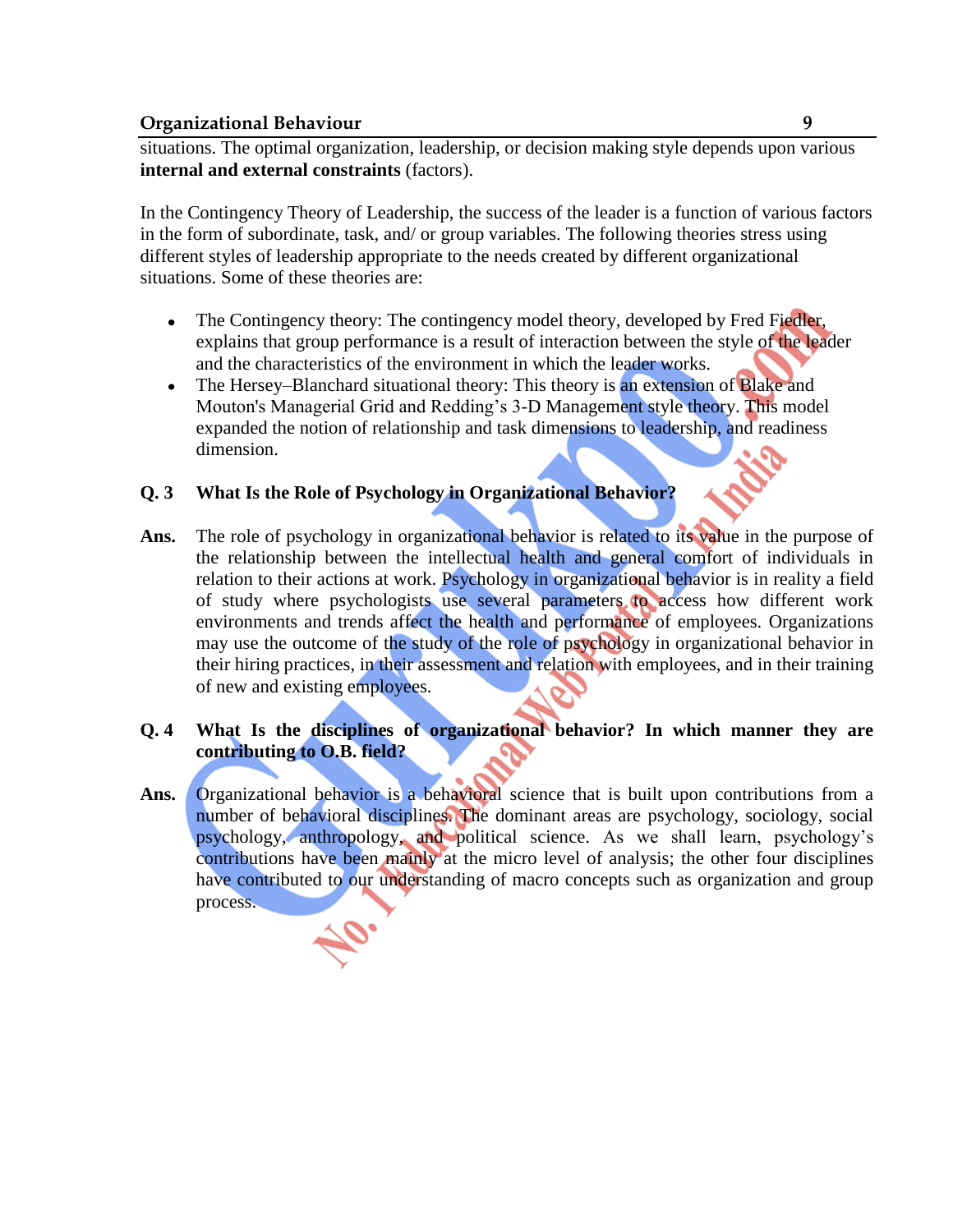

Psychology is the science that seeks to measure, explain, and sometimes change the behavior of humans and other animals. Psychologists involve themselves with studying and attempting to understand individual behavior. Those who have contributed and continue to add to the knowledge of organizational behavior are learning theorists, personality theorists, counseling psychologists, and, most important industrial and organizational psychologist. Early industrial and organizational psychologists concerned themselves with problems of fatigue, boredom, and other factors relevant to working conditions that could impede efficient work performance. More recently, their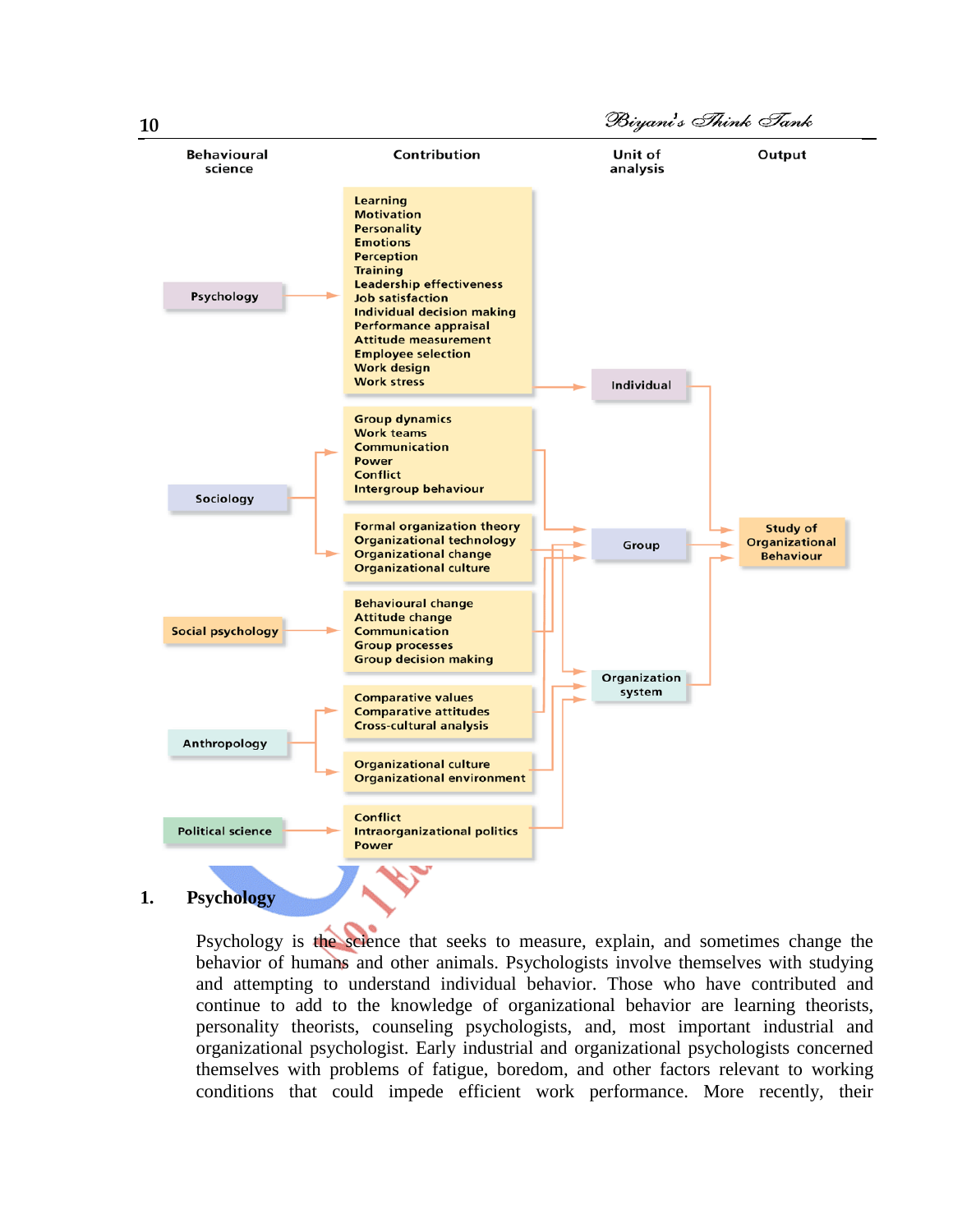contributions have been expanded to include learning, perception, personality, training, leadership effectiveness, needs and motivational forces, job satisfaction, decision making processes, performance appraisals, attitude measurement, employee selection techniques, work design and job stress.

#### **2. Sociology**

Where psychologists focus on the individual, sociologists study the social system in which individual fills their role; that is, sociology studies people in relation to their fellow human beings. Specifically, sociologists have made their greatest contribution to organizational behavior through their study of group behavior in organizations, particularly in formal and complex organizations. Some of the areas within organizational behavior that have received valuable input from sociologist are group dynamics, design of work teams, organizational culture, formal organization theory and structure, organizational technology, communications, power conflict, and inter group behavior.

#### **3. Social Psychology**

Social psychology is an area within psychology, but it blends concepts from psychology and sociology. It concentrates on the influence of people on one another. One of the major areas receiving considerable investigation from social psychologist have been change, how to implement it and how to reduce barriers to its acceptance. In addition, social psychologists are making significant contributions in the areas of measuring, understanding, and changing attitudes; communication patterns; the ways in which group activities can satisfy individual needs; and group decision making processes.

#### **4. Anthropology**

Anthropology is the study or societies to learn about human beings and their activities. Anthropologists' work on cultures and environments, for instance, has helped us understand differences in fundamental values, attitudes, and behavior between people in different countries and within different organizations. Much of our current understanding of organizational culture, organizational environments, and differences between national cultures is the result of the work of anthropologist or researchers using their methodologies.

### **5. Political Science**

Although frequently overlooked, the contributions of political scientists are significant to the understanding of behavior in organizations. Political science studies the behavior of individuals and groups within a political environment. Specific topics of concern include structuring of conflict, allocation of power and how people manipulate power for individual self-interest.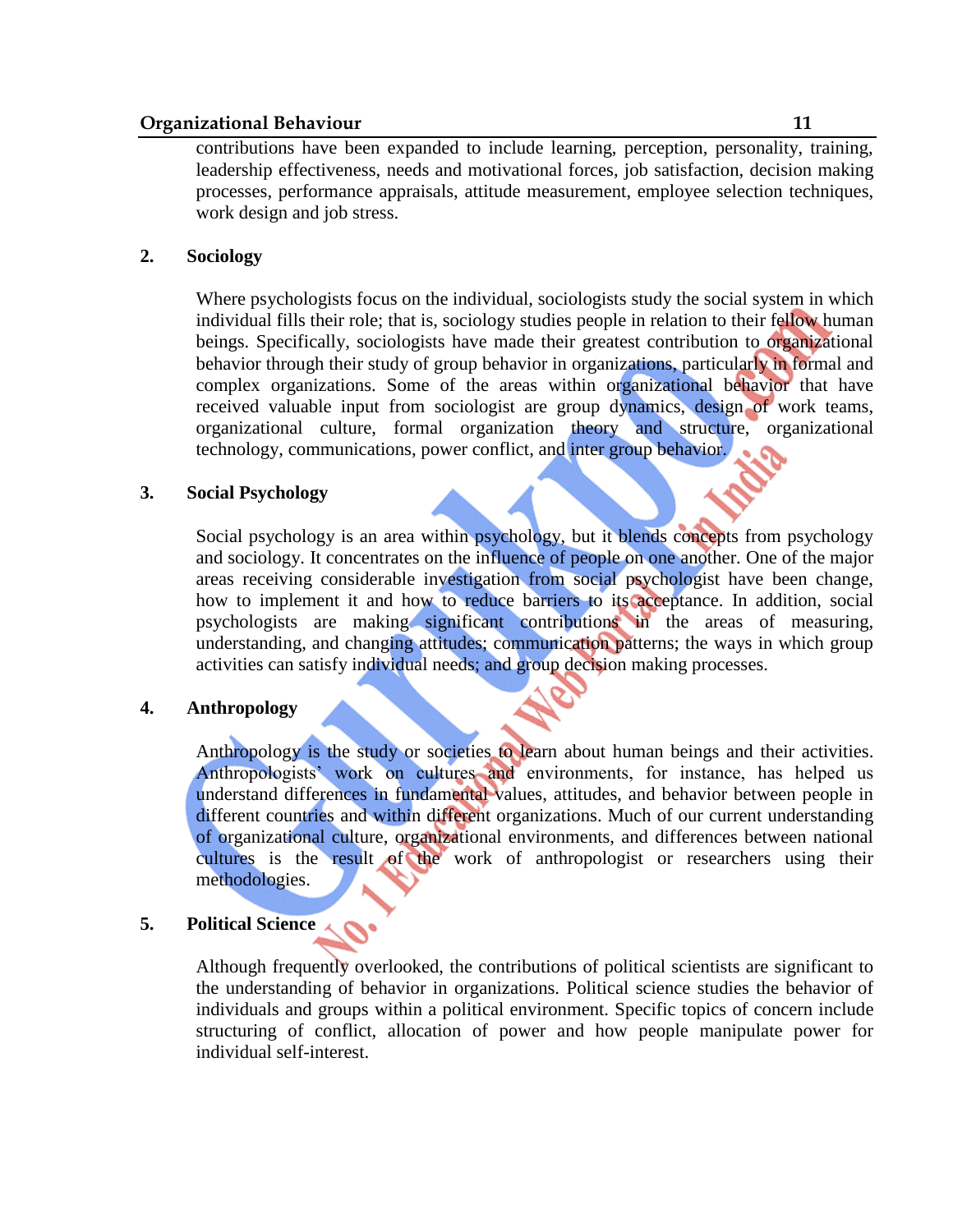# Biyani's Think Tank

# **Q. 5 What is the role of organizational behavior in today's business organization?**

**12**

Ans. In any association one can suppose that the main aim of that business is to accomplish something; what exactly does being a winning organization mean and what does it take to get there? In the past companies placed a great amount of emphasis on the numbers and how to achieve those numbers. The people who really helped achieve those numbers were graded on their technical skills, productivity, and budgets. Employees were moneymaking machines and how they achieved those numbers was not a concern of their managers as long as the numbers were being met. Organizational behavior studies have become more important today than in previous years because corporations must become skilled at to adapt to the rapidly changing business cultures that have stemmed from a ready for action and fast-paced market. Organizational behavior was a topic that was not discussed until an employee's behavior changed, productivity changed, or sales decreased. In today's business world, managers are paying more attention to how employees react to situations rather than if they respond. They are beginning to view organizational behavior as an elaborate piece of training and development of the workforce. Soft skills were never a part of management training and it was rare that managers were commended for having those skills. In the business world today, I feel organizational behavior is an essential tool for administration effective teams. If you can zone in on an employees' personality, creativity, and adaptability, motivating that employee the way they need to be motivated is never a gray area and a guaranteed success.

With this knowledge managers can achieve a successful career. Since a manager needs to get his job done by the others, to have an organizational behavior skills become a valuable talent.

As the environment of business is always changing, the role of the managers has become more sensitive. In order to know how to handle a new workforce, and deal with the complication of the new environment, the supervisors need to develop their information about attitude and behavior of individuals, and groups in organization. Now we know not only the hard skills are important for get the job done, soft skills are helps managers to do their job more effectively and efficiently.

Organizations are involved in every facet of our lives. Everyone whether they like it or not are members of multiple organizations. Personally to argue that the study of organizational behavior or to propose any negative response to a structure that is closely involved with our lives is moot. The reality is that organizations organize our lives. Our schedules are almost entirely set by organizations. What happens in the economy and in the courts and in technology (all elements of the environment of organizations) affects all of our lives profoundly. The reason most organizations do things the way they do is largely a function of what they can make money doing, what is legal, and what technology permits. Organizations have a tremendous impact on our professional lives and organizational structure. Prestige in industrialized nations is determined by occupation, and by rank within the organization we work for. So bankers (an occupation) have a certain status in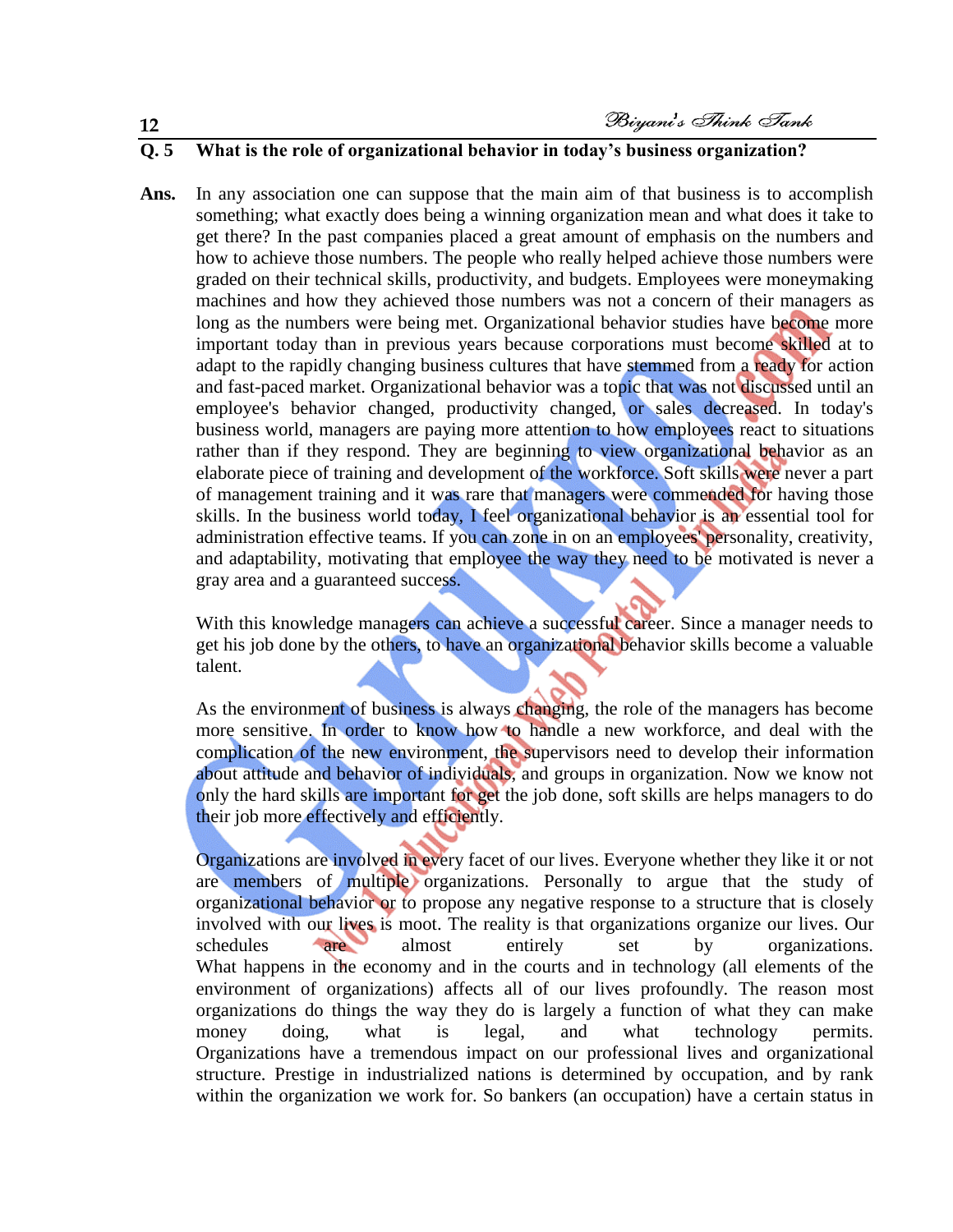society, and bankers who are senior vice-presidents (a high rank) are particularly blessed. Most people's income is derived from their jobs in organizations, so organizations also largely determine the amount of money that individuals have. Organizations wield considerably more power than individuals do, so the individuals who control organizations also have considerable power. **The discipline of Organizational Behavior encompasses three broad areas:**

## **1. The Behavior of People in Organizations**

OB draws on psychology, anthropology and sociology to gain insight into the behavior of individuals in organizational settings. Topics studied include:

- perception, cognition, learning
- personality and motivation
- leadership, power, conformity, communication
- decision making

## **2. Organizational Structure**

Organizations consist of people organized to achieve organizational goals (like manufacture computers). One of the most important strategic elements of an organization is its structure: how the people are arranged so as to produce what the organization produces. Topics include:

- task identification and division of labor
- departmentation
- coordination and control mechanisms
- processes and procedures, such as promotion, hiring policies, compensation
- organizational form (e.g., bureaucracy)
- size
- centralization of decision-making
- the relationships among these variables

### **3. Behavior of organizations**

Just as we can study the interactions of individuals with the organization and with each other, we can also study the interactions of organizations with their environments, which include individual citizens and other organizations including the government. Some of the behaviors of organizations that we are interested in include:

- adoption of new practices such as
- downsizing
- team-based structure
- domestic partner benefits (e.g., partners of gay employees get full medical coverage)
- re-engineering
- environmental protection ("green" practices)
- adaptation to changing conditions
- global competition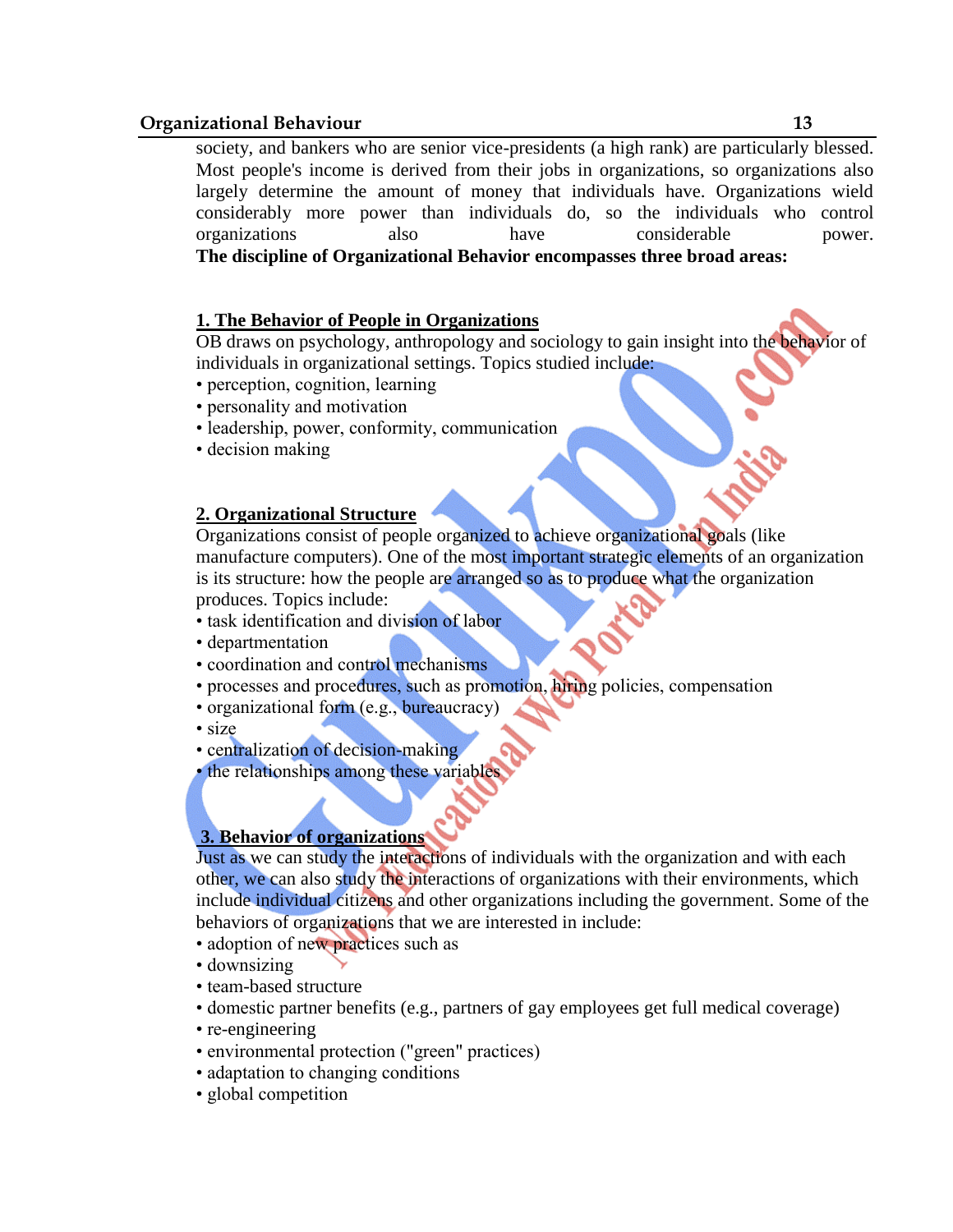• increasing pace of technological change

• changing social structure (e.g., status of women)

What makes an organization successful is not solely the product. Just because their technology is good today doesn't mean it will always be good. There are a lot of makers of vacuum tubes that can attest to that. Financial strength is basically a measure of the company's past success. What determines whether the company will continue to develop sought-after products, will continue to develop cutting edge technology, will continue to make the right guesses about which way the market is going to go, will continue to make sound investments, is the people and the organizational culture and structure. Individuals that understand the organization and its behaviors have the advantage to manage an organization. Understanding how organizations really work, is key to rising to the top levels of management. Most people who work in organizations come to understand the politics and issues in their own departments. But they don't get much opportunity what happens in the rest of the organization. Hence, their presentations, their political moves, their organizational initiatives are all in better tune with the organization as a whole, and are more apt to be admired by people higher in the organization. Within an Organization

The formal organization chart of an organization can be thought of as a network. It is a directed graph (a non-symmetric network) that records the social relation "reports to". That social relation tends to channel a lot of the communications within an organization.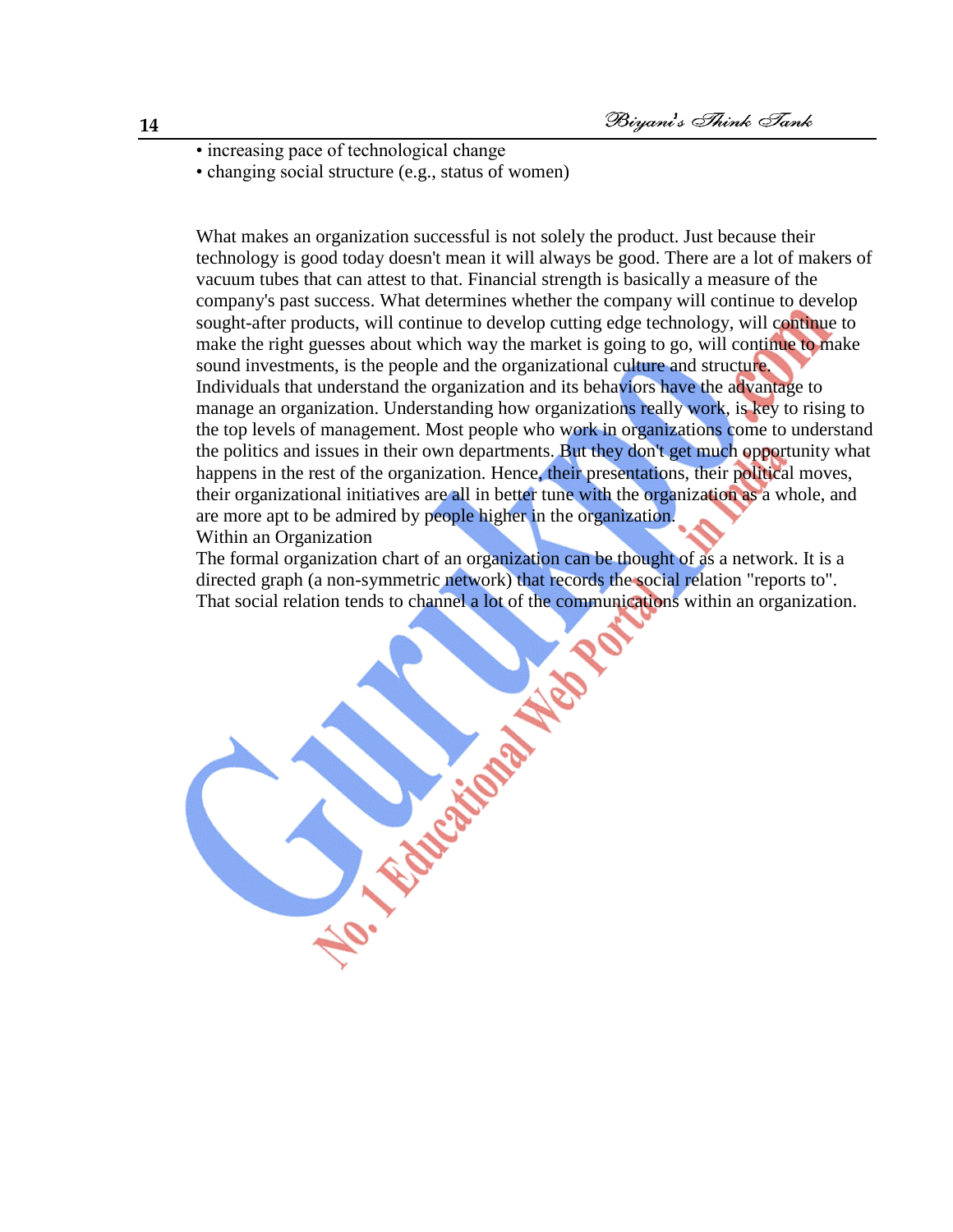# **Unit II**

# **Organizational Change**

LE



**Ans.** Four Major Forces Creating Change in Organizations **–**



Globalization, technological change, knowledge management and cross border cooperation, four factors that form large forces to change in organizations today.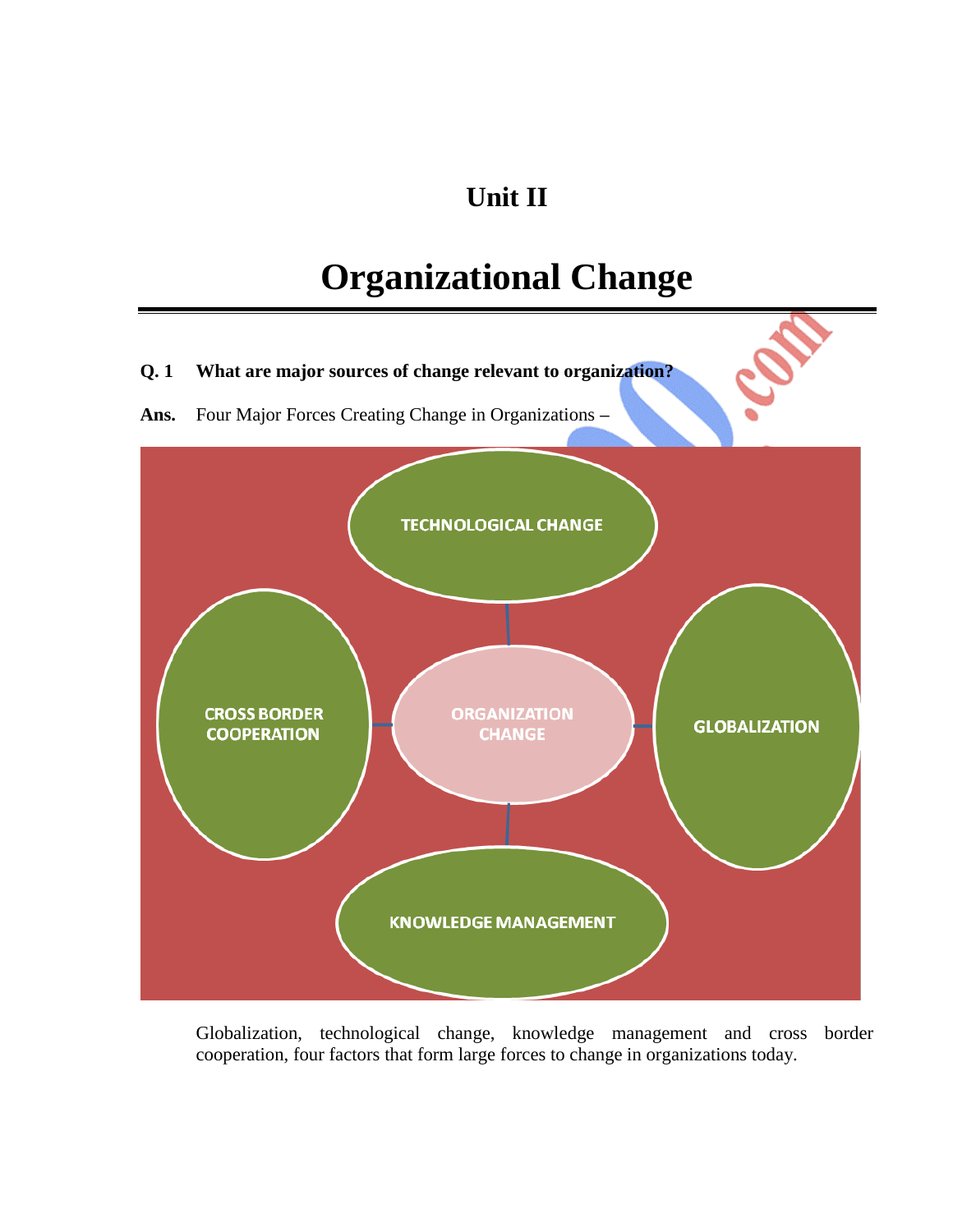These changes affect decision making as organizations are forced to recognize that they executive who are pioneering, creative visionaries, the different environments that are operating their organizations require to understand where and are able to discriminate between these different environment.

These environments are: the external, or in commission environment, the competitive environment (the part of the external environment in which companies that are competing for the same market place) and the macro environment, which influences how the economy, government regulations, communal values demographics and technology come to bear on an organization.

With such a complex view of leaders must be equipped with the appropriate skill sets, such as flexibility, Good communication and critical thinking and negotiation skills. You must also be supported with the necessary resources to make good decisions that will benefit their organizations.

#### **Globalization**

Supports Convergence in international activities, such as increasing foreign production of goods and services, enlarged consumer require in emerging markets worldwide, falling barriers to international trade of rapidly changing technology, creates a global economy has resulted in the mutual dependence between countries as a standard today. So are the hiring practices of companies that find the best talent is to have changed because the best talent may not be resident in the home.

Organizations must therefore be sensitive to these differences in the formulation of operational and human resource (HR) strategies for the implementation abroad, in this global environment it is unlikely that the companies, national policies can be applied that work at home and abroad.

#### **Technological change**

Technology is like a double-edged sword, makes our lives easier, or may be even worse. The Internet has revolutionized the way in which information is exchanged, facilitating communication and trade conducted revolutionized. The technology is rapidly changing demands and efficient management to more knowledge in these areas in order for companies to manage their funds and develop obtains or keeps their competitive advantage.

Modern knowledge has enabled the company to save time and money by conducting business such as negotiation, and trade in real time, but may also facilitate the sharing of sensitive information about the practices of a company's trade secrets and the development of new products in a matter seconds.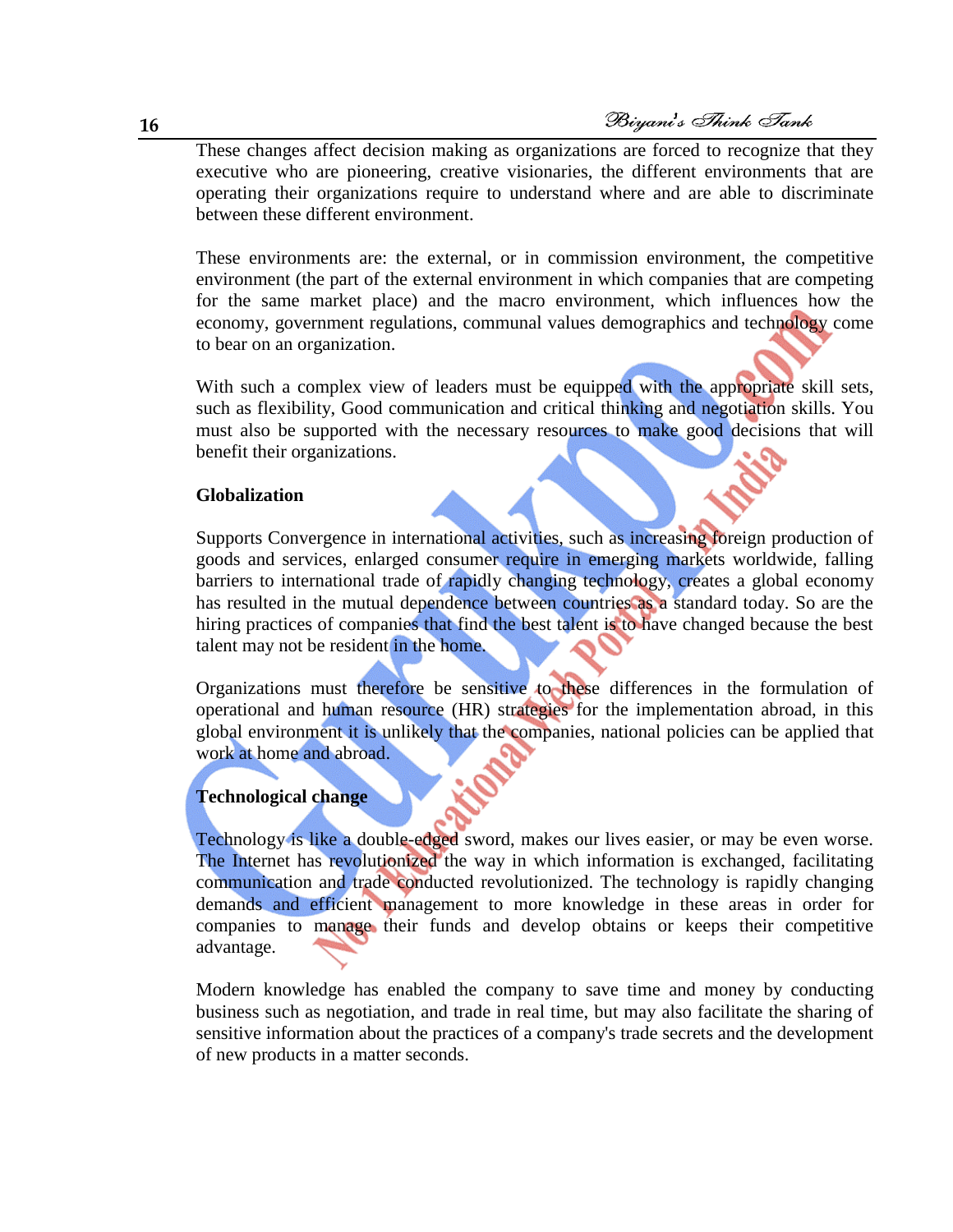Moreover, any technology has a number of high-tech devices to help lead and facilitate the enterprises in the procurement and management of information generated worldwide in constant contact with their employees what the communications and decisions immediately. This can be both a blessing and a source of stress for managers and executives who have to learn to manage their selection and use of these devices.

#### **Knowledge Management**

Driving forces such as changes in buyer demographics and preferences, technology, product innovation and market changes in society, consumer attitudes and lifestyle require new ideas. This has created a need for knowledge workers.

Knowledge workers of a company include intellectual capital and the creative people with new ideas and problem-solving capacity exists. Managing knowledge assets a company can have a competitive advantage because they are effectively the expertise, skill, intellect, uses, and the relations of the members of the organization.

For example a company's strategic management efforts can be significantly improved if the knowledge that resides within their international talent pool is knock at the source, as a manager, is "closer to the Earth" and a part of local culture might be better able to sense changes in the environment than one who does not.

#### **Cross-border Collaboration**

An important part **of** knowledge management is the effective management of enterprisewide collaboration. Use of appropriate technologies and applications such as virtual private networks, VoIP, email, social networking sites like Face Book, and companysponsored blogs may be the communication between an organization and its stakeholders to facilitate and help in various kinds of internal and external collaborative processes. An example of a tool that can be used in cross-section to cross borders cooperation could be an easily accessible online database that provides a central source of information for employees, customers or suppliers.

To respond effectively to the four major Forces to create change in today's global economy, leaders must be willing to make changes, they have curious and grateful for the richness and diversity of other cultures. This must trust-worthy and flexible, and they must cope with very strong time management, communication, conflict management, and problem-solve and people skills to effectively address these drivers of change.

### **Q. 2 What do you mean by resistance to change in organization?**

Ans. It is very true that "an unwilling user can always make an idea fail, no matter how good it is.‖ It is difficult for organizations to avoid modification, as new ideas encourage growth for them and their members. Change occurs for many reasons such as new staff roles; increases or decreases in funding; acquisition of new technology; new missions, vision or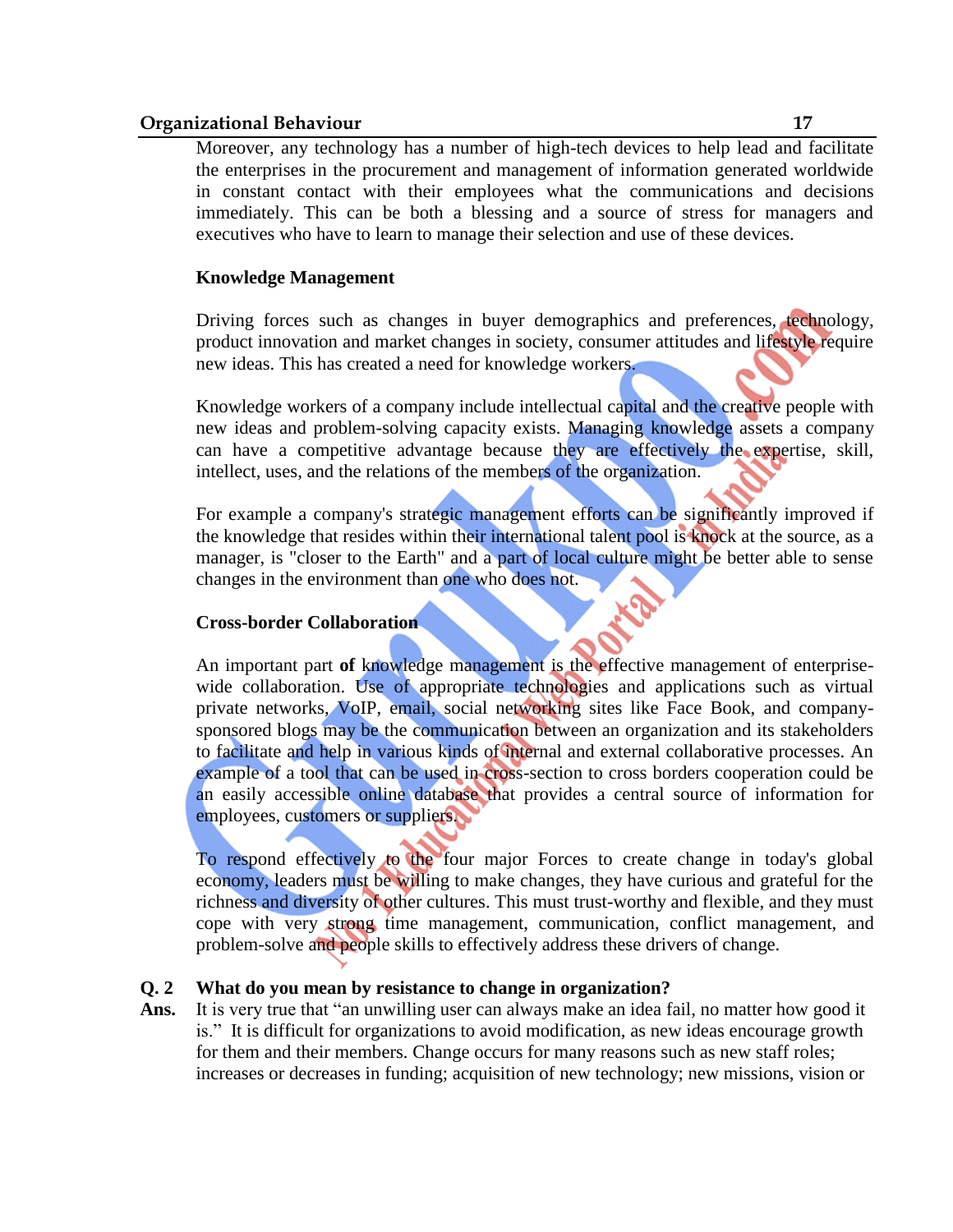goals; and to reach new members or clients. Changes can create new opportunities, but are often met with condemnation from resistant individuals within the group.

#### Poor Communication

Changes within an group start with key decision makers. It is up to them to bypass along the details to team members and ensure all questions and complaints are handled before changes go into effect. Unluckily, as news of a change spreads through the chain of command, details are sometimes tilted and members end up receiving inaccurate, secondhand information. Poor communication can therefore cause fight to change.

#### Self-Interest

Ego often interferes with the ability to adapt to change. Some want to maintain the status quo to better advance their own individual agendas; others have different motivations. In the end, employees acting in their own self-interest, instead of the organization's greater good, will resist change.

#### Feeling Excluded

Organizations often solicit advance input to ensure that everyone has an opportunity to voice their ideas and opinions. If, however, employees hear of a sudden change, and they had no input, they will feel disqualified from the decision making process and perhaps offended.

#### Lack of Trust

Trust plays a big role in running a winning organization. When organization members feel they cannot trust each other or key decision makers, it becomes difficult for them to accept organizational changes. They may credit the changes to some negative underlying reason or even assume they will ultimately lose their jobs.

#### Skills/Training Dearth

When change requires mastering new skills, resistance is likely, particularly when it comes to new expertise. Organizations can prevent this through offering education and learning.

The adoption of innovations involves varying human behavior, and the taking of change. There is a natural resistance to change for several reasons.

#### **People resist change:**

When the reason for the change is uncertain. Ambiguity--whether it is about costs, tools, jobs--can trigger negative reactions among users.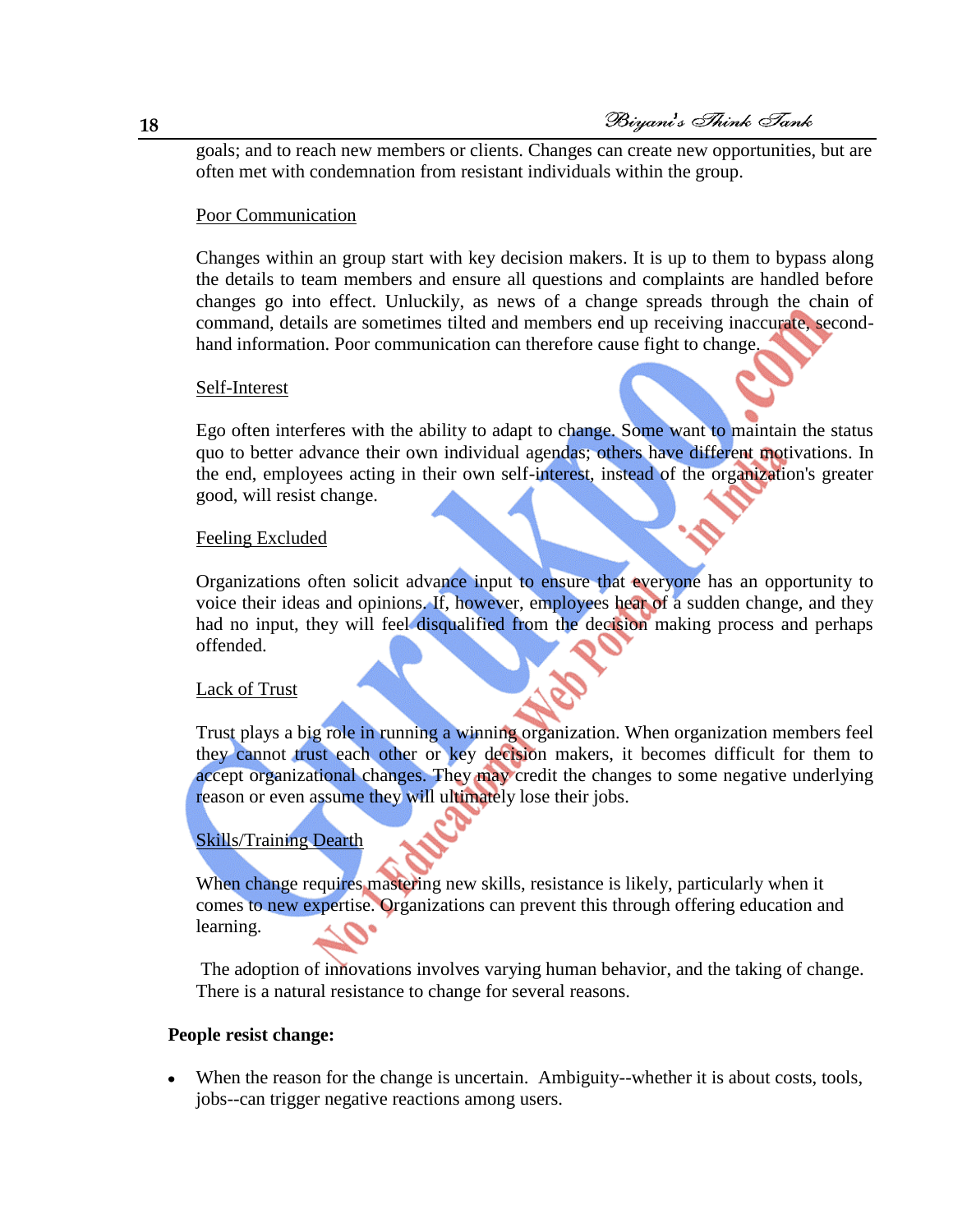- When the future users have not been consulted about the change, and it is offered to them as an accomplished fact. People like to know what's going on, especially if their jobs may be affected. Informed workers tend to have higher levels of job satisfaction than uninformed workers.
- When the change threatens to modify established patterns of working dealings between people.
- When message about the change--timetables, personnel, monies, etc.--has not been adequate.
- When the benefits and rewards for making the change are not seen as adequate for the trouble involved.
- When the change threatens jobs, power or status in an organization.

## **Decision makers will be more responsive to change:**

- If the information presented coincides with their current values, beliefs, and attitudes:
- If they perceive that the change will benefit them more than it will cost them:
- If the innovation requires marginal rather than major changes in their views or lives:
- If they have a demonstrated need for the innovation: and
- If the innovation is introduced gradually so that people can adjust to the resulting change.

## **Q. 3 Describe the process of change in organization? Detail some models of change.**

- Ans. Managing a process of change in an organization can be a extremely multifaceted task and is often vital for effective organizational development (OD).
	- **1.**  $\Box$  The Focus of Change

Leavitt et al. (1973) proposed that change may focus on 1 of 4 subsystems in an organization:

- Structure levels of hierarchy, spans of authority, centralisation.  $\bullet$
- Technology complexity, degree of employee usage, operator control & responsibility.
- People values, beliefs, attitudes, motives, drives, competencies, KSAs.
- Task job design, repetitiveness, physical & cognitive demands, autonomy & discretion.
- **2.** Lewin's Force Field Model

A classic model of OD, commonly referred to as the 'force field' model, was proposed by Kurt Lewin in 1951. He described organizations as systems which are held in a constant state of 'equilibrium' by equal and opposing forces. The model suggests that a range of 'driving forces', which exert a pressure for change, are balanced by a number of opposing 'resisting forces'. Driving forces urging change might include the availability of new technology, economic pressure from competitors or even changes in local or national legislation. Conversely, resisting forces might include a firmly established organizational culture and climate or industry-specific customs. Lewin proposed that any process of organizational change can be thought of as implementing a move in the equilibrium position towards a desired or newly established position.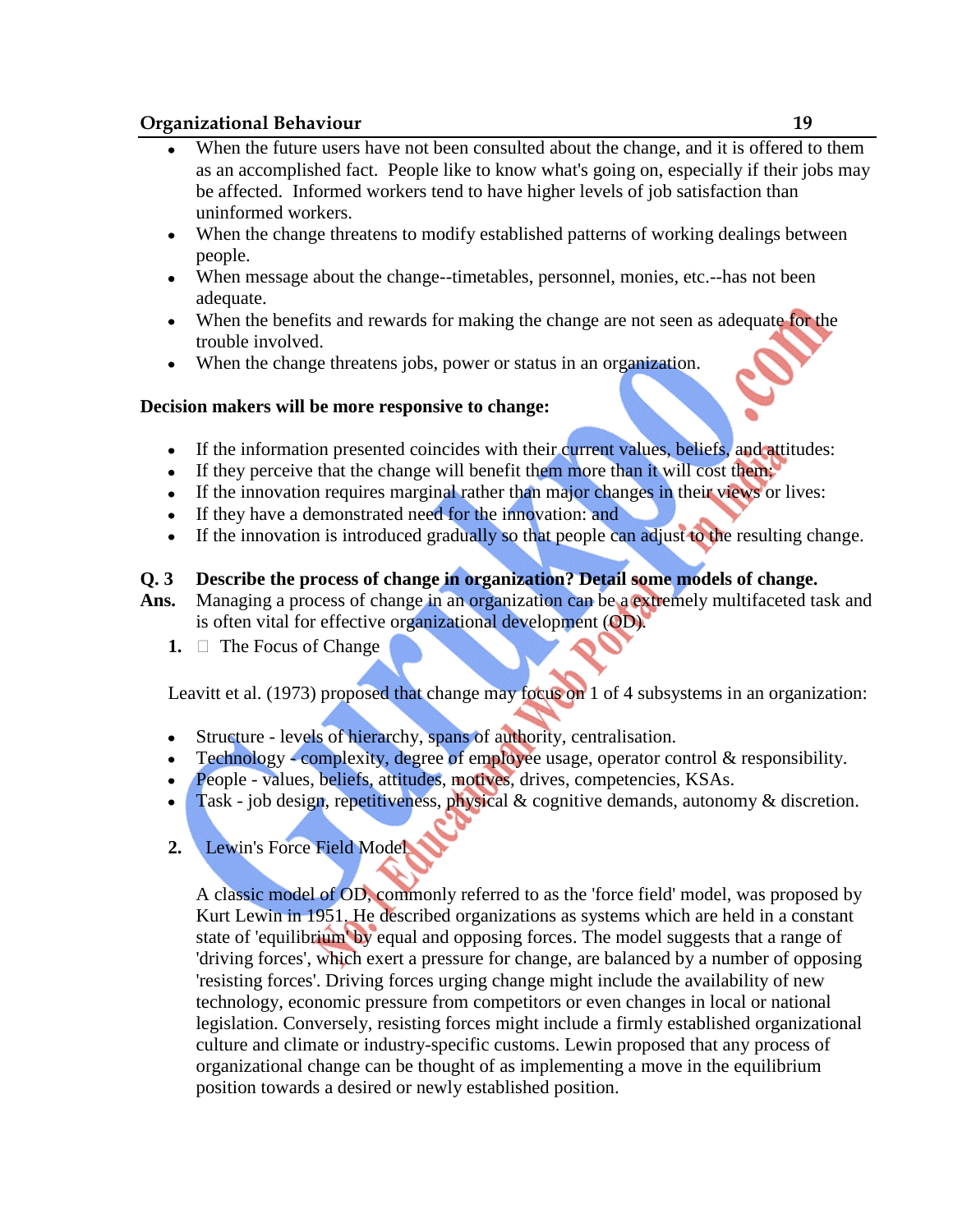#### **3.** The Three-stage Process of Change

To elaborate on his model, Lewin also suggested a three-stage process of change implementation which is necessary for effective change within an organization. Those three stages are:



Change is a common thread that runs through all businesses regardless of size, industry and age. Our world is changing fast and, as such, organizations must change quickly too. Organizations that handle change well thrive, whilst those that do not may struggle to survive.

The concept of "change management" is a familiar one in most businesses today. But, how businesses manage change (and how successful they are at it) varies enormously depending on the nature of the business, the change and the people involved. And a key part of this depends on how far people within it understand the change process.

One of the cornerstone models for understanding organizational change was developed by Kurt Lewin back in the 1940s, and still holds true today. His model is known as Unfreeze – Change – Refreeze, refers to the three-stage process of change he describes. Lewin, a physicist as well as social scientist, explained organizational change using the analogy of changing the shape of a block of ice.

#### **Understanding Lewin's Model**

If you have a large cube of ice, but realize that what you want is a cone of ice, what do you do? First you must melt the ice to make it amenable to change (unfreeze). Then you must mold the iced water into the shape you want (change). Finally, you must solidify the new shape (refreeze).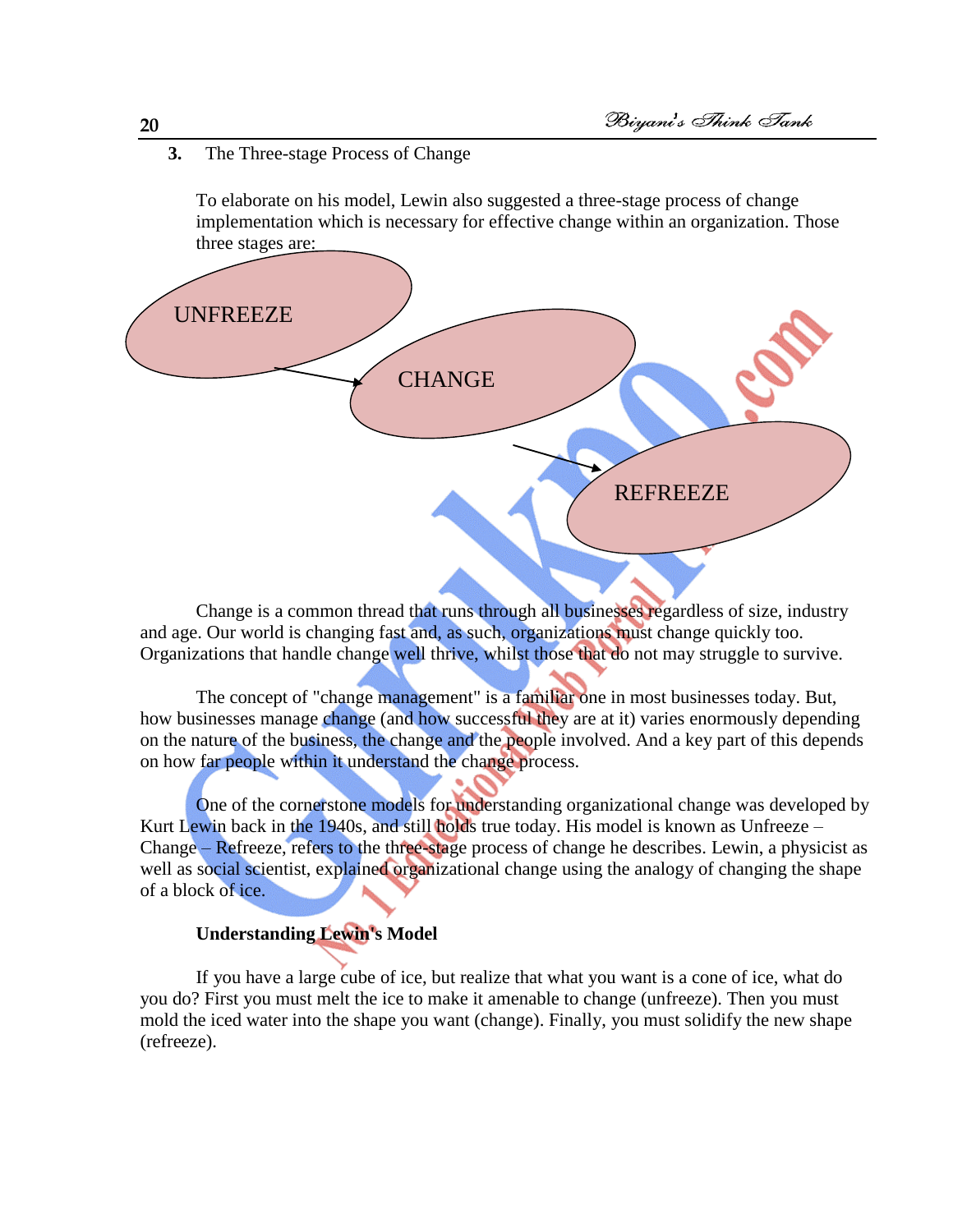By looking at change as process with distinct stages, you can prepare yourself for what is coming and make a plan to manage the transition – looking before you leap, so to speak. All too often, people go into change blindly, causing much unnecessary turmoil and chaos.

To begin any successful change process, you must first start by understanding why the change must take place. As Lewin put it, "Motivation for change must be generated before change can occur. One must be helped to re-examine many cherished assumptions about oneself and one's relations to others." This is the unfreezing stage from which change begins.

#### **Unfreeze**

This first stage of change involves preparing the organization to accept that change is necessary, which involves break down the existing status quo before you can build up a new way of operating.

To prepare the organization successfully, you need to start at its core – you need to challenge the beliefs, values, attitudes, and behaviors that currently define it. Using the analogy of a building, you must examine and be prepared to change the existing foundations as they might not support add-on storeys; unless this is done, the whole building may risk collapse.

This first part of the change process is usually the most difficult and stressful. When you start cutting down the "way things are done", you put everyone and everything off balance. You may evoke strong reactions in people, and that's exactly what needs to done.

By forcing the organization to re-examine its core, you effectively create a (controlled) crisis, which in turn can build a strong motivation to seek out a new equilibrium. Without this motivation, you won't get the buy-in and participation necessary to effect any meaningful change.

#### **Change**

After the uncertainty created in the unfreeze stage, the change stage is where people begin to resolve their uncertainty and look for new ways to do things. People start to believe and act in ways that support the new direction.

The transition from unfreeze to change does not happen overnight: People take time to embrace the new direction and participate proactively in the change. A related change model, the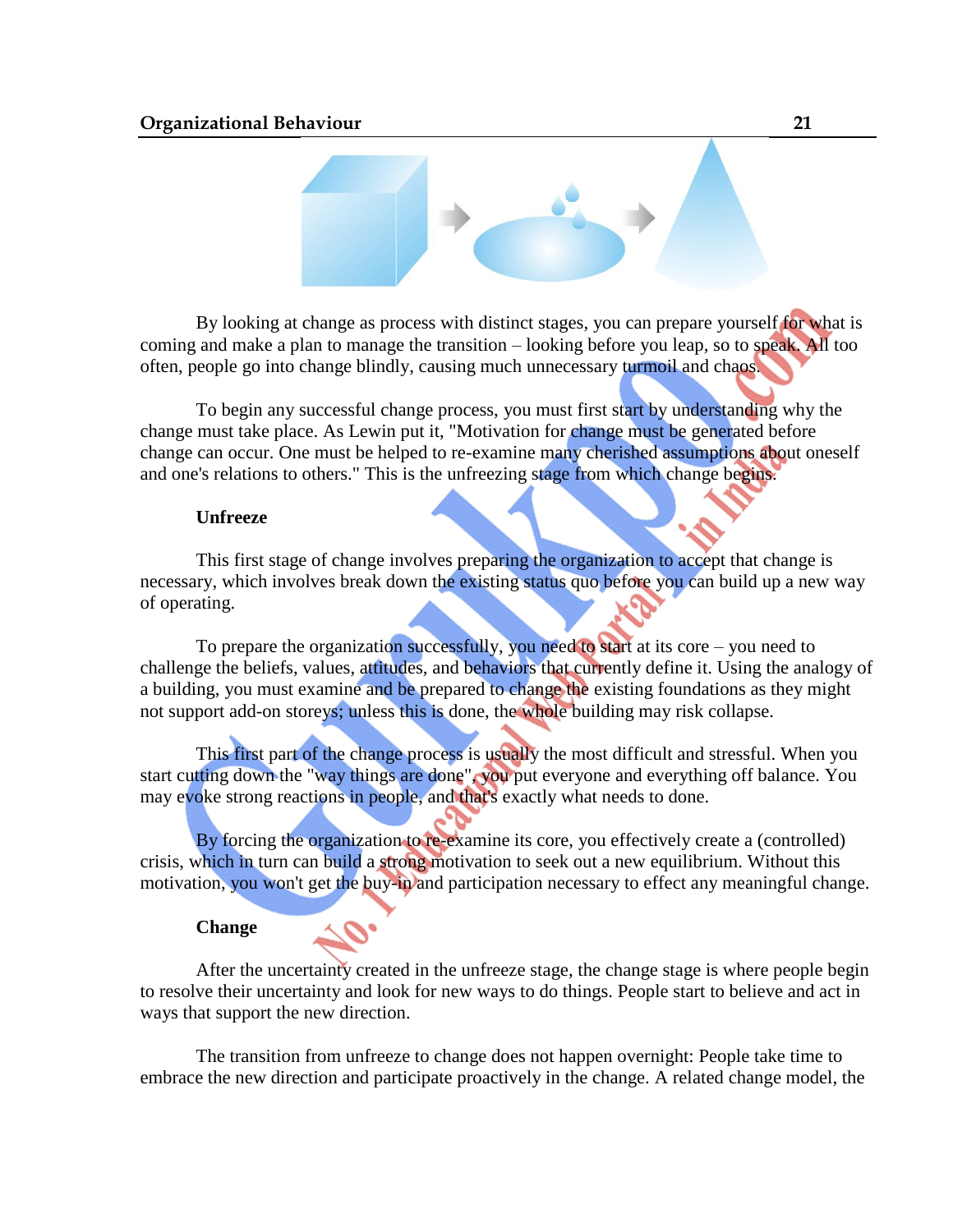Change Curve, focuses on the specific issue of personal transitions in a changing environment and is useful for understanding this specific aspect in more detail.

In order to accept the change and contribute to making the change successful, people need to understand how the changes will benefit them. Not everyone will fall in line just because the change is necessary and will benefit the company. This is a common assumption and pitfall that should be avoided.

Time and communication are the two keys to success for the changes to occur. People need time to understand the changes and they also need to feel highly connected to the organization throughout the transition period. When you are managing change, this can require a great deal of time and effort and hands-on management is usually the best approach.

#### **Refreeze**

When the changes are taking shape and people have embraced the new ways of working, the organization is ready to refreeze. The outward signs of the refreeze are a stable organization chart, consistent job descriptions, and so on. The refreeze stage also needs to help people and the organization internalize or institutionalize the changes. This means making sure that the changes are used all the time; and that they are incorporated into everyday business. With a new sense of stability, employees feel confident and comfortable with the new ways of working.

The rationale for creating a new sense of stability in our every changing world is often questioned. Even though change is a constant in many organizations, this refreezing stage is still important. Without it, employees get caught in a transition trap where they aren't sure how things should be done, so nothing ever gets done to full capacity. In the absence of a new frozen state, it is very difficult to tackle the next change initiative effectively. How do you go about convincing people that something needs changing if you haven't allowed the most recent changes to sink in? Change will be perceived as change for change's sake, and the motivation required to implement new changes simply won't be there.

As part of the Refreezing process, make sure that you celebrate the success of the change – this helps people to find closure, thanks them for enduring a painful time, and helps them believe that future change will be successful.

#### **Practical Steps for Using the Framework:**

#### **Unfreeze**

- 1. Determine what needs to change.
	- Survey the organization to understand the current state.
	- Understand why change has to take place.

2. Ensure there is strong support from upper management.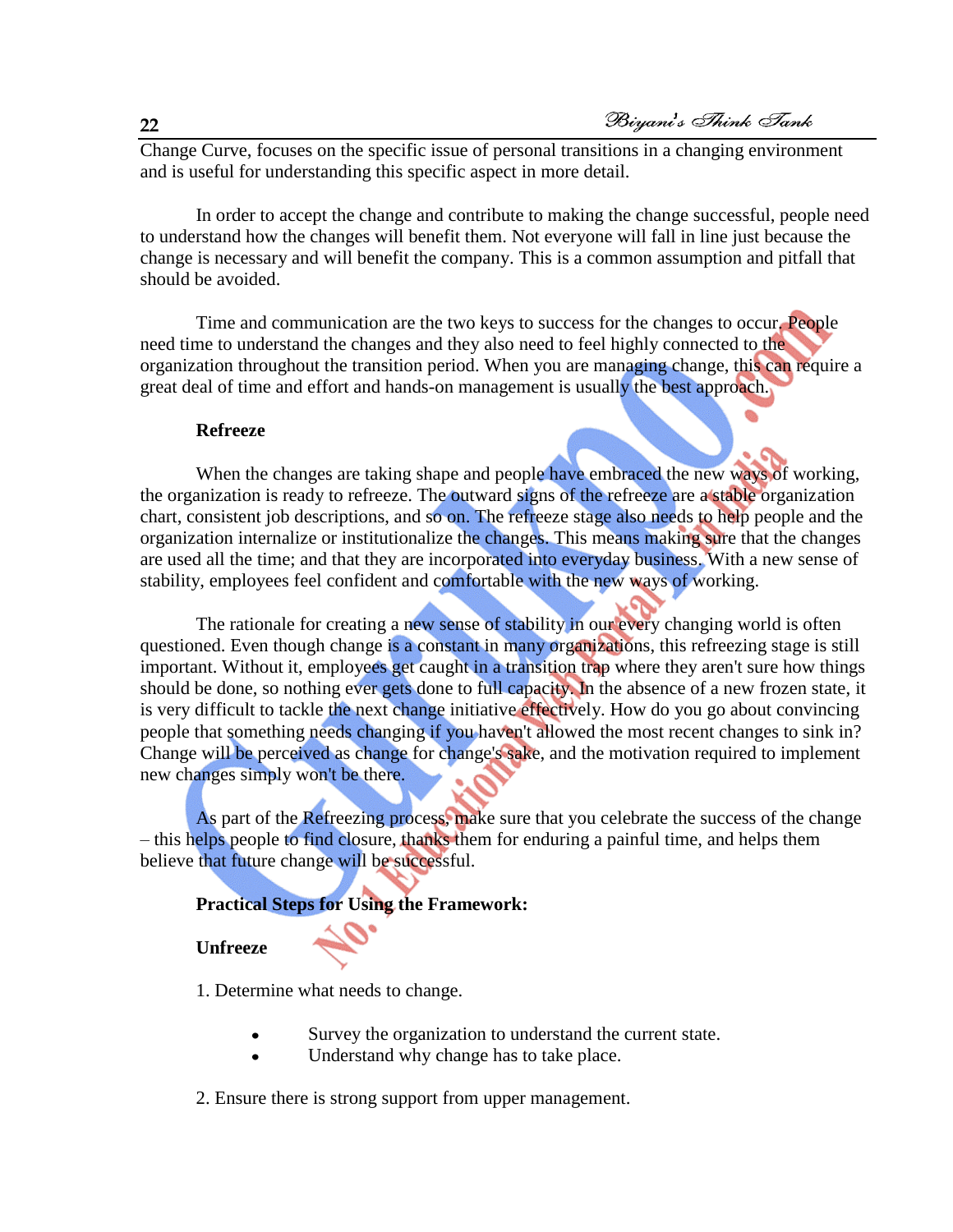Use Stakeholder Analysis and Stakeholder Management to identify and win the support of key people within the organization.

Frame the issue as one of organization-wide importance.

3. Create the need for change.

- Create a compelling message as to why change has to occur.
- Use your vision and strategy as supporting evidence.
- Communicate the vision in terms of the change required.
- Emphasize the "why".

4. Manage and understand the doubts and concerns.

Remain open to employee concerns and address in terms of the need to

change.

# **Change**

- 1. Communicate often.
	- Do so throughout the planning and implementation of the changes.
	- Describe the benefits.  $\bullet$ 
		- Explain exactly the how the changes will effect everyone.
	- Prepare everyone for what is coming.

# 2. Dispel rumors.

- Answer questions openly and honestly.
	- Deal with problems immediately.
	- Relate the need for change back to operational necessities.

# 3. Empower action.

- Provide lots of opportunity for employee involvement. Have line managers provide day-to-day direction.
- 4. Involve people in the process.
	- Generate short-term wins to reinforce the change.

Negotiate with external stakeholders as necessary (such as employee organizations).

# **Refreeze**

1. Anchor the changes into the culture.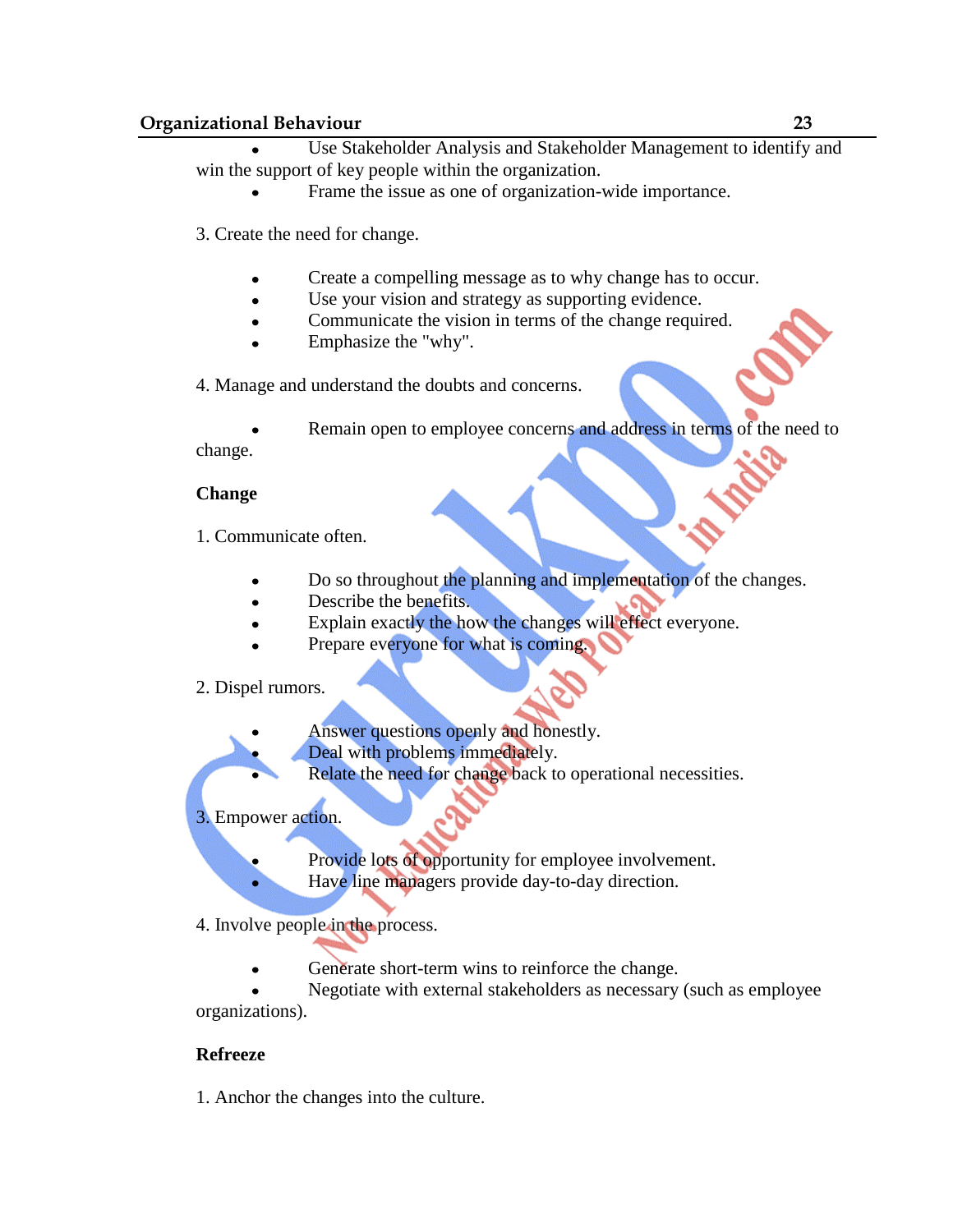$\sum_{i=1}^{n}$ 

- Identity what supports the change.  $\bullet$
- Identify barriers to sustaining change.  $\bullet$
- 2. Develop ways to sustain the change.
	- Ensure leadership support.
	- Create a reward system.
	- Establish feedback systems.  $\bullet$
	- Adapt the organizational structure as necessary.
- 3. Provide support and training.
	- Keep everyone informed and supported.
- 4. Celebrate success!
- **4.** The Seven-stage Model of Change

Whilst Lewin's model provides a simple and understandable representation of the organizational change process, more recent models have developed his model and extended the idea into more depth. In 1980, Edgar Huse proposed a seven-stage OD model based upon the original three-stage model of Lewin.

- 1. Scouting Where representatives from the organization meet with the OD consultant to identify and discuss the need for change. The change agent and client jointly explore issues to elicit the problems in need of attention.
- 2. Entry This stage involves the development of, and mutual agreement upon, both business and psychological contracts. Expectations of the change process are also established.
- 3. Diagnosis Here, the consultant diagnoses the underlying organizational problems based upon their previous knowledge and training. This stage involves the identification of specific improvement goals and a planned intervention strategy.
- 4. Planning A detailed series of intervention techniques and actions are brought together into a timetable or project plan for the change process. This step also involves the identification of areas of resistance from employees and steps possible to counteract it.
- 5. Action The intervention is carried out according to the agreed plans. Previously established action steps are implemented.
- 6. Stabilization & Evaluation The stage of 'refreezing' the system. Newly implemented codes of action, practices and systems are absorbed into everyday routines. Evaluation is conducted to determine the success of the change process and any need for further action is established.
- 7. Termination The OD consultant or change agent leaves the organization and moves on to another client or begins an entirely different project within the same organization.

The 7-stage model is a useful heuristic to illustrate the complex nature of organizational change. However, such neat linear models are prone to oversimplify situations. The pace of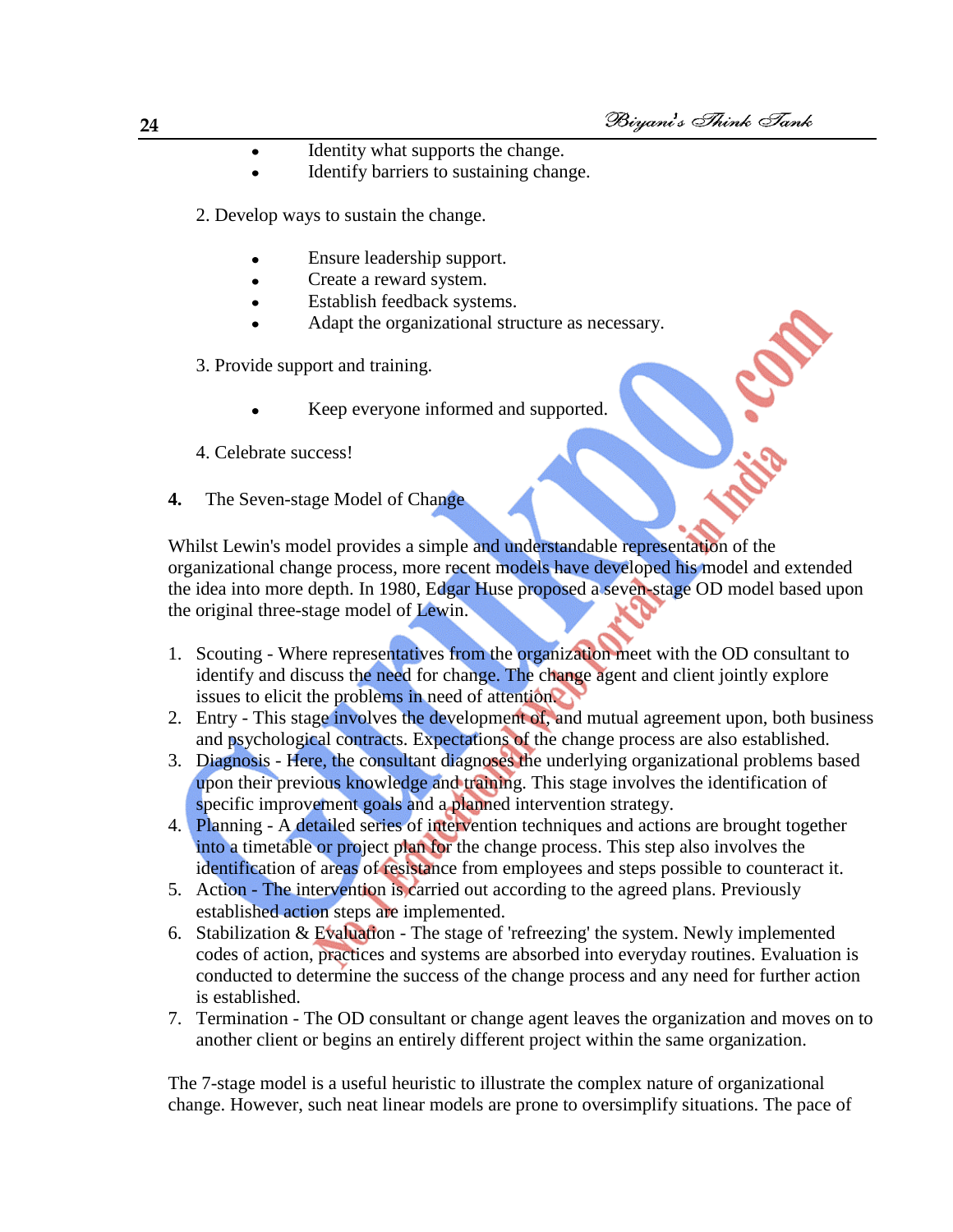organizational change in today's rapidly developing economic climate can result in the 'refreezing' stage never being reached or completed. This means that organizational systems often undergo a continuous series of change interventions and rarely revert to a stabilized state of equilibrium. In other words, change is often so rapid and recurrent that the system fails to destabilize itself before the next change initiative is conducted. Organizations prone to fashion and fads in managerial practice particularly suffer from this effect.

- **5.** Popular Change Management Interventions
- Survey Feedback A complex and skilled set of procedures involving the design,  $\bullet$ administration, analysis and feedback of a series of questionnaires to tap staff attitudes and opinions. Feedback meetings are also held with staff to change attitudes and modify behavior.
- Quality Circles (QCs) Where small groups of employees who work in a similar field  $\bullet$ meet regularly to identify, analyze, and solve product-quality and production problems and to improve general operations. Helps to motivate change by increasing perceptions of employee participation, communication and job satisfaction. Although QCs have been shown to influence staff attitudes, this impact may not necessarily translate into higher levels of production.
- Process Consultation (PC) A client-centered approach to help the client organization to help itself. PC has the underlying objective of facilitating and developing the capacity of the client organization to self-rejuvenate over the longer term. The process of PC is a set of activities conducted by the OD consultant that helps the client to perceive, understand, and act upon the process events that occur in the client's environment in order to improve the situation. PC may be compared to the 'purchase of expertise' concept and the 'doctorpatient' analogy.
- Team Building Groups of workers are formed into 'T-groups' (or 'encounter groups') and  $\bullet$ examine intra-group processes and their own interpersonal styles and impacts upon others. However, there is weak evidence of success as T-groups are often poorly facilitated and are commonly left purposefully unstructured by the 'trainers'.
- **6.** The Focus of Change Management Agents
	- Technician The client organization diagnoses their own problems and formulates  $\bullet$ their own solutions. The OD consultant merely comes in to implement their plans. In this situation the organization is in complete control.
	- Expert The client organization diagnoses their problems and the consultant is hired to  $\bullet$ propose solutions. In this case there is a joint ownership of the solution.
	- Coach In this case the organization is aware of a problem and can see symptoms but  $\bullet$ is not certain what exactly the problem is, or how to go about finding a solution. Here, the consultant helps the organization to understand their problems. In this scenario there is a joint ownership of both the problem and solution between the consultant and the organization.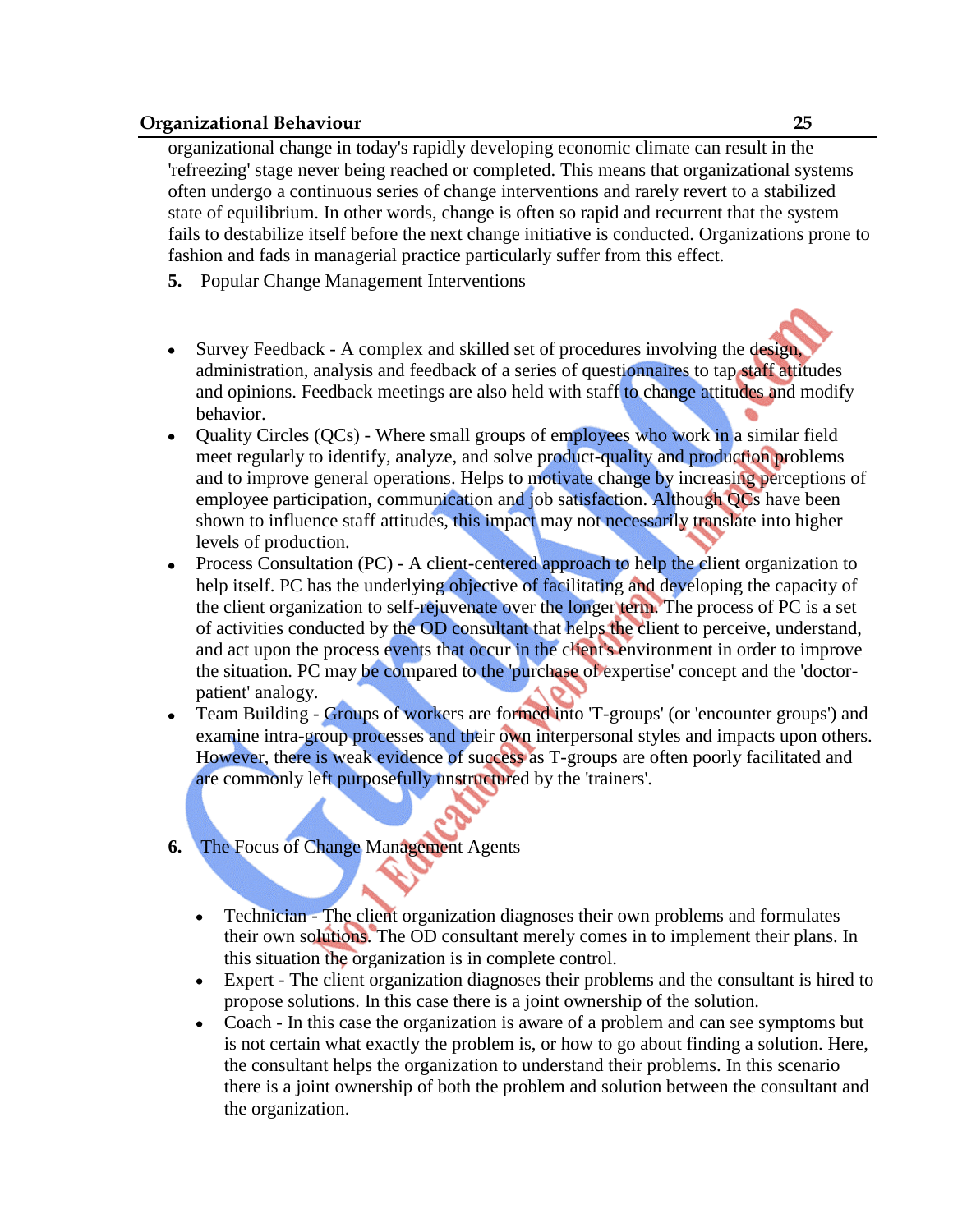Mentor / Counselor - Relationship based on support & partnership. Enables org to help  $\bullet$ itself. Consultant operates at very senior level. Sets up future success, as the org solves its own problems.

Legislation Maried of the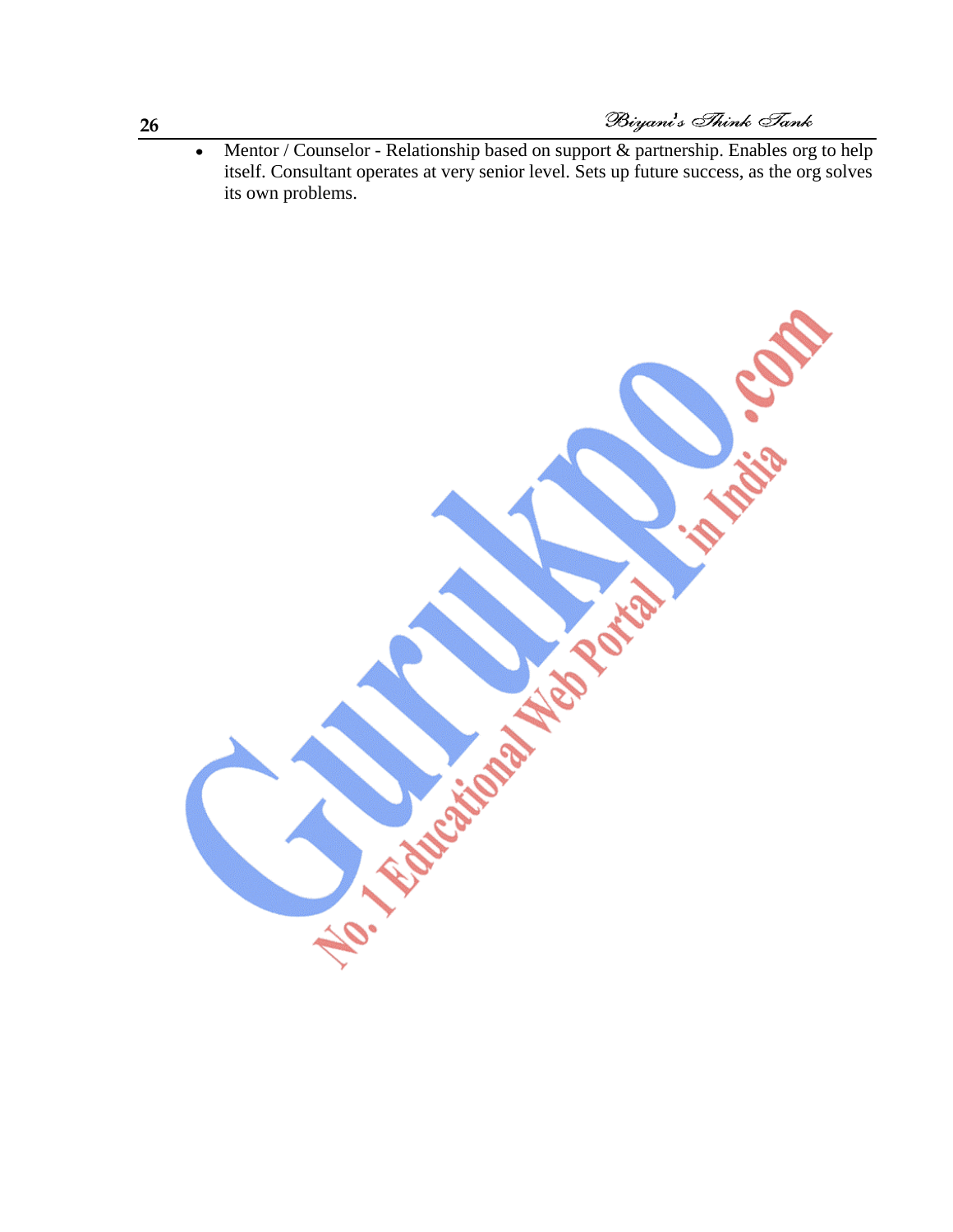# **Unit III**

# **Group Dynamic**

#### **Q. 1 What do you mean by Group Dynamics. Detail theories of group.**

**Ans. Group dynamics** refers to a structure of behaviors and emotional processes happening within a social group (intergroup dynamics), or between communal groups (intergroup dynamics). The study of group dynamics can be useful in understanding decision-making behavior, tracking the spread of diseases in society, creating effective therapy techniques, and following the appearance and reputation of new ideas and technologies. Group dynamics are at the core of understanding racism, sexism, and other forms of social prejudice and injustice. These applications of the field are studied in psychology, sociology, anthropology, political science, epidemiology, education, social work, business, and communication studies.

Groups that are superior than that range tend to have another level of complication not apparent in small groups. For example, the life and needs of larger groups are often similar to those of entire ongoing organizations. They have their own various subcultures, distinct subsystems (or cliques), variety of leadership styles and levels of communication. While certain structures are often useful in small groups, they are completely necessary on an ongoing basis in larger groups. For example, larger groups should have a clearly established purpose that is recurrently communicated, and formal plans and policies about ongoing leadership, decision making, problem solving and communication.

#### **Life Stages of a Team**

When developing a team, it helps a great deal to have some basic sense of the stages that a typical team moves through when evolving into a high-performing team. Awareness of each stage helps leaders to understand the reasons for members' behavior during that stage, and to guide members to behavior required to evolve the team into the next stage.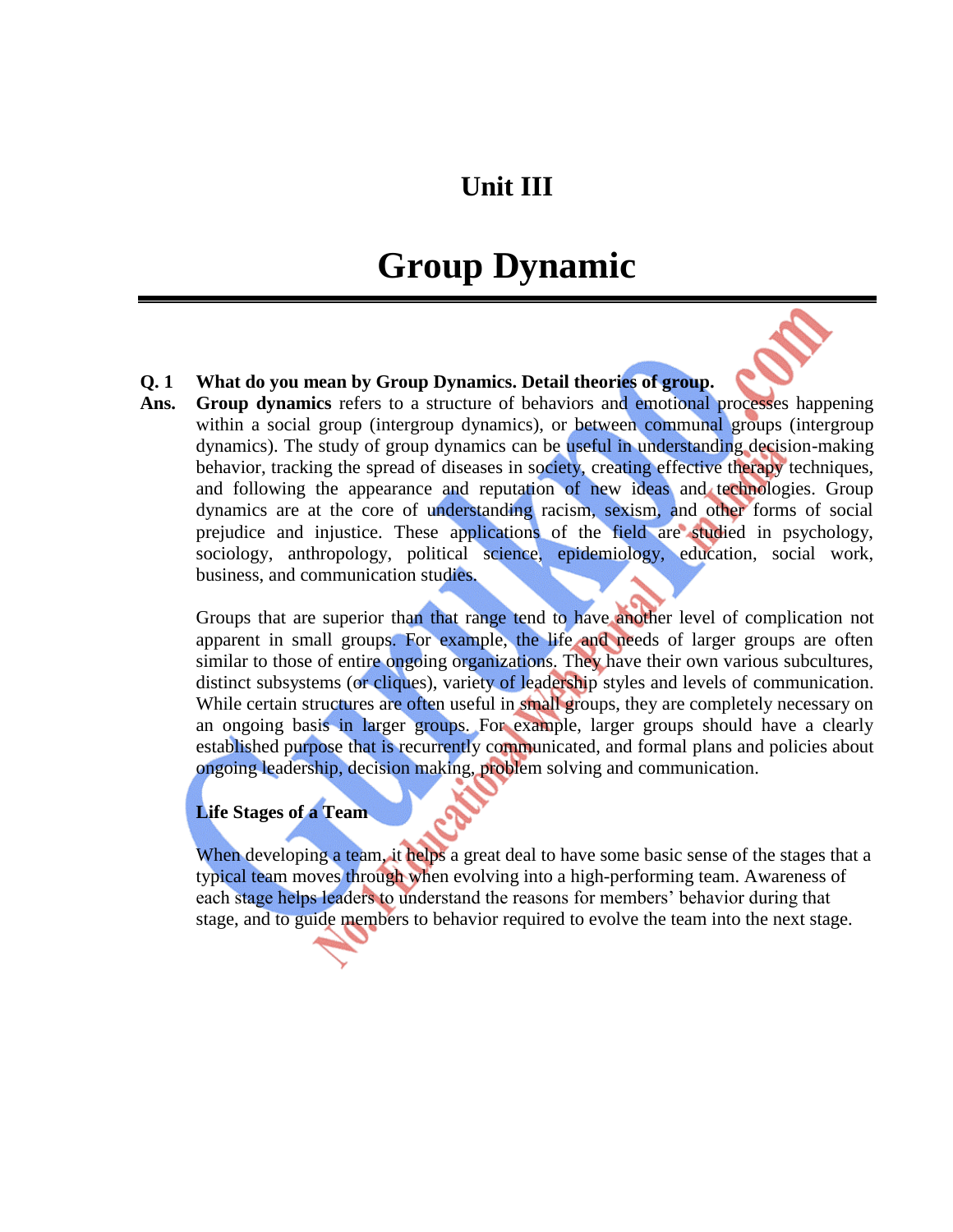

### **1. Forming**

Members first get together during this stage. Individually, they are considering questions like, "What am I here for?", "Who else is here?" and "Who am I comfortable with?" It is important for members to get involved with each other, including introducing themselves to each other. Clear and strong leadership is required from the team leader during this stage to ensure the group members feel the clarity and comfort required to evolve to the next stage.

#### **2. Storming**

During this stage, members are beginning to voice their individual differences, join with others who share the same beliefs, and jockey for position in the group. Therefore, it is important for members to continue to be highly involved with each other, including to voice any concerns in order to feel represented and understood. The team leader should help members to voice their views, and to achieve consensus (or commonality of views) about their purpose and priorities.

### **3. Norming**

In this stage, members are beginning to share a common commitment to the purpose of the group, including to its overall goals and how each of the goals can be achieved. The team leader should focus on continuing to clarify the roles of each member, and a clear and workable structure and process for the group to achieve its goals.

#### **4. Performing**

In this stage, the team is working effectively and efficiently toward achieving its goals. During this stage, the style of leadership becomes more indirect as members take on stronger participation and involvement in the group process. Ideally, the style includes helping members to reflect on their experiences and to learn from them.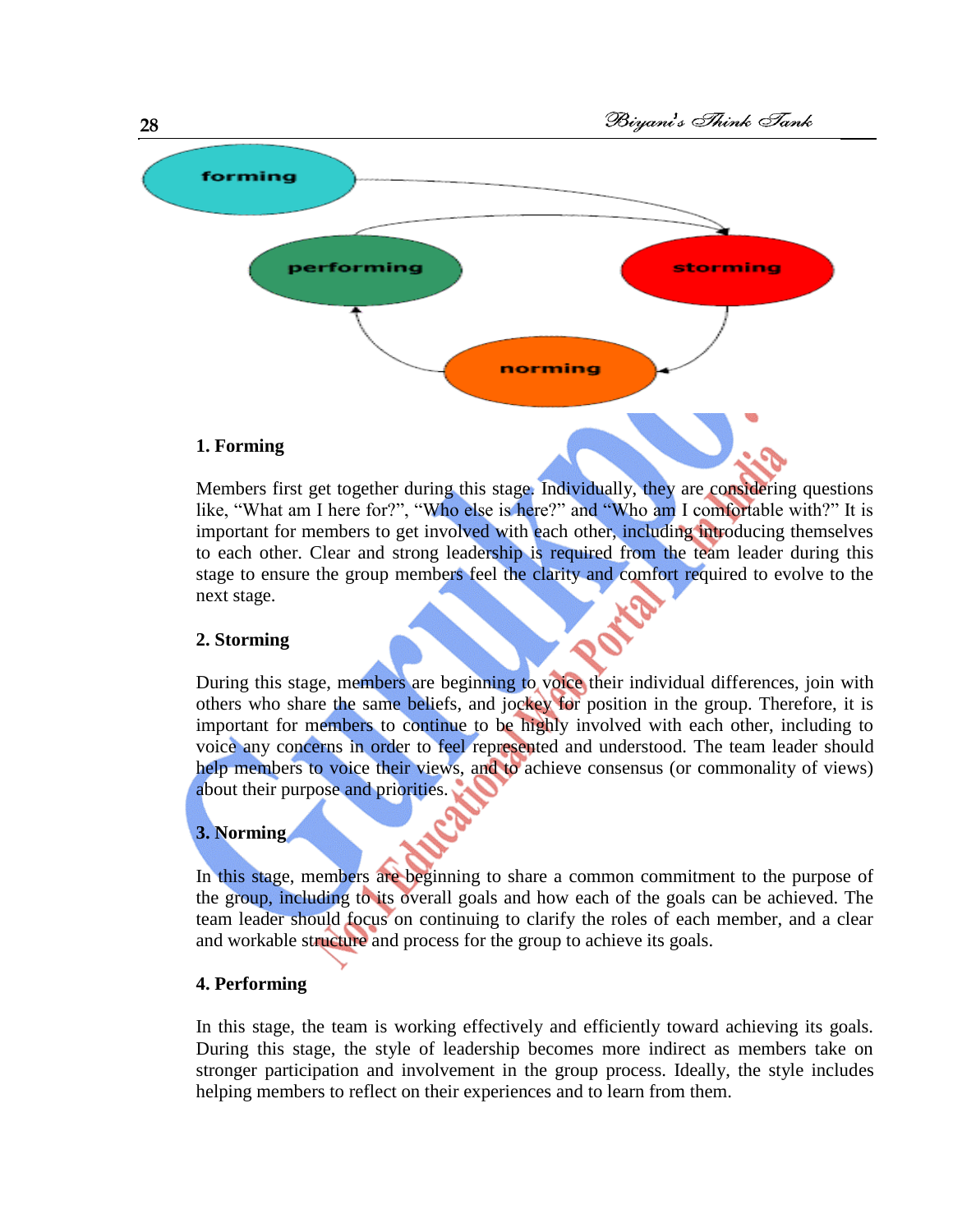#### **5. Closing and Celebration**

At this stage, it is clear to members and their organization that the team has achieved its goals (or a major milestone along the way toward the goal). It is critical to acknowledge this point in the life of the team, lest members feel unfulfilled and skeptical about future team efforts.

### **Q. 2 Detail theories of group.**

Ans. The processes concerned in groups and their communication methods have been around as long as there have been groups! However, grave study of group dynamics is something that has occurred mostly in the last fifty years. As we look at the theories that govern the study of groups, we can visualize an ocean with several ships on it. This ocean represents the general theories of group dynamics.



The individual ships are the special theories such as pragmatic, relational and value-shift. These special theories or groups with a specific purpose, may be revised, changed or adjusted according



Theory of Emergence

Theory of Symbolic Convergence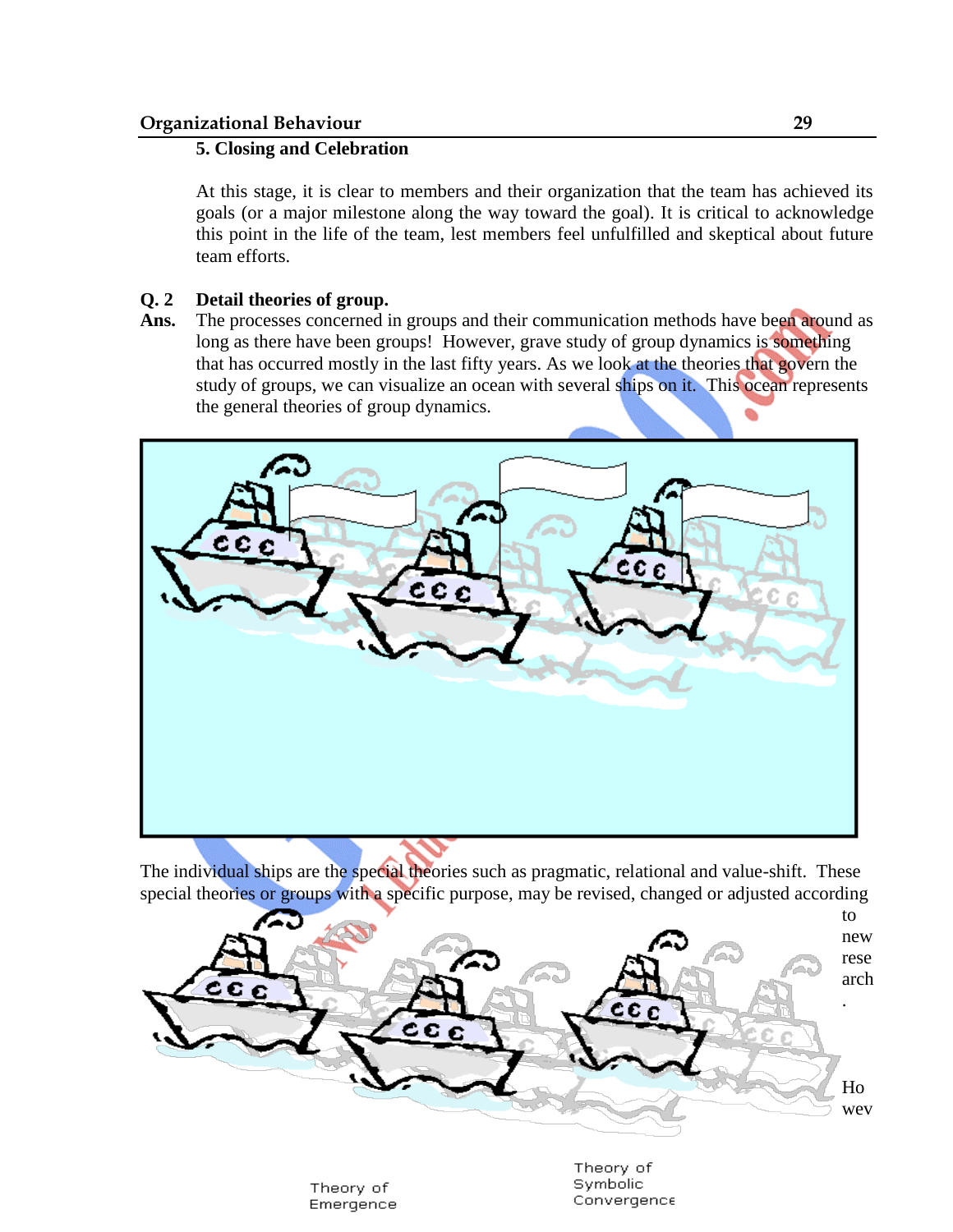er, the general theories are always there, underlying every special theory of how a group works. The general theories of Emergence and Symbolic Convergence represent dynamics that are in all groups, regardless of the special model the group may be using. These theories have been validated by the work of Ernest Borman\*, who has recorded over 400 case studies in his group dynamics classes.

General theories come about through the study of groups in history to find patterns of group behavior. The behavior is observed, analyzed, written down and then tested. When we observed behaviors become actual social theory, they are really statements of the general tendencies of groups. Because social theory is not absolutely scientific, they are not like a law. They are theories of what will happen in most groups.

### **The Emergent Model**

The first general theory that Borman has come up with is the Emergent Model. Emergence is the description of the way in which decisions manifest themselves in a group. To take off from the above analogy, emergence is like looking for a ship (a leader, or a decision of the group) in the fog. You are looking into the fog for the ship that you know is there. But it's not there. Maybe it's there. Yes there's something there! Then you see a slight outline, and then, there it is; a ship. It is difficult to pinpoint the exact point in time you first saw it, but it has emerged.

In the small group, all of the social and emotional decisions seem to arrive this way. And it is the leadership of the group, especially, that comes about by emergence. This is important to realize: that leadership in a small group will arrive this way, because if a group does not recognize emergent leadership, it will really struggle. So, the "emergent model describes the dynamic process by which the tendencies described in group process arrive at conscious thresholds and become known to the group."

### 7. **5 Things that Emerge**

Bilhart describes five tendencies in a group that emerge:

1. Tendency to develop group norms, such as accepted ways to address each other or ways of talking that are acceptable or not. Once group norms are set, members are expected to conform;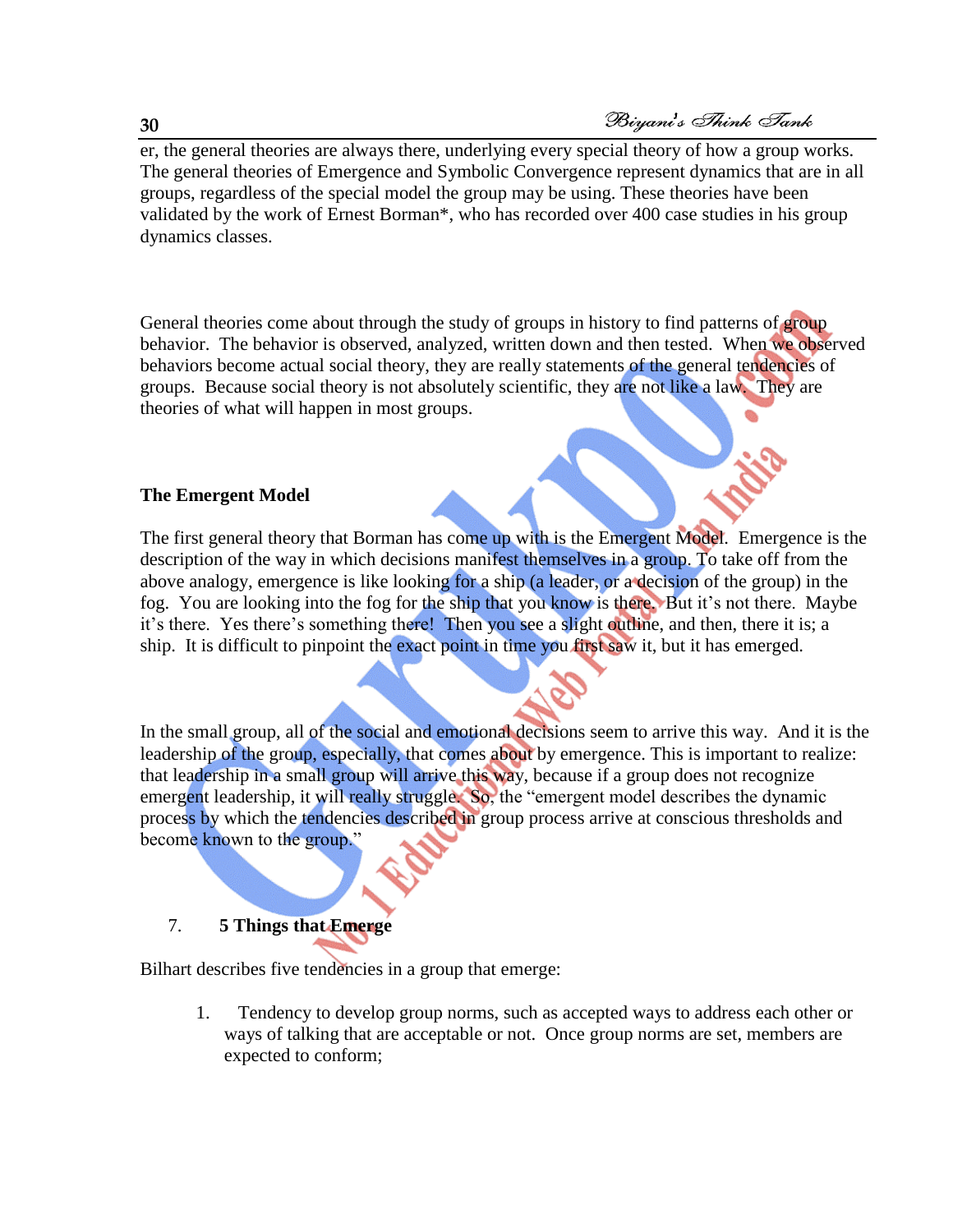- 2. Tendency to specialization. Generally a member will emerge to a particular role, such as "the organizer" or "the timekeeper;"
- 3. Tendency to form status roles. The more fun and/or difficult the task, the higher the status, such as the levels of status in the book "Animal Farm;"
- 4. Tendency for the group to develop its own "culture", complete with symbols and inside jokes;
- 5. Tendency to form shared fantasies (an invented story that may not be true, but serves to make other members of the group "dream" about new ideas or deeper thoughts), good or bad , possibly started by one member and added to by others, to emerge as the group's shared fantasy. Fantasies, in particular, may not be of much consequence, but layer upon layer, they become a strong builder of cohesion (they stick together) in the group.

#### **Cohesion of the Group**

Cohesion is the key concept of the emergent Model. It is the single most critical dynamic in a group, and there is a strong correlation between cohesiveness and the quality of the group's experience and the quality of its progress. Borman says that the cohesiveness is the extent to which members of the group are willing to make the needs and goals of the group their own. Other research has found that the more cohesive the group, the more freedom they had to disagree with one another. Because of the cohesiveness, or sense of belonging, it gave them the freedom to disagree without devastating reprisal.

#### **The Assembly Effect**

The assembly effect is the key to cohesion of the group in its early stages. The assembly effect is the interaction of the different personalities of group members and how each personality is affected by another. As a group forms, the level of compatibility of different personalities becomes crucial to the group. If each member realizes their strengths, and yet knows and accepts another member's strengths and weaknesses, those symmetrical relationships become compatible.

#### **The exchange theory**

The exchange theory also affects cohesion of the group as the general tendencies emerge. The exchange effect begins as soon as a group is formed, but it takes a while for members to come up with a cost-benefit exchange analysis for themselves in the group. So the effect will not play a big part in the group dynamics until about midlife of the group. In a group, each member will mentally tabulate the rewards and costs to themselves in the areas of material things, social rewards, prestige, esteem, accomplishment of the job and recognition. If the plusses are more than the minuses, then the member will stay and add to the cohesiveness of teamwork and the group. If the negatives are greater than the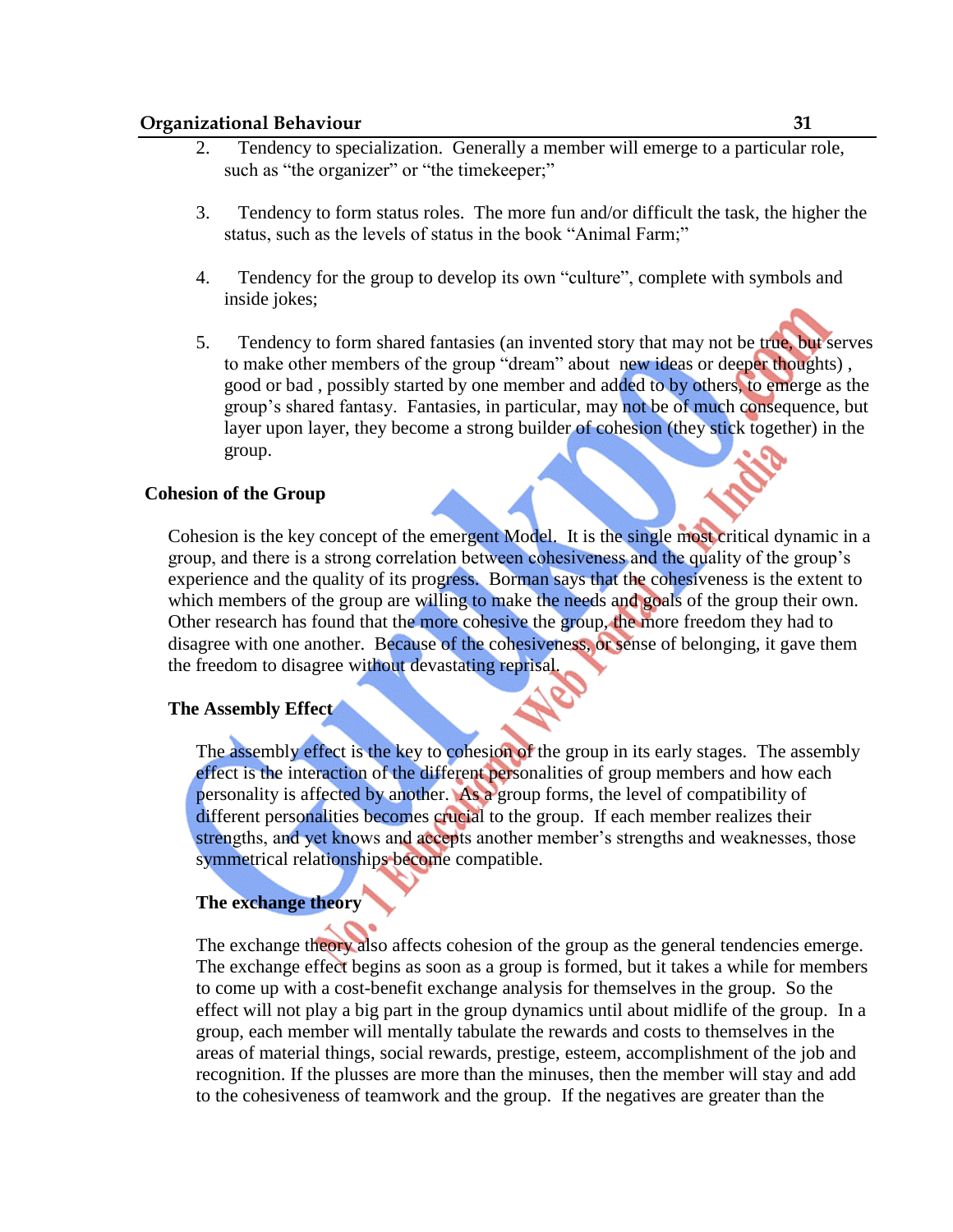positives, then the member will either become a point of non-cohesion in the group or will leave. If the member leaves, then, by the assembly effect, the group will still struggle with cohesion because the whole new order of assembly will then occur.

#### **Conclusion on Emergence**

So it is important to understand how things emerge in the group and its cohesion is affected by such dynamics as the makeup of the assembly and how members view their exchange benefits for being in the group. The emergent model is one of the basic models of group dynamics that is true to all groups in some way.

#### **Symbolic Convergence Theory**

The second general theory of group dynamics that Borman describes is the symbolic Convergence Theory. It runs parallel with Emergence theory in that it happens at the same time emergence is happening. Borman describes this theory as the one in which people are story tellers who share fantasies. As group members talk together and members find they have an experience in common, they begin to chime in and add to the story. This is called chaining or sharing and the more of it that happens within a group, the more cohesiveness there is in the group.

In the process of multiple fantasies, a group begins to form its own culture and its own symbols. That forming is called symbolic convergence. As layer upon layer of shared fantasies are formed, cohesiveness is created, internal communication is generated, roles begin to emerge, and group norms are established to converge into a whole culture.

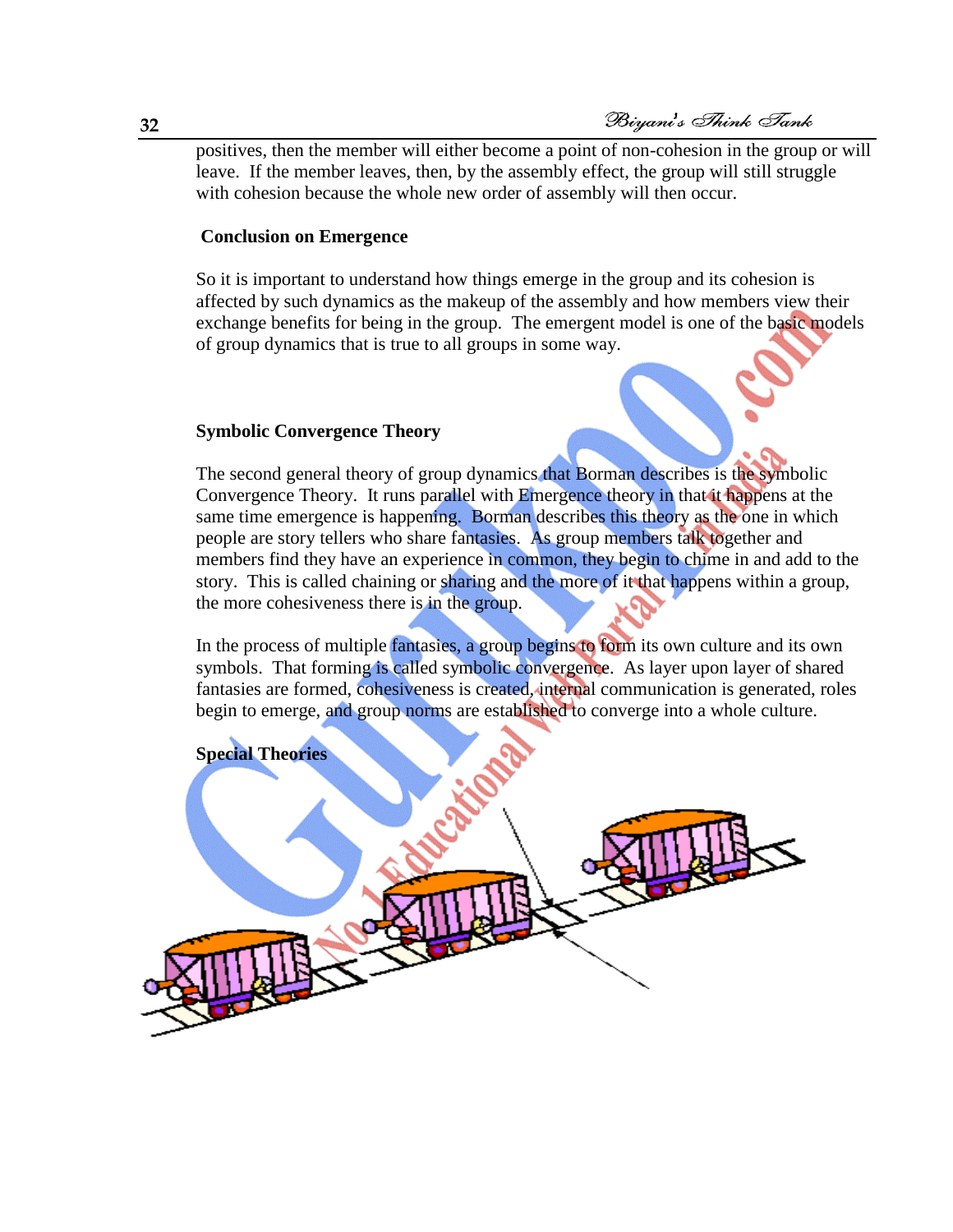We can look at the general theories of emergence and symbolic convergence as a running parallel like railroad tracks. They operate simultaneously and provide a foundation for social theory on group dynamics. On those railroad tracks are little boxcars that have been constructed for specific purposes. These boxcars are like the three special theories. They each have been constructed for a different purpose, such as the pragmatic, relational and value shift models.

Borman describes these special or artistic theories, as a plan to form the group in a specific way to bring about a specific purpose. Unlike General Theories, these can be changed or molded at any time in order to bring about the main purpose of the group. The three models then, pragmatic, relational and value shift, are artistic theory as described by Borman.

#### **Pragmatic Theory**

The Pragmatic Theory was formed as a way to get a group to complete a task. It was used in groups formed in the early fifties in businesses. As [Reiman](http://en.wikipedia.org/wiki/The_Lonely_Crowd) summarizes in his book describing the 1950s, the "Lonely Crowd," the population moved after WW2 up to about 1963, from a rural society to an urban society. Working well in a group became an important value at the time. Previously the dominant America valued independence and the ability to work alone.

The emphasis of the pragmatic model is the SMCR method of analyzing group dynamics as developed by Wilbur Schramm. That's the **S**ender encodes a **M**essage through a **C**hannel, which is then recorded by a **R**eceiver.

There are two values in the Pragmatic model, fidelity of transmission and efficiency. In fidelity of transmission, the question is "how much is getting through?" If there is a lot of external noise such as a stereo playing, the noise can be reduced in order to get a higher level of fidelity. Internal noises, such as anger, hunger, or even the temperature of a room can also hinder fidelity of transmission. To the degree that you can decrease internal noise, you can increase fidelity of transmission. Intrinsic noise, where there is false message, or an overload of information, will also cause a decrease in fidelity. Another way to increase fidelity is to increase redundancy by repeating messages or by finding several ways to give the same message. Or, if you use multiple channels to convey the message, it will more likely get through.

The second value in the Pragmatic model is that of efficiency. Efficiency concerns itself with the use of energy resources and time. The goal is to send more messages, more rapidly and with less energy expended. If we give an erroneous message, it sometimes takes longer to correct it than it would have taken to just be clear the first time.

### **The Relational Theories**

The Relational theories came about as a reaction to the pragmatic model. It was articulated as a humanistic revolt against materialism. The adolescents of the 1950s reacted against materialism and their parents' generation. Even though most were still using the pragmatic, task-related model, it came into conflict with the human related, relational model. Galbraith, in "The New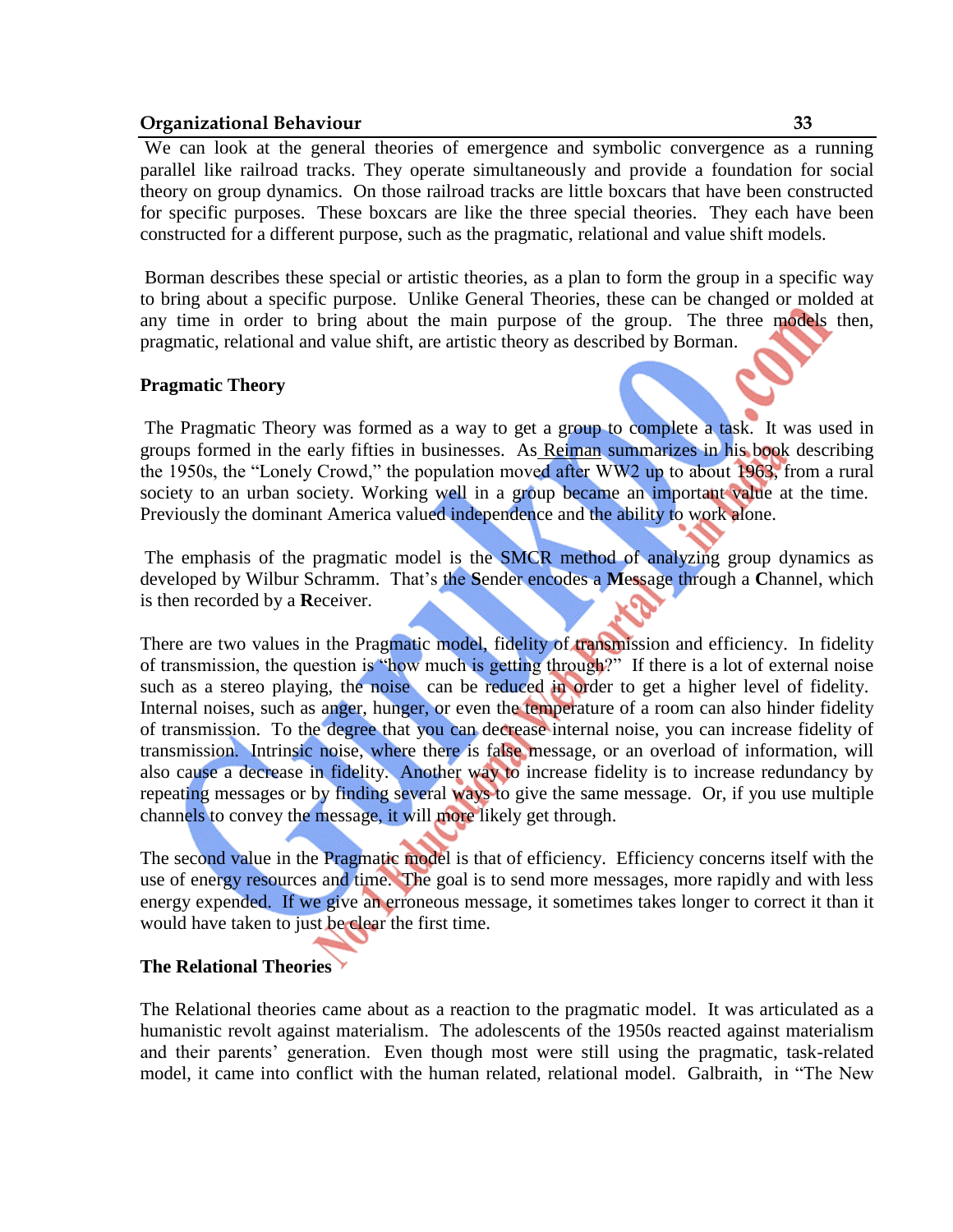Industrial State" describes this period of time as one in which there were giant corporate structures and government structures that functioned by means of small group committees.

The revolt took form in sensitivity groups just as Carl Rogers' Beheld Group in Maine. These groups generally met in peaceful settings to help the participant "explore himself" or "find himself." It was the time of the hippie communes and could be described as dramatistic, nonmanipulative, focusing on self disclosure, trust and self growth. Efficiency was a negative thing to a small group using the relational model, if the price was to ignore human need.

However, this was a transitional period. It is called **Relational I.** There was a debate over business versus the fine arts, natural sciences versus social sciences and Pragmatic versus Relational. The issue was over which type of group was the best way for groups to function. The Pragmatic model was still in widespread use and those who were using it began to feel as if they were missing something, and sought out the Rogers, Earhart and Esselin kinds of groups. They took some of those relational values back to the corporations and sought to learn about self growth and personal enhancement. They wanted to be humanistic, sensitive socially, employed and homeowners!

**Relational II** Theory is actually what has developed today into the body of material called Interpersonal Communication. This is where the best of the Pragmatic model and the best of the Relational model were combined to overcome the excesses of Relation I and the insensitivity of the Pragmatic.

#### **Value Shift Theory**

The third special theory of group dynamics is the Value Shift style. This style is very different from the Pragmatic and Relational because its purpose is to use the group to bring individual members to the point of adjusting their individual values to match the values of the group. It seeks to "convert the unconverted" and to "sustain the committed." Toffler, in "Future Shock" summarizes this period of time, from 1975 to present, as a time of many and rapid societal changes. The Value Shift model does not focus on fidelity of transmission, but is really interested only in the best way to change values of individuals to the values of the group. An example of this would be the groups that form around cults, and some religious groups.

#### **Conclusion**

So, to return to the "big picture" of the ships on the ocean, I've discussed the general theories of emergence and symbolic conversion, and noted its foundational place in the study of small group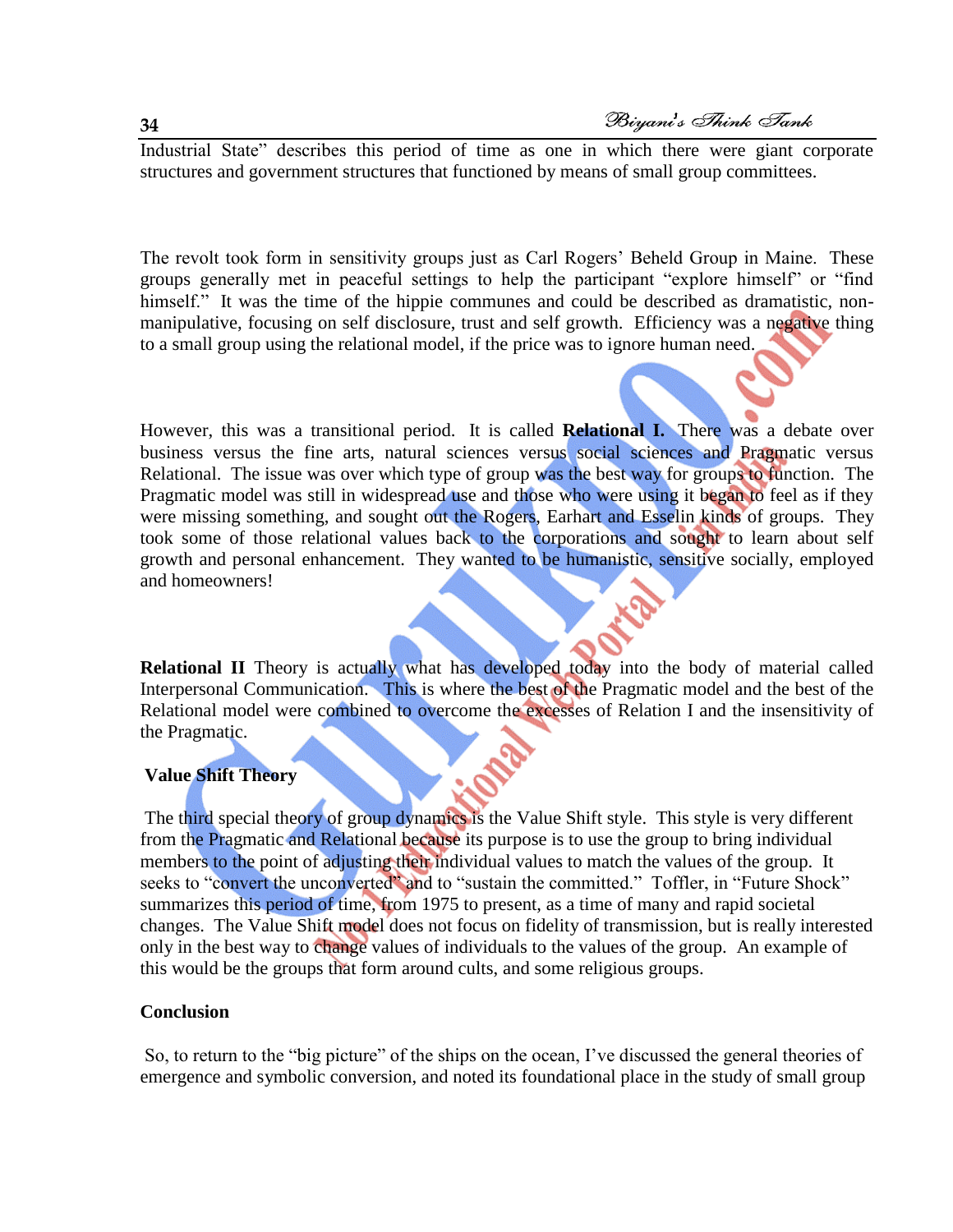dynamics. I've summarized the three primary special theories of Pragmatic, Relational and Value shift: the ships on the ocean that have been constructed for special (historical) purposes.

This is really only a summary of the high point of the theories of small group dynamics. If I were to go through each of these principles, and tell you how I've seen those things happen in the many small groups that I have been a part of, you'd be tired of it before I was finished. There are some of those models that I have seen in action, but I previously had thought they were indicative of abnormal group behavior, rather than normal group behavior. In that sense, this study has made it easier to understand how to work within groups such as the classroom, student organizations, church, academic departments and youth groups. You will find that there is something valuable about being able to anticipate the direction of the group's action, that helps to focus on the goal, and not get caught up in the ups and downs of group communication.

# **Q. 3 What does you mean by Group Norms and roles.**

**Ans. Group norms** are unspoken and often unwritten set of informal rules that govern individual behaviors in a group. Group norms vary based on the group and issues important to the group. Without group norms, individuals would have no understanding of how to act in social situations.

Norming always takes place within a group. It happens informally/naturally when not done formally/artificially. Whether it is done formally or informally, norms tend to change over time. Norms change more dramatically when

- (1) new members join or old members leave the group,
- (2) the task (reason for the group's existence) changes, or
- (3) there is a change in external factors that influence the group.

# **Formal Norming Process:**

- 1. Set the stage by creating a relaxed atmosphere with sufficient time to begin and end the process.
- 2. Make sure that group members understand the norming process and the rationale for engaging in the process.
- 3. Review rules of formal brainstorming: set a time limit, no discussion, no judgement, record a key phrase of each idea presented, use flip chart paper or other method which allows for public recording.
- 4. Brainstorm a list of possible norms. These questions may stimulate responses: \*How do we want to operate/work together to make us an effective group? \*How do we want to interact as human beings (not as positions)? \*What group rules will allow us to accomplish our tasks?
- 5. At the end of the listing of possible norms, review each item listed for clarity. Combine ideas where appropriate.
- 6. Consider each item individually; work toward consensus on whether or not to accept each norm listed.
- 7. Each member should verbally agree to accept or reject each norm.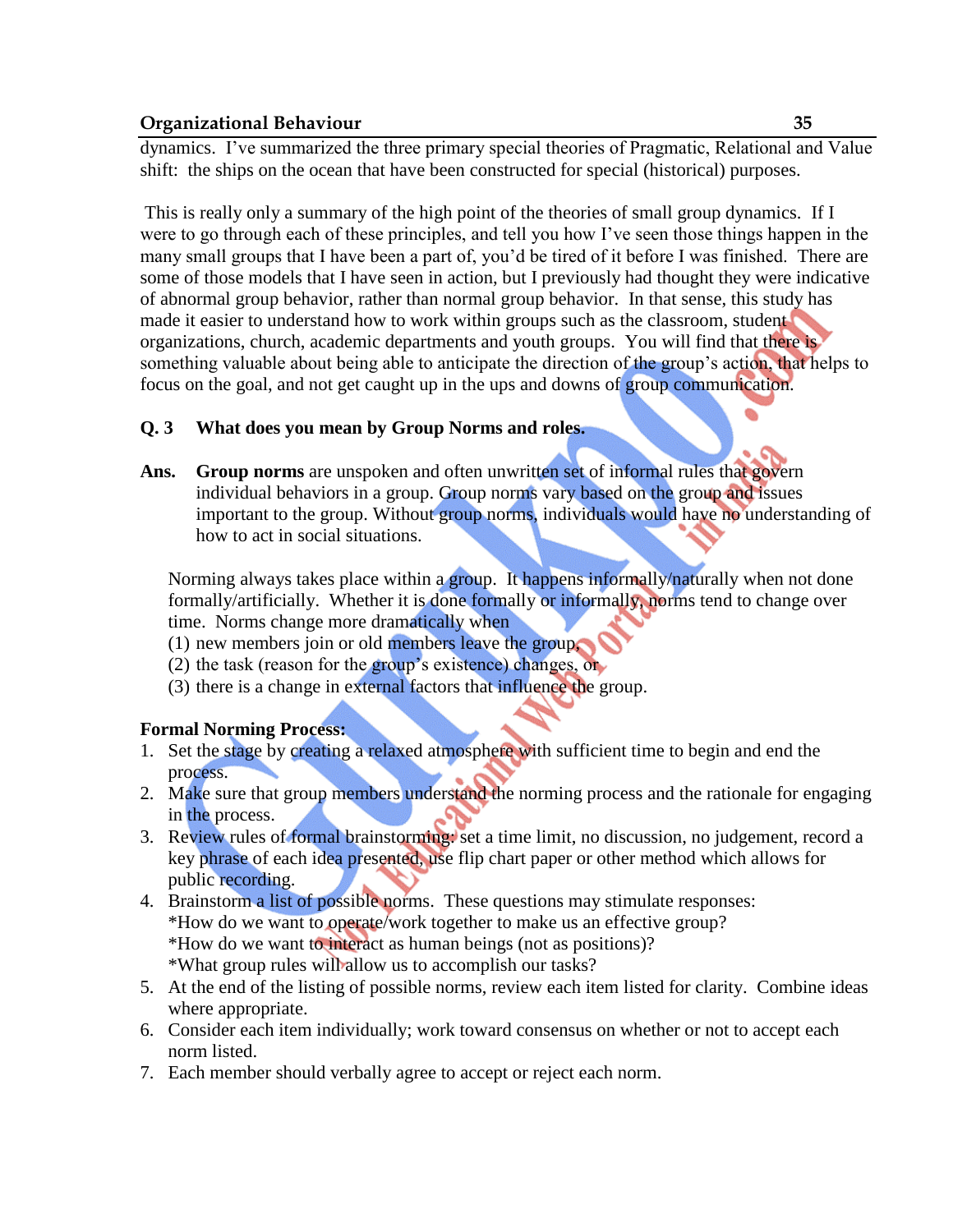8. Post the norms each time the group meets; check with the group for any needed modifications.

Two points are important to note about the norms of informal groups.

First, where both formal and informal norms exist, the informal norms transcend the formal. At moments when norms conflict with organizational objectives, organizational effectiveness suffers.

Second, members of an informal group may be unaware that the norms of the group influence their behavior. Norms are particularly potent because without knowing it members would not even think of acting otherwise-norms are that ingrained into their behavior pattern.

## **Q. 4 What is cohesiveness the dynamics of informal groups? How does an informal group formed?**

Ans. It is a dynamic process reflected in the tendency for a group to stick together and remain united in the pursuit of its instrumental objective and/or for the satisfaction of member affective need. Informal groups almost always arise if opportunities exist.

Often, informal groups give out a counter managerial function, attempting to counteract the coercive tendencies in an organization. If management prescribes production norms that the group considers unfair, for instance, the group's recourse is to adopt less demanding norms and to use its ingenuity to discover ways in which it can sabotage management's imposed standards.

Informal groups have a powerful influence on the effectiveness of an organization, and can even subvert its formal goals. But the informal group's role is not limited to resistance. The impact of the informal group upon the larger formal group depends on the norms that the informal group sets. So the informal group can make the formal organization more effective, too.

A norm is an implied agreement among the group's membership concerning how members in the group should behave. From the perspective of the formal group, norms generally fall into three categories-positive, negative, and neutral. In other words, norms either support, obstruct, or have no effect on the aims of the larger organization.

Harnessing the power of informal groups is no easy task. The requirements include: an understanding of group dynamics and, an ability to bring about changes in informal group norms that positively reinforce the formal organization's goals.

As a starting point, managers and supervisors should at least be aware of the reasons behind informal group formation and the properties and characteristics of these groups.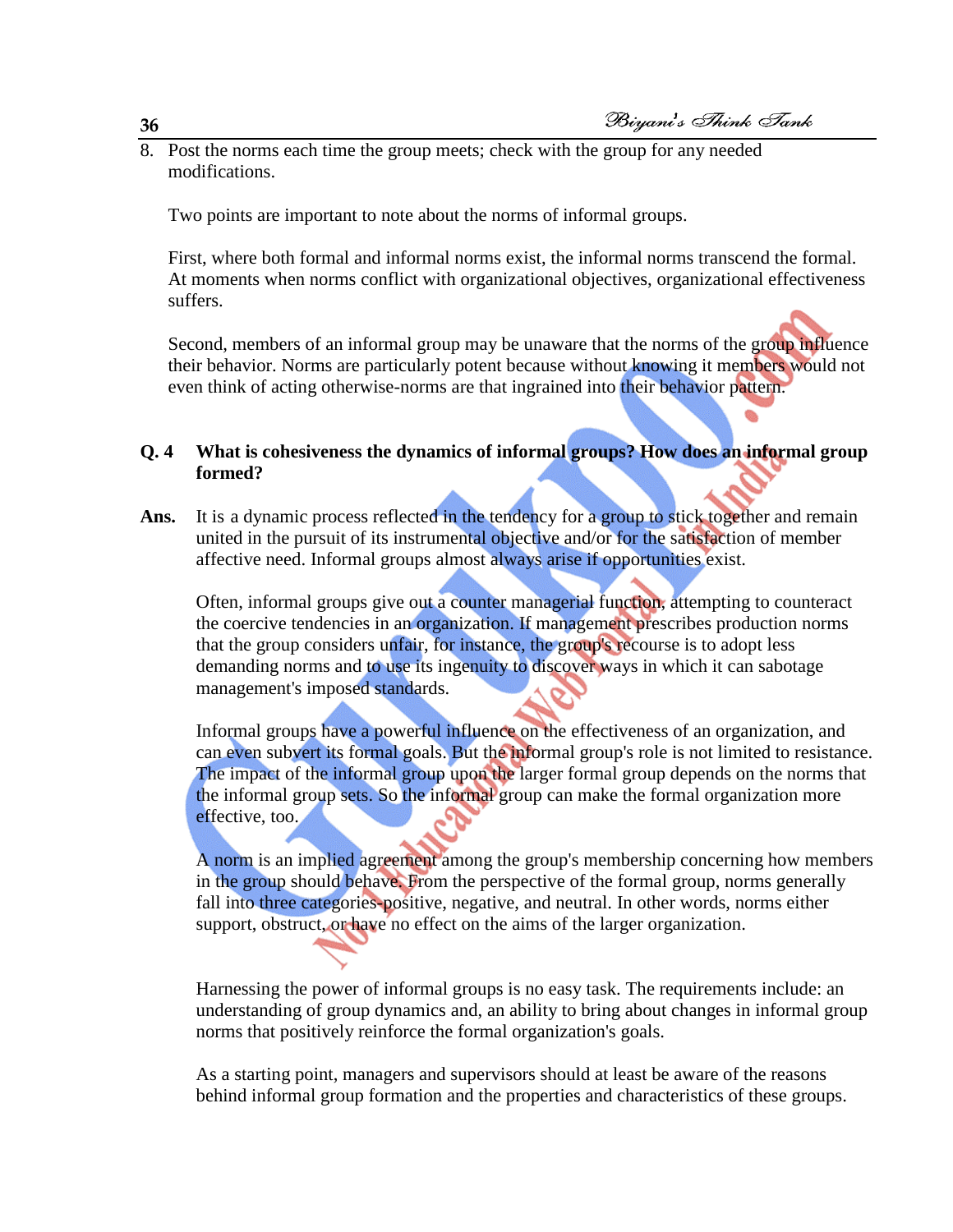#### **Formation Of Informal Work Groups**

Individuals are employed by an organization to perform specific functions. Although the whole person joins an organization, attention is usually focused on the partial person, the part of the individual doing the job. Because people have needs that extend beyond the work itself, informal groups develop to fill certain emotional, social, and psychological needs.

The degree to which a group satisfies its member's needs determines the limits within which individual members of the group will allow their behavior to be controlled by the group.

#### Sense Of Belonging

Several major functions are served by informal groups. For example, the group serves as a means of satisfying the affiliation needs of its members for friendship and support. People need to belong, to be liked, to feel a part of something. Because the informal group can withhold this attractive reward, it has a tool of its own to coerce compliance with its norms.

#### Identity And Self Esteem

Groups also provide a means of developing, enhancing, and confirming a person's sense of identity and self-esteem. Although many organizations attempt to recognize these higher needs, the nature of some jobs-their technology and environment-precludes this from happening. The long assembly line or endless rows of desks reinforce a feeling of depersonalization.

#### Stress Reduction

Another function of groups is to serve as an agent for establishing and testing social reality. For instance, several individuals may share the feeling that their supervisor is a slave driver or that their working conditions are inadequate. By developing a consensus about these feelings, group members are able to reduce the anxiety associated with their jobs.

#### All For One, One For All

Finally, the informal group serves as a defense mechanism against forces that group members could not resist on their own. Joining forces in a small group makes the members feel stronger, less anxious, and less insecure in the face of a perceived threat.

As long as needs exist that are not served by the formal organization, informal groups will form to fill the gap. Since the group fills many important needs for its members, it influences member behavior.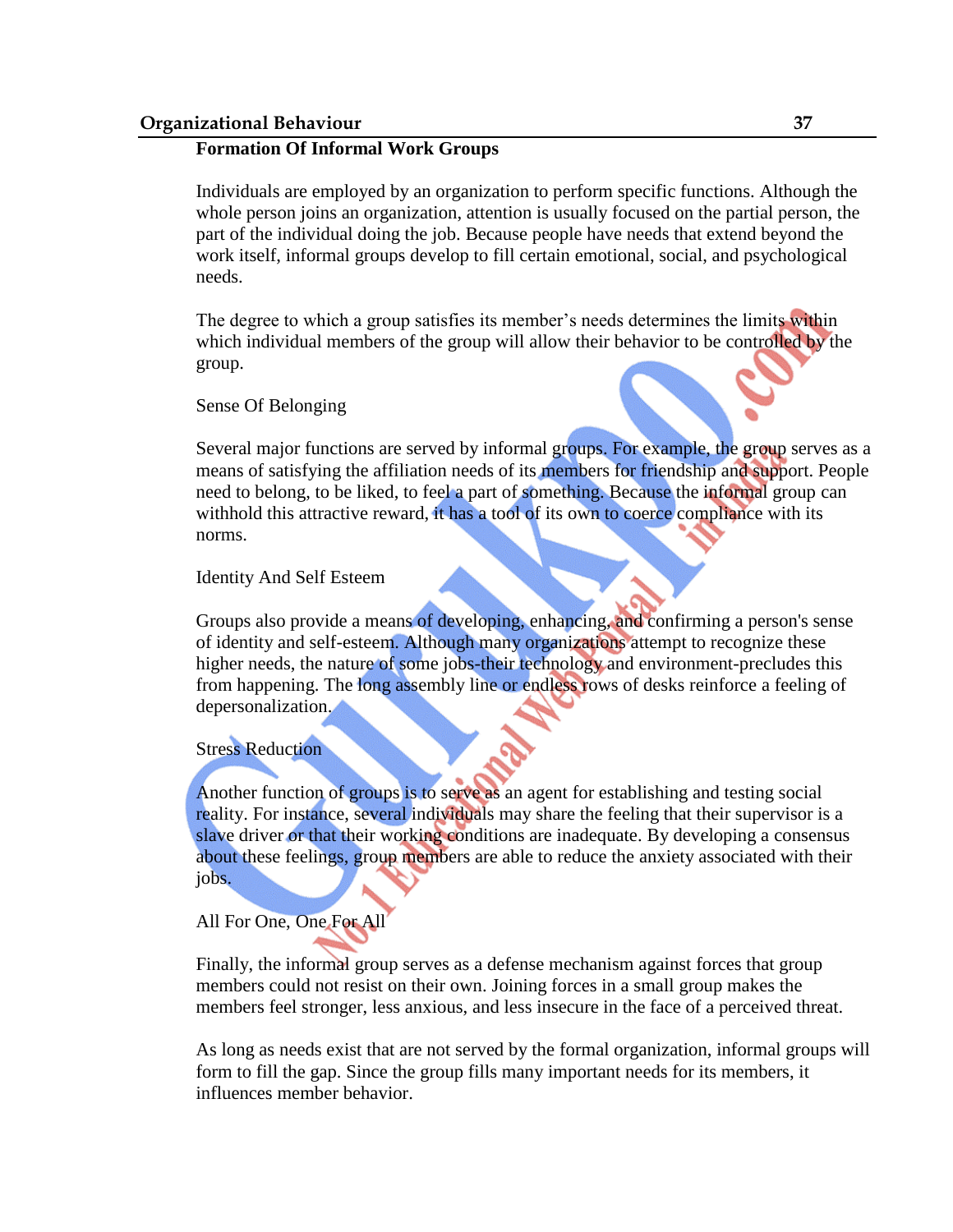#### Leadership of Informal Work Groups

Informal groups possess certain characteristics that, if understood, can be used to advantage. While many of these characteristics are similar to those of formal organizations, others are unique. One attribute of informal groups is rotational leadership.

The informal leader emerges as the individual possessing qualities that the other members perceive as critical to the satisfaction of their specific needs at the moment; as the needs change so does the leader. Only rarely does a single individual possess all of the leadership characteristics needed to fill the various needs of the group.

Unlike the formally appointed leader who has a defined position from which to influence others, the informal leader does not possess formal power. If the informal leader fails to meet the group's expectations, he or she is deposed and replaced by another. The informal group's judgment of its leaders tends to be quicker and more cold-blooded than that of most formal groups.

#### Supervisory Strategies

The supervisor can use several strategies to affect the leadership and harness the power of informal groups. One quick and sure method of changing a group is to cause the leader to change one or more of his or her characteristics. Another is to replace the leader with another person.

One common ploy is to systematically rotate out of the group its leaders and its key members. Considering the rotational nature of leadership, a leader may emerge who has aims similar to the formal goals of the organization. There are problems with this approach, however. Besides the practical difficulties of this, this strategy is blunted by the fact that group norms often persist long after the leader has left the group.

A less Machiavellian approach is for the supervisor to be alert to leaders sympathetic to the supervisor's objectives and to use them toward the betterment of the formal group's effectiveness. Still another method is to attempt to 'co-opt' informal leaders by absorbing them into the leadership or the decision-making structure of the formal group. Co-opting the informal leader often serves as a means of averting threats to the stability of the formal organization.

Remember, though, a leader may lose favor with the group because of this association with management, and group members will most likely select another leader.

Informal Work Group Communication (The Grapevine)

Another characteristic of the informal group is its communications network. The informal group has communications processes that are smoother and less cumbersome than those of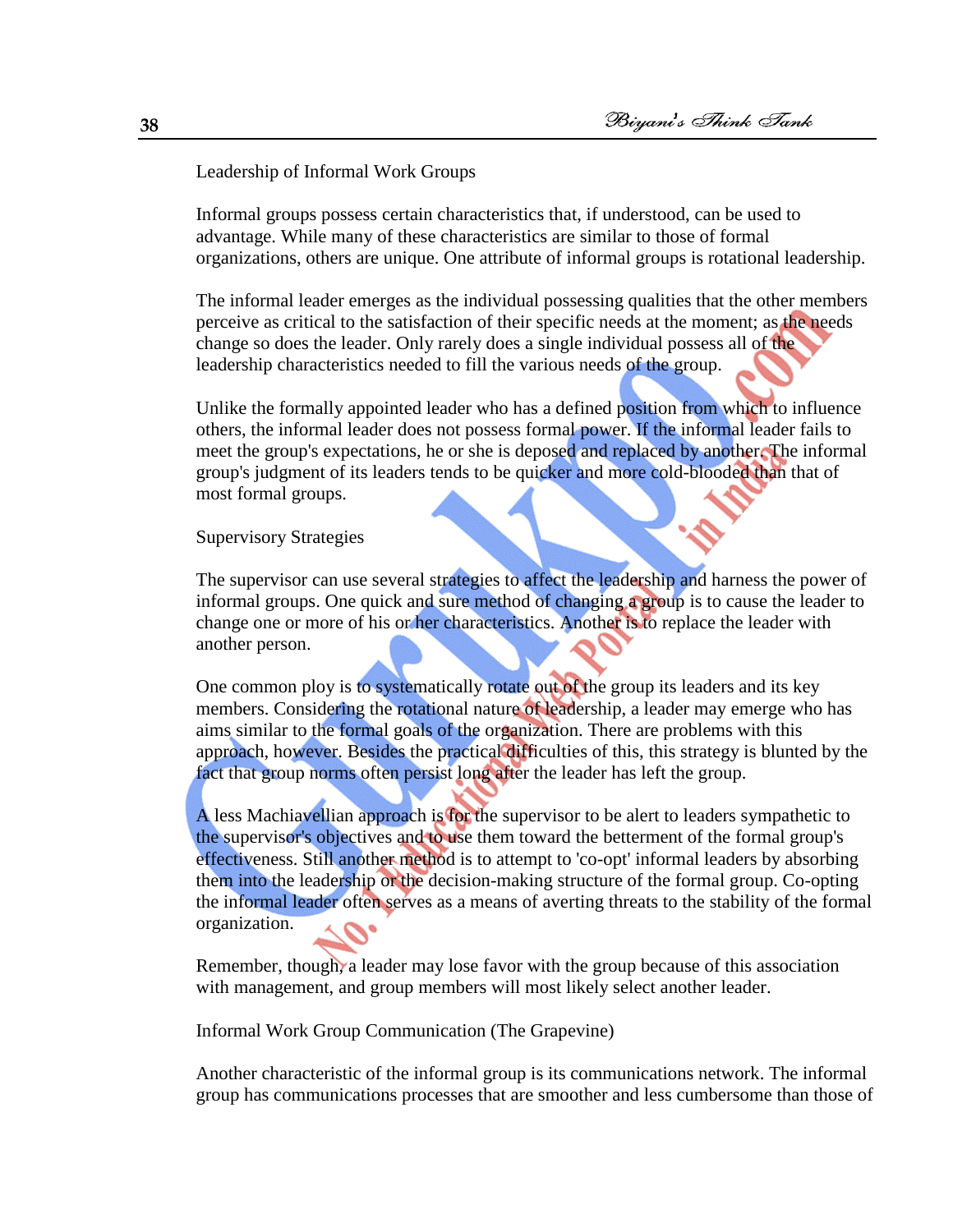the formal organization.

Thus its procedures are easily changed to meet the communication needs of the group. In the informal group, a person who possesses information vital to the group's functioning or well-being is frequently afforded leadership status by its members. Also, the centrally located person in the group is in the best position to facilitate the smooth flow of information among group members.

Knowing about informal group communication the supervisor can provide a strategically placed individual with information needed by the group. This not only enhances the stature of this individual perhaps elevating him or her to a leadership position but also provides an efficient means of distributing information. Providing relevant information to the group will also help foster harmony between the supervisor and the informal group.

By winning the cooperation of informal group leaders the supervisor will most likely experience fewer grievances and better relationships.

#### **Informal group cohesiveness**

A third characteristic of informal groups is group cohesiveness-the force that holds a group together. Group cohesiveness varies widely based on numerous factors-including the size of the group dependence of members upon the group achievement of goals status of the group and management demands and pressures.

For example group cohesiveness increases strongly whenever the membership perceives a threat from the outside. This threat produces the high anxiety that strong group cohesiveness can help reduce.

If the supervisor presses the group to conform to a new organizational norm that Is viewed as a threat to the security needs of group members The group will become more unified in order to withstand the perceived threat. Thus management can limit its own effectiveness by helping to increase the group's cohesiveness. With the passing of the threat the group tends to lose its cohesiveness.

Perhaps paradoxically the most dangerous time for group cohesion is when things are going well. Supervisors can use the factors that affect group cohesiveness to increase their own effectiveness.

Decision making process involvement

For instance a supervisor can involve the informal group members in the decision-making process. Input from group members will not only reduce their feeling of alienation but also improve communication between the supervisor and subordinates thereby reducing potential conflict.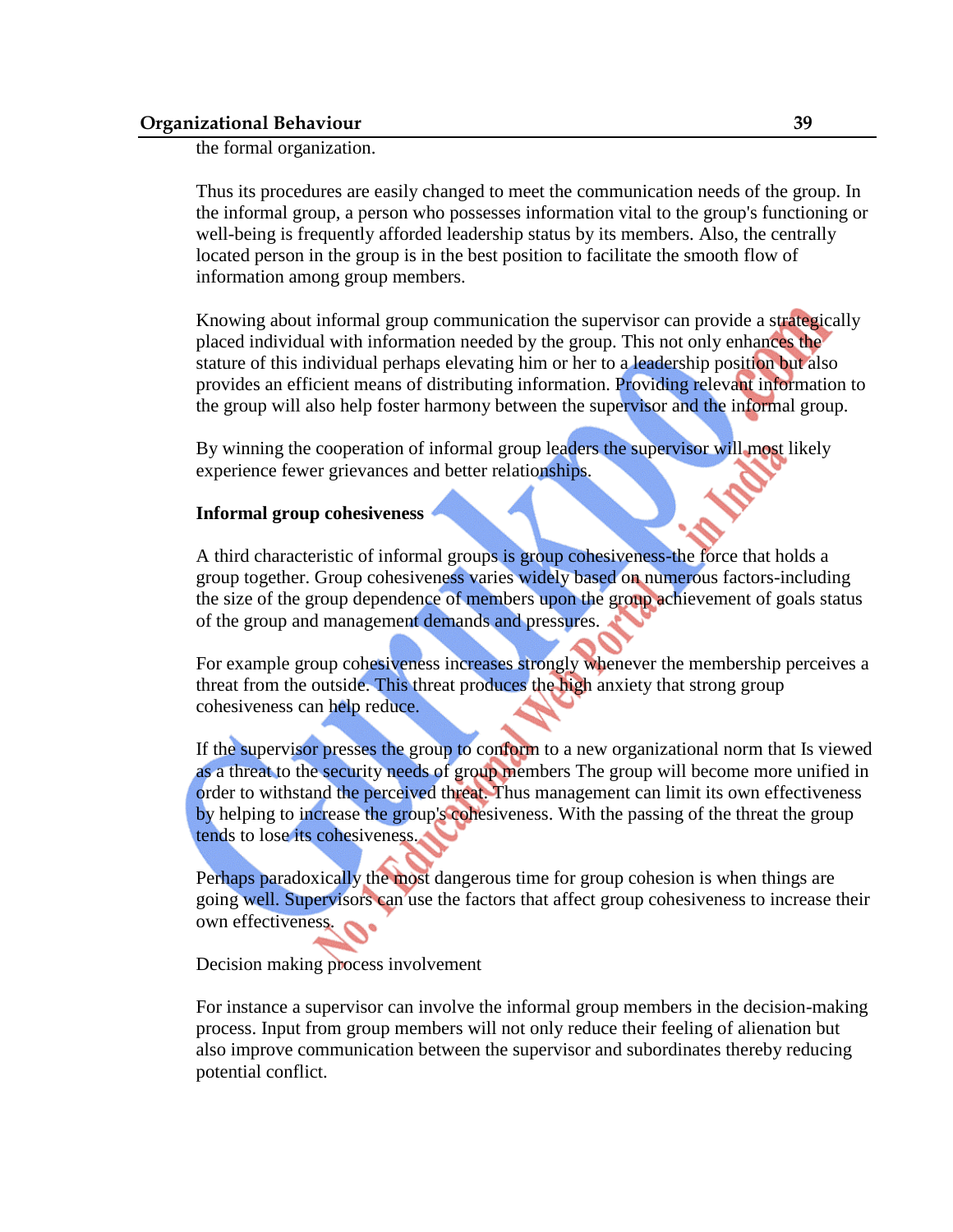Where group participation in decision making is not practical the supervisor should carefully explain the reasons to play down what might be seen as a threat to the group. In some cases the supervisor may want to increase the groups cohesiveness deliberately devising situations that put one group into competition with another. If this gambit is carefully controlled the solidarity that results may bring a higher level of performance.

The danger of this strategy is that the supervisor may be unable to control the reaction of the group. The ploy could backfire bringing competition and dissension within the group.

Informal group norms or values (unspoken rules)

The final characteristic of informal groups is the establishment of the groups norms (values). As we discussed earlier, norms keep a group functioning as a system instead of a collection of individuals.

Norms are of great importance to the informal group in controlling behavior and measuring the performance of members. Because norm (values) violations threaten a group's existence, departures from the norm usually carry severe sanctions.

The members must either conform or sever their group affiliation.

The latter action is unlikely, especially if the individual values group membership to satisfy certain needs.

#### **Q. 5 What is team and team building?**

Ans. With good team-building skills, one can unite employees around a common goal and generate greater productivity.

Team building is an ongoing process that helps a work group evolve into a cohesive unit. The team members not only share expectations for accomplishing group tasks, but trust and support one another and respect one another's individual differences. Your role as a team builder is to lead your team toward cohesiveness and productivity. A team takes on a life of its own and you have to regularly nurture and maintain it, just as you do for individual employees. Your Development & Training Organization Development Consultant can advise and help you.

#### **Team building can lead to:**

- Good communications with participants as team members and individuals
- Increased department productivity and creativity
- Team members motivated to achieve goals
- A climate of cooperation and collaborative problem-solving
- Higher levels of job satisfaction and commitment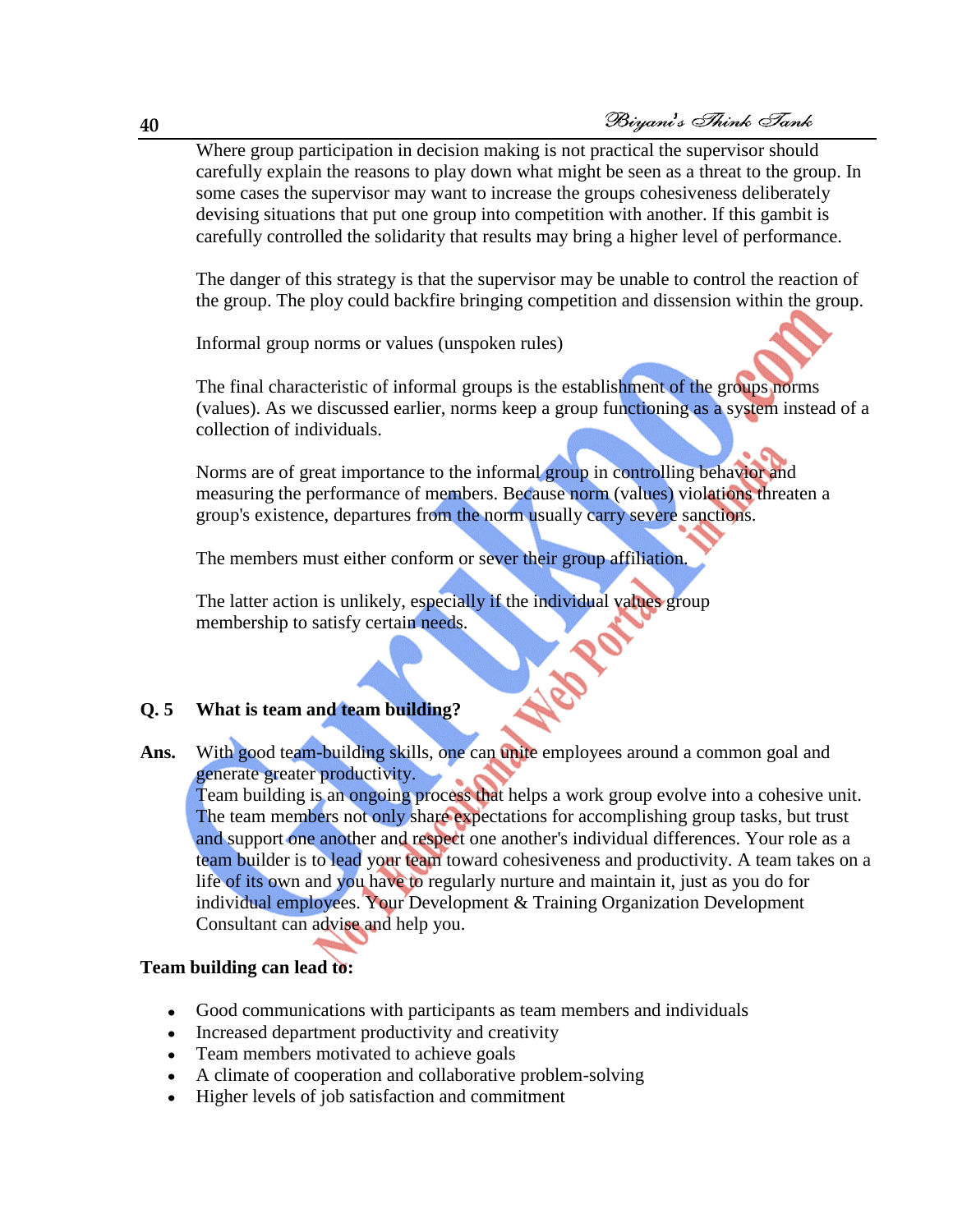- Higher levels of trust and support
- Diverse co-workers working well together
- Clear work objectives
- Better operating policies and procedures

## **Steps to Building an Effective Team**

The first rule of team building is an obvious one: to lead a team effectively, you must first establish your leadership with each team member. Remember that the most effective team leaders build their relationships of trust and loyalty, rather than fear or the power of their positions.

- **Consider each employee's ideas as valuable**. Remember that there is no such thing as a  $\bullet$ stupid idea.
- **Be aware of employees' unspoken feelings**. Set an example to team members by being open with employees and sensitive to their moods and feelings.
- **Act as a harmonizing influence**. Look for chances to mediate and resolve minor disputes; point continually toward the team's higher goals.
- **Be clear when communicating**. Be careful to clarify directives.
- **Encourage trust and cooperation among employees on your team**. Remember that the relationships team members establish among themselves are every bit as important as those you establish with them. As the team begins to take shape, pay close attention to the ways in which team members work together and take steps to improve communication, cooperation, trust, and respect in those relationships.
- **Encourage team members to share information**. Emphasize the importance of each team member's contribution and demonstrate how all of their jobs operate together to move the entire team closer to its goal.
- **Delegate problem-solving tasks to the team**. Let the team work on creative solutions together.
- **Facilitate communication.** Remember that communication is the single most important factor in successful teamwork. Facilitating communication does not mean holding meetings all the time. Instead it means setting an example by remaining open to suggestions and concerns, by asking questions and offering help, and by doing everything you can to avoid confusion in your own communication.
- **Establish team values and goals; evaluate team performance**. Be sure to talk with members about the progress they are making toward established goals so that employees get a sense both of their success and of the challenges that lie ahead. Address teamwork in performance standards. Discuss with your team:
	- o What do we really care about in performing our job?
	- o What does the word success mean to this team?
	- o What actions can we take to live up to our stated values?
- **Make sure that you have a clear idea of what you need to accomplish**; that you know what your standards for success are going to be; that you have established clear time frames; and that team members understand their responsibilities.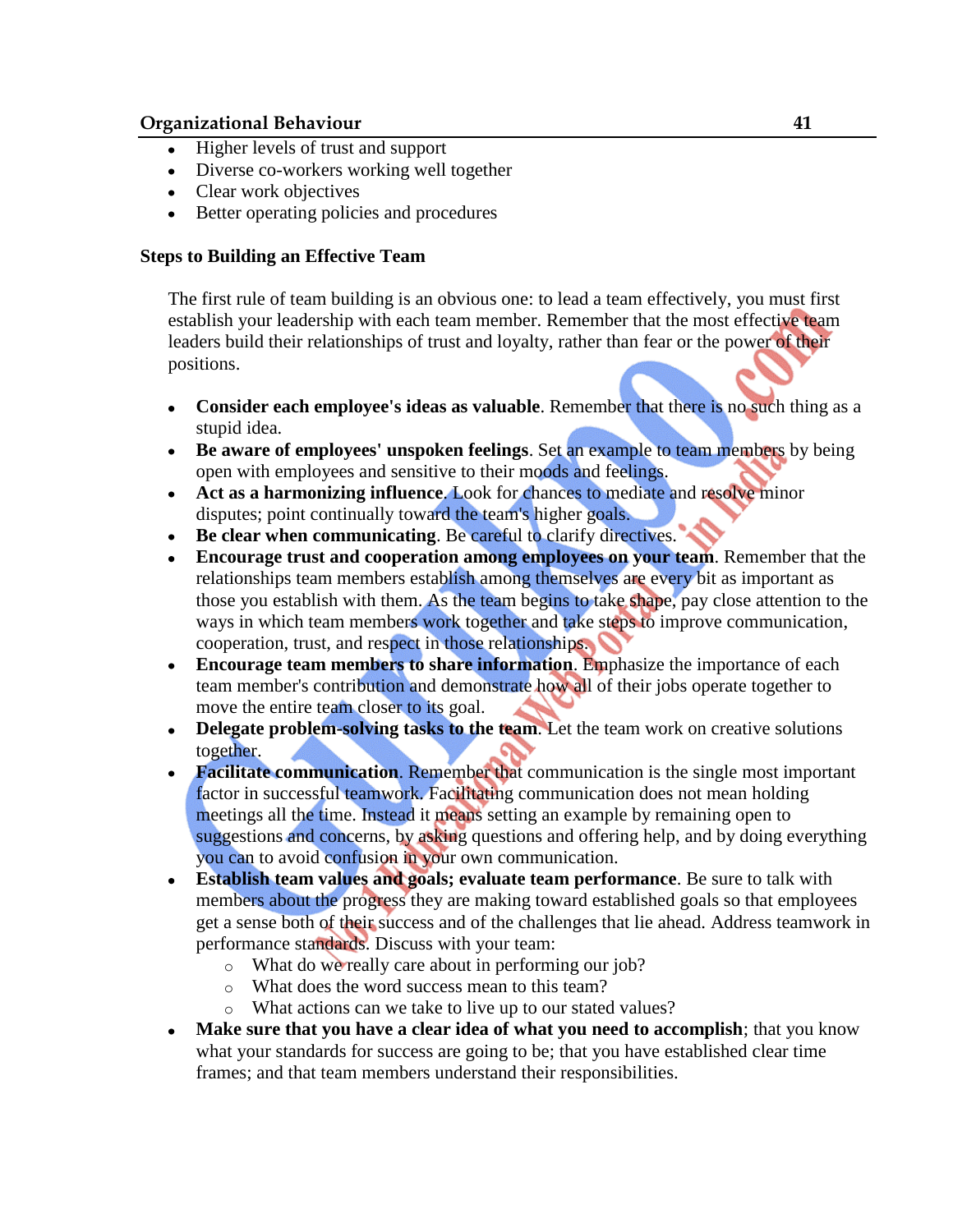- **Use consensus**. Set objectives, solve problems, and plan for action. While it takes much longer to establish consensus, this method ultimately provides better decisions and greater productivity because it secures every employee's commitment to all phases of the work.
- $\bullet$ **Set ground rules for the team**. These are the norms that you and the team establish to ensure efficiency and success. They can be simple directives (Team members are to be punctual for meetings) or general guidelines (Every team member has the right to offer ideas and suggestions), but you should make sure that the team creates these ground rules by consensus and commits to them, both as a group and as individuals.
- $\bullet$ **Establish a method for arriving at a consensus**. You may want to conduct open debate about the pros and cons of proposals, or establish research committees to investigate issues and deliver reports.
- **Encourage listening and brainstorming**. As supervisor, your first priority in creating  $\bullet$ consensus is to stimulate debate. Remember that employees are often afraid to disagree with one another and that this fear can lead your team to make mediocre decisions. When you encourage debate you inspire creativity and that's how you'll spur your team on to better results.
- $\bullet$ **Establish the parameters of consensus-building sessions**. Be sensitive to the frustration that can mount when the team is not achieving consensus. At the outset of your meeting, establish time limits, and work with the team to achieve consensus within those parameters. Watch out for false consensus; if an agreement is struck too quickly, be careful to probe individual team members to discover their real feelings about the proposed solution.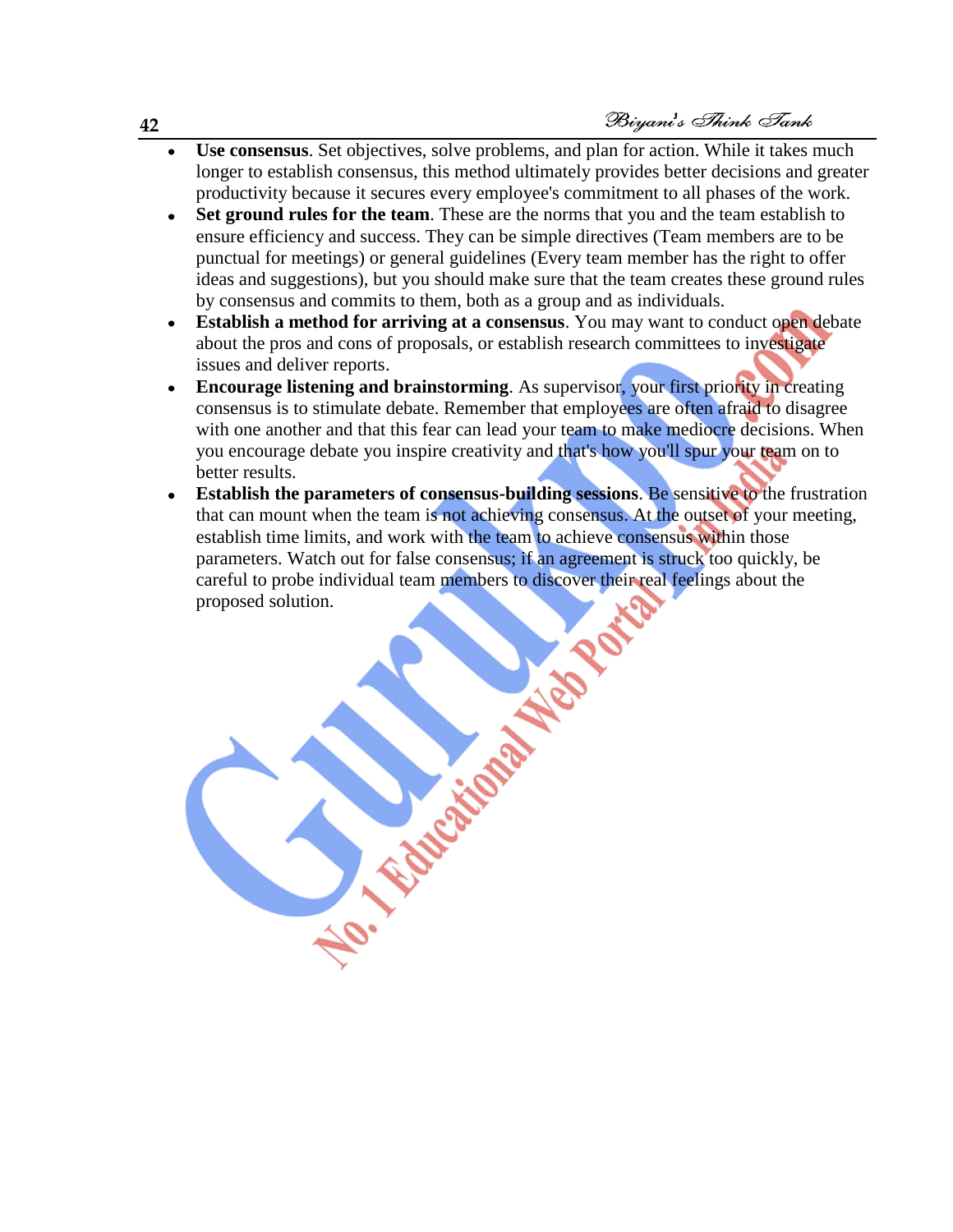## **Unit IV**

# **Management of Conflict**

### **Q. 1 What do you mean by conflict management?**

- Ans. Conflict is when two or more values, perspectives and opinions are contradictory in nature and haven't been aligned or agreed about yet, including:
	- 1. Within yourself when you're not living according to your values;
	- 2. When your values and perspectives are threatened; or
	- 3. Discomfort from fear of the unknown or from lack of fulfillment.

Conflict is inevitable and often good, for example, good teams always go through a "form, storm, norm and perform" period. Getting the most out of diversity means oftencontradictory values, perspectives and opinions.

Conflict is inevitable in any interpersonal relationship and can be a very positive experience, if managed properly. Why do we shy away from dealing with conflict? Many of us were raised to believe that conflict is something to be avoided, and is an experience of failure. However, conflict doesn't have to lead to failure, defeat, separation or termination of individual relationships. We all come to see the world in different ways, and we have different ideas about what's best for us and what's best for our group. It is actually a signal that change is needed and possible.

The ability to manage conflict is probably one of the most important social skills an individual can possess. This information is designed to help you acquire this skill. Specifically, it will offer information about:

- The different ways in which people deal with conflict.  $\bullet$
- Increasing awareness of your own style of conflict management.
- A constructive method of conflict management which will not only lead to greater  $\bullet$ satisfaction of both parties involved, but also promote growth and development of your group.

## **Q. 2 What are the types of conflicts?**

**Ans**. Conflict is defined as a difference of opinion regarding ideas, wishes or desires. Conflict can arise between couples, work peers and political governments. Understanding the basic types of conflicts that may occur in your daily environment can help you avoid disagreements or learn the best way to deal with them.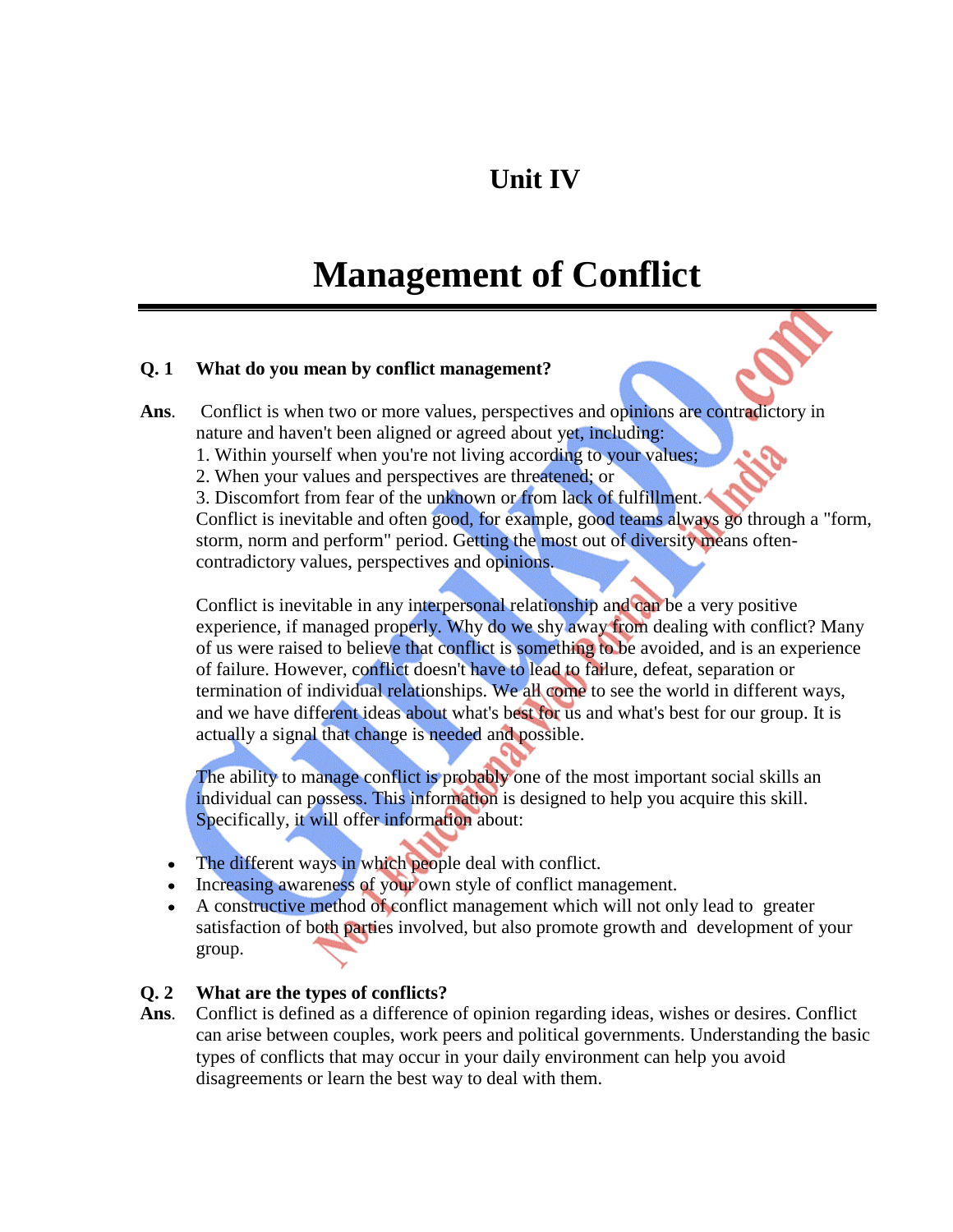#### **Relationships**

Conflicts with friends or family members are often caused by miscommunication, disagreements on behavior or negative emotions, according to Jim Melamed, founder of the Oregon Mediation Center and former chair of the Oregon Dispute Resolution Commission. Accepting, according to Melamed, is not the same as agreeing to such disputes, but it may help prevent them from becoming disruptive and destructive.

#### **Interests**

Conflicts of interest are described as a disagreement or type of competition where the needs of one are ignored over the needs of the other. Such conflicts of interest may be defined, according to Melamed, as those involving psychological needs over resources such as time or money or those in which there are disagreements over the way problems are addressed.

#### **Values**

Conflicts in values are often seen between individuals raised in different cultural or religious backgrounds who have differing opinions over right and wrong, suggests Melamed. Conflicts often arise when one person tries to enforce his own set of values on another.

#### **Leadership**

Leadership and managerial styles differ among individuals, which may cause conflict in the work environment. Various factors determine leadership styles and may include personality, expectations and whether or not that leader encourages feedback and opinions of others or is more autocratic or directive in style, according to Leadership-and-Motivation-Training.com.

#### **Personality**

Clashing personalities may create conflicts at school, home and work, according to Leadership-and-Motivation-Training.com. Perception and emotions play a large role in whether or not you may like or dislike someone's personality. If you think your boss is rude and inconsiderate, you're less likely to want to be part of his team, which often leads to conflicts of interest and leadership.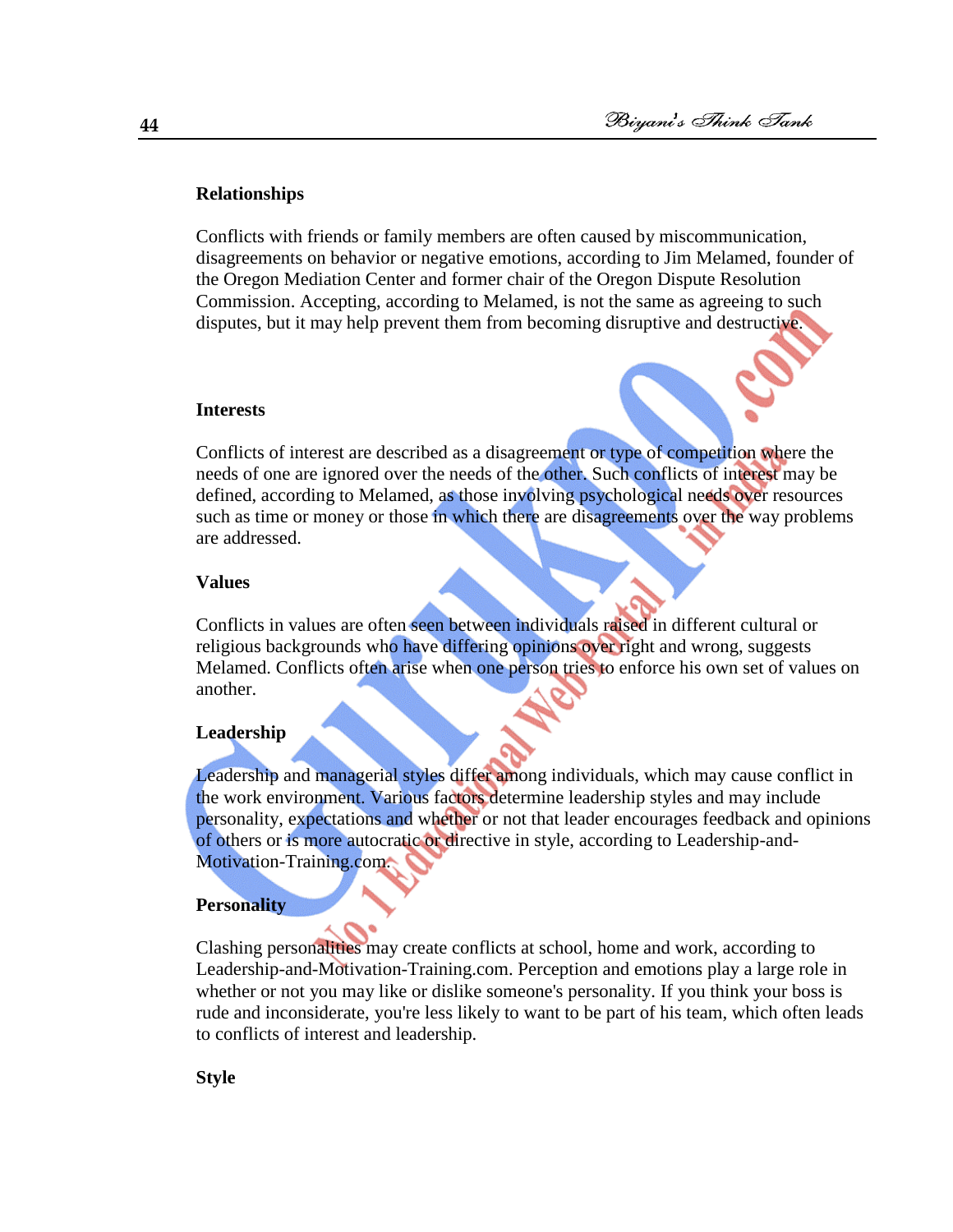A person's method of completing tasks or goals may lead to conflict in any scenario, according to Leadership-and-Motivation-Training.com. You can be laid-back, while your partner is eager to get something done, which can create conflict. Or, your team member may be task-oriented, while you're more creative.

## **Ethics**

Ethical conflict can be defined as external factors influencing a decision, something often seen in the health care industry, according to Entrepreneur.com. For example, breaching confidentiality is considered unethical in the medical field. A nurse who knows something private about a sick patient may feel an ethical conflict about revealing that knowledge to someone else, even when that information may be used to aid or save that patient.

## **Q. 3 What is the process of conflicts?**

**Ans** The conflict process can be seen as comprising five stages (1) potential opposition or incompatibility (2) Cognition and personalization (3) intentions (4) Behavior (5) Outcome.

**Stage 1: Potential opposition or incompatibility:** The first step in the conflict process is the presence on conditions that create opportunities for conflict to rise. These cause or create opportunities for conflict to rise. These causes or sources of conflict have been condenses into three general categories - (1) Communications (2) Structure (3) Personal Variables.

(1)Communications: Different words connotations, jargon insufficient exchange of information and noise in communication channel are all antecedent conditions to conflict. Too much communication as well as too little communication can rely foundation for conflict.

(2)Structure: The term structure is used, in this context to include variables such as size, degree of specialization in the tasks assigned to group members, jurisdictional clarity, members/ goal compatibility, leadership styles, reward systems and the degree of dependence between groups.

The size and specialization act as forces to stimulate conflict. The larger the group and the more specialized its activities, the greater the likelihood of conflict. Tenure and conflict have been found to be inversely related,. The potential for conflicts tends to be greatest when group members are younger and when turnover is high. The greater the ambiguity in defining where responsibility for action lies, the greater the potential for conflict to emerge. Such Jurisdictional ambiguity increases inter group fighting for control or resources and territory.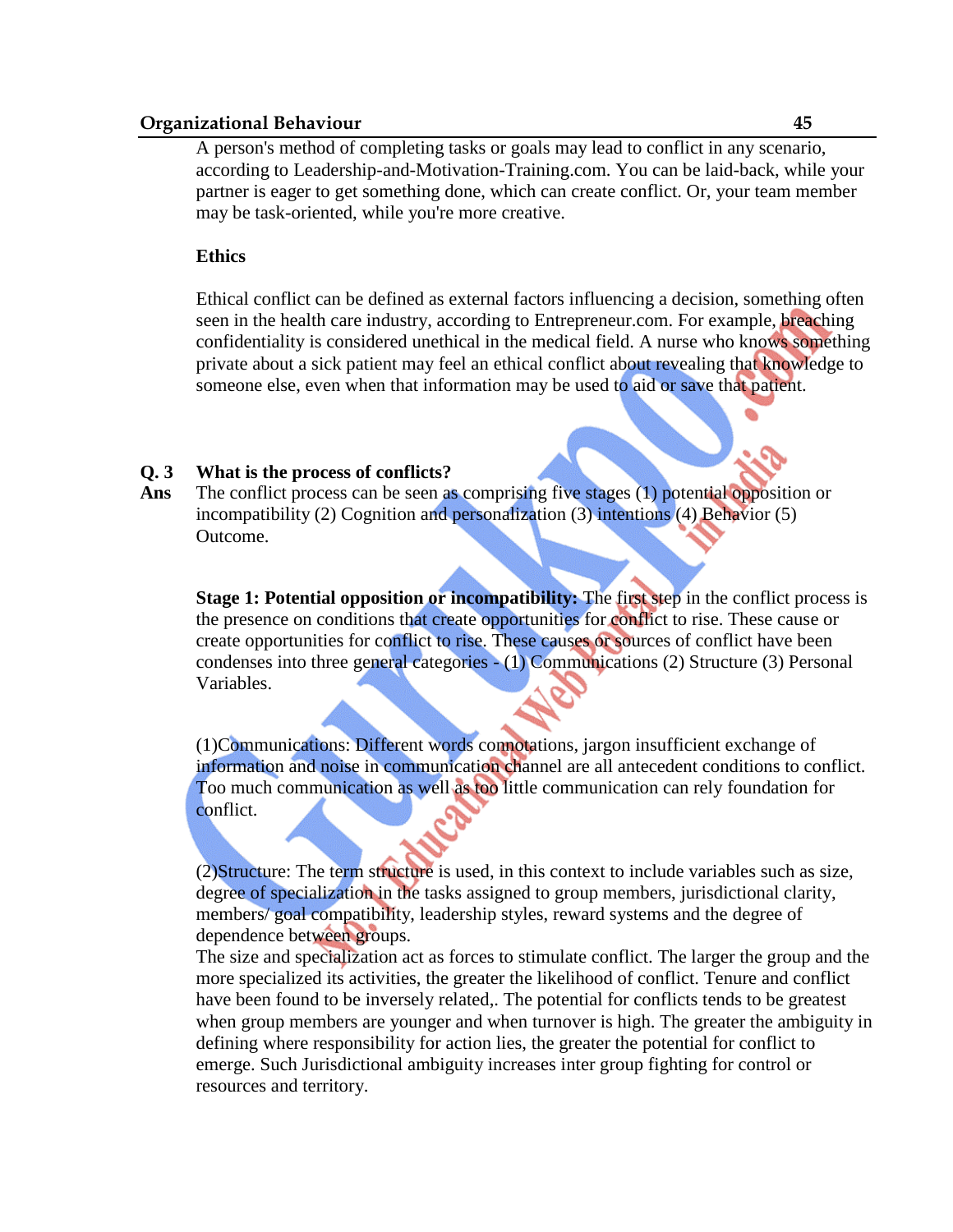(3)Personal Variables: Certain personality types- for example individuals who are highly authoritarian and dogmatic- lead to potential conflict. Another reason for conflict is difference in value systems. Value differences are the best explanations of diverse issues such as prejudice disagreements over one's contribution to the group and rewards one deserves.

**Stage 2: Cognition and personalization:** conflict must be perceived by the parties to it whether or not conflict exists is a perception issue. If no one is aware of a conflict, then it is generally agreed that no conflict exists. Because conflict is perceives does not mean that is personalized. For e.g.  $\degree$  A may be aware that B and A are in serious disagreements but it may not make A tense or nations and it may have no effect whatsoever on A's affection towards B" It is the felt level, when individuals become emotionally involved that parties experience anxiety , tension or hostility.

Stage2 is the place in the process where the parties decide what the conflict is about and emotions plays a major role in shaping perception.

**Stage 3: Intentions:** Intentions are decisions to act in a given way intentions intervene between people's perception and emotions and their overt behavior.

Using two dimensions cooperativeness (the degree to which one party attempts to satisfy the other party's concerns)and assertiveness (the degree to which one party attempts to satisfy his or her own concerns)- five conflict handling intentions can be identified.

1**) Competing:** when one person seeks to satisfy his or her own interests regardless of the impact on the other parties to the conflict, he is competing.

**2) Collaborating**: A situation in which the parties to a conflict each desire to satisfy fully the concerns of all the parties. In collaborating, the intention o the parties are to solve the problem by clarifying differences rather than by accommodating various points of view.

**3) Avoiding:** a person may recognize that a conflict exists and want to withdraw from it or suppress it. Avoiding included trying to just ignore a conflict and avoiding others with whom you disagree.

**4) Accommodating**: The willingness of one partying a conflict top lace the opponent's interest above his or her own.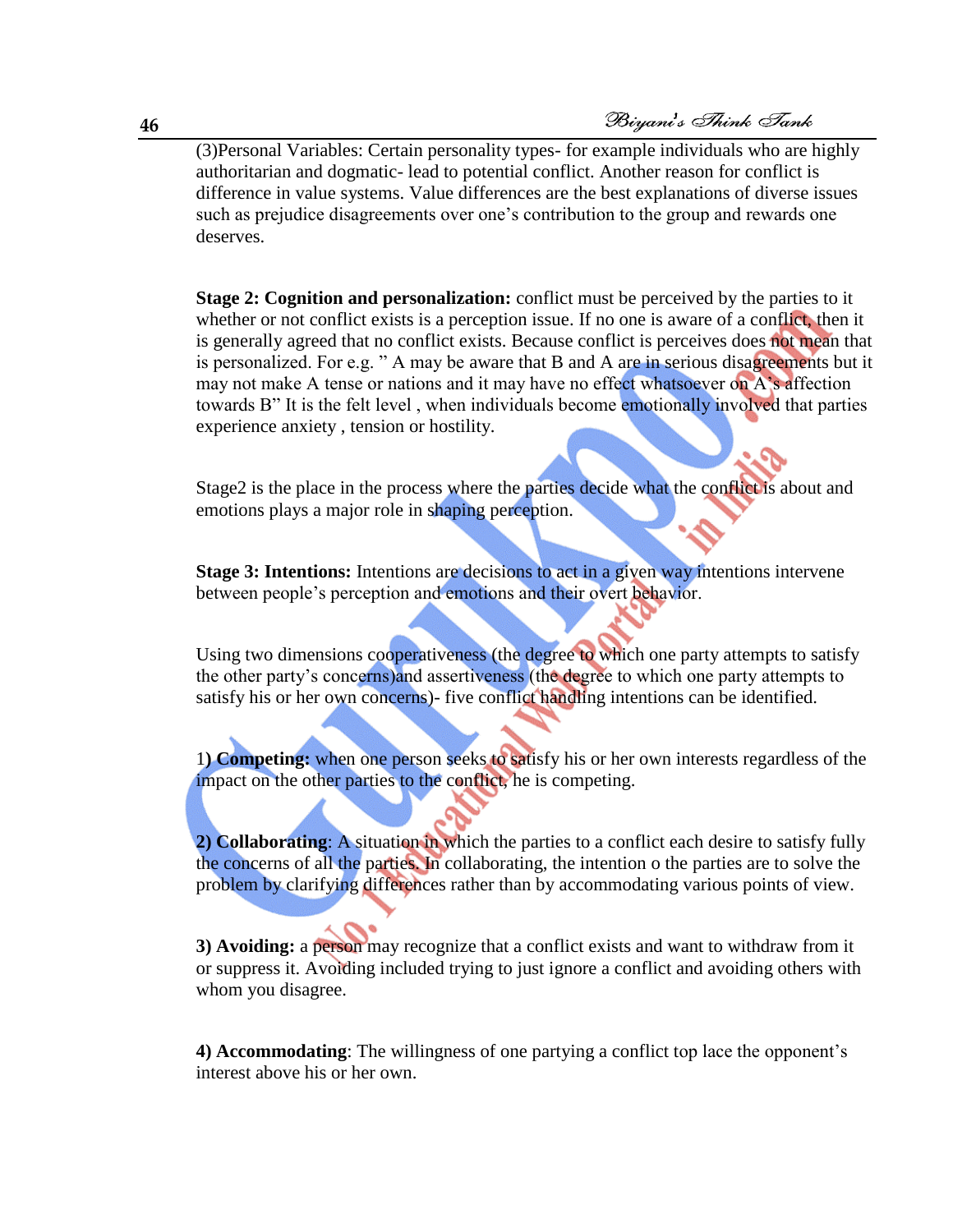**5) Compromising**: A situation in which each party to a conflict is wiling to give up something.

Intentions provide general guidelines for parties in a conflict situation. They define each party's purpose. Yet people intention is not fixed. During the course of conflict, they might change because of re conceptualization or because of an emotional reaction to the behavior of other party.

**Stage 4: Behavior:** This is a stage where conflict becomes visible. The behavior stage includes the statements, actions and reactions made by the conflicting parties. These conflict behaviors are usually overt attempt to implement each party's intentions.

**Stage 5 Outcomes:** The action reaction interplay between the conflicting parties result in consequences. These outcomes may be functional in that the conflict results in an improvement in the group's performance, or dysfunctional in that it hinders group performance.

Conflict is constructive when it improves the quality of decisions simulates creativity and innovations encourages interest and curiosity among group members provides the medium through which problems can be aired and tensions released and fosters an environment of self evaluation and change.

Conflict is dysfunctional when uncontrolled opposition breeds discontent, which acts to dissolve common ties and eventually leads to the destruction of the group. Among the more undesirable consequences are a retarding of communication, reductions in group cohesiveness and subordination of group goals to the primacy of infighting between members.

## **Q. 4 What is the approaches of conflicts?**

- Ans It's important to know your habitual response to conflict so that you can be alert to the possibility of taking a different approach. Just because you have a preferred style of approaching conflict does not mean that you must be a slave to that one approach. There are five major approaches to conflict resolution. The approaches are distinguished by their levels of cooperativeness and assertiveness.
	- 1. **Competitive Style** The competitive style involves assertively maintaining that you are right and attempting to "win" the negotiation in any way possible. The other side's needs are disregarded, and winning is the goal. The competitive style may result in a conflict being resolved in your favor, but it is not recommended for the long-term because you will have made no headway in working productively with your adversary, and may have built up ill-will that can hamper future relations.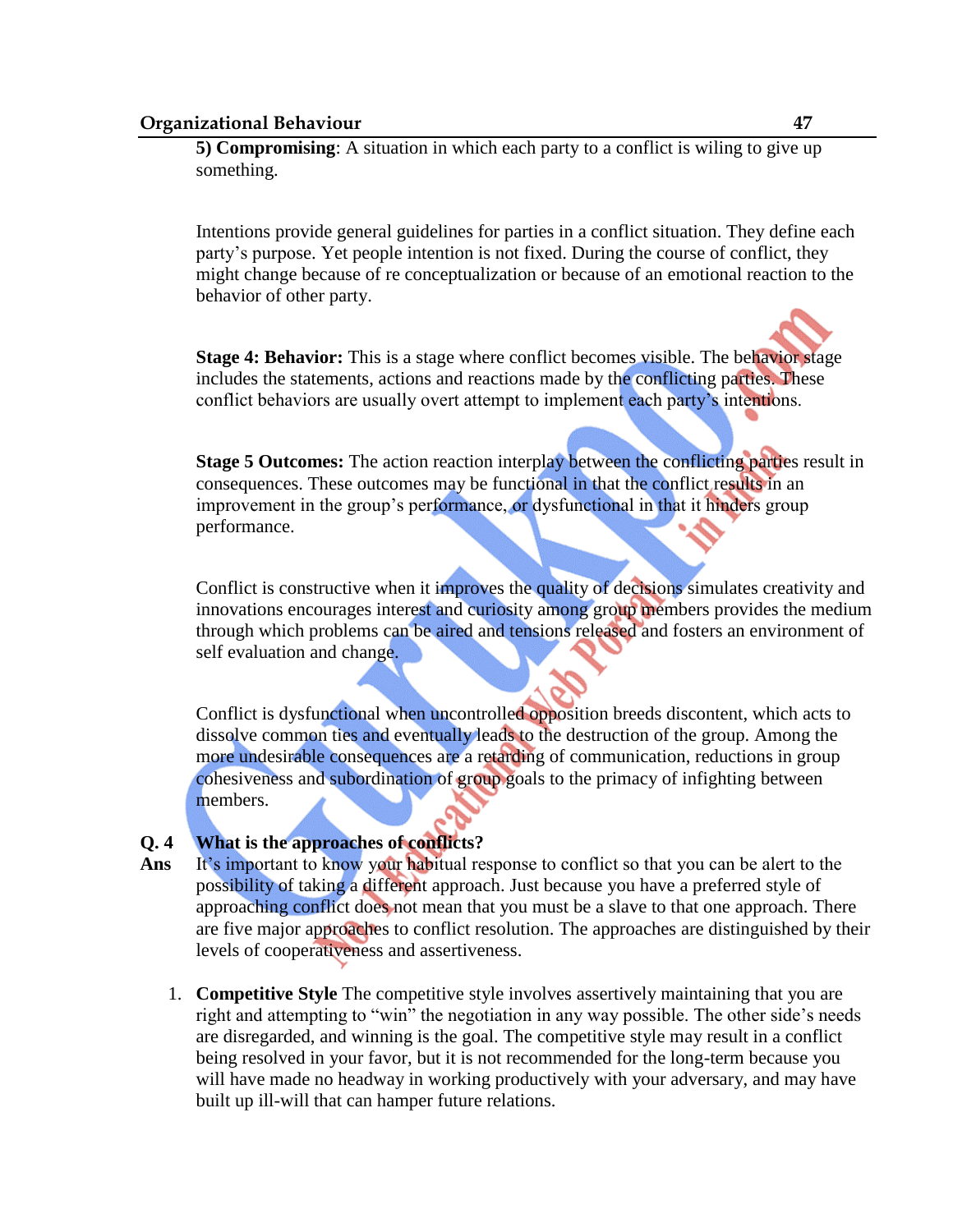- 2. **Accommodating Style** The accommodating style is low on assertiveness and high on cooperation. This approach can be taken to a situation in which you do not have a great deal invested in getting your way. Basically, it's not worth it to you to do anything but let the other side have its way.
- 3. **Avoiding Style** This approach is low on both assertiveness and cooperativeness. It means walking away from a conflict situation, perhaps because the issues are not sufficiently important to you and you don't feel a need to deal with the other party. If the situation doesn't go away, it means that the avoidance style only bought you time, but did nothing to resolve differences.
- 4. **Collaborating Style** The collaborating style is high on assertiveness and cooperativeness. It is useful when parties have significant differences, but it is important to maintain working relations. It is also appropriate when the cooperation of all parties is needed to carry through with the decisions reached as an outcome of the negotiations. It's time consuming, but a good choice for parties who need to work with each other despite their differences.
- 5. **Compromising Style** The compromising style is characterized by moderate levels of assertiveness and cooperativeness. It is useful when parties, for whatever reason, are not able to reach an ultimate resolution to their conflict. The compromising style lets parties reach a workable short-term solution and "live to negotiate another day."

### **Q. 4 What is the reasons of conflicts?**

Ans According to psychologists there are eight common causes of conflict in the workplace.<br>
Bell and Hart identified these common causes in separate articles on workplace conflict<br>
2000 and 2002<br>
The eight causes are:<br>
1. Bell and Hart identified these common causes in separate articles on workplace conflict in 2000 and 2002

#### **The eight causes are:**

- 1. Conflicting resources.
- 2. Conflicting styles.
- 3. Conflicting perceptions.
- 4. Conflicting goals.
- 5. Conflicting pressures.
- 6. Conflicting roles.
- 7. Different personal values.
- 8. Unpredictable policies.

You can use this classification to identify possible causes of conflict. Once you've identified these, you can take steps to prevent conflict happening in the first place, or you can tailor your conflict resolution strategy to fit the situation.

Let's take a closer look at each of the eight causes of workplace conflict, and discuss what you can do to avoid and resolve each type.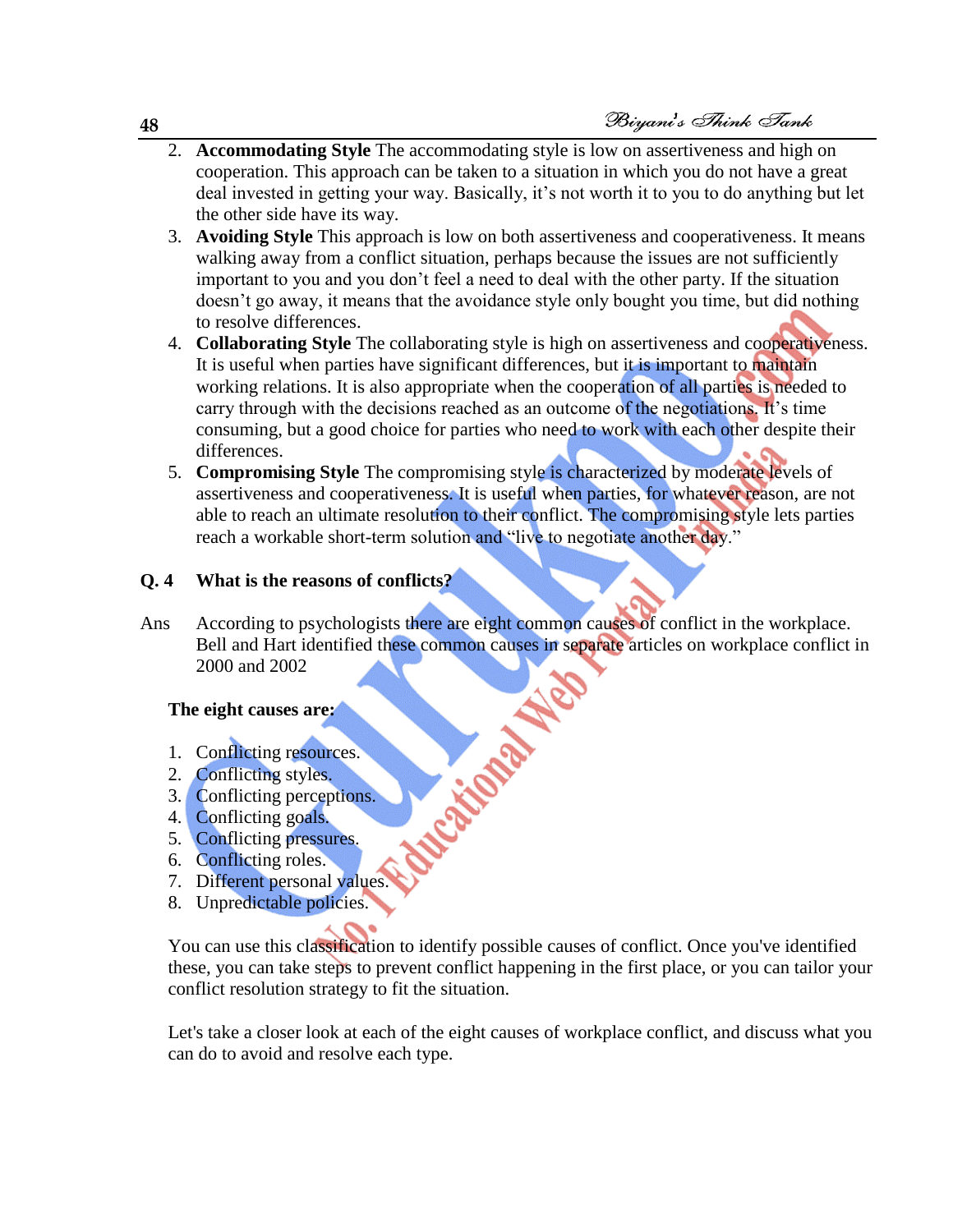#### **1. Conflicting Resources**

We all need access to certain resources – whether these are office supplies, help from colleagues, or even a meeting room – to do our jobs well. When more than one person or group needs access to a particular resource, conflict can occur.

If you or your people are in conflict over resources, use techniques like Win-Win Negotiation or the Influence Model to reach a shared agreement.

You can also help team members overcome this cause of conflict by making sure that they have everything they need to do their jobs well. Teach them how to prioritize their time and resources, as well as how to negotiate with one another to prevent this type of conflict.

If people start battling for a resource, sit both parties down to discuss openly why their needs are at odds. An open discussion about the problem can help each party see the other's perspective and become more empathic about their needs.

#### **2. Conflicting Styles**

Everyone works differently, according to his or her individual needs and personality. For instance, some people love the thrill of getting things done at the last minute, while others need the structure of strict deadlines to perform. However, when working styles clash, conflict can often occur.

To prevent and manage this type of conflict in your team, consider people's working styles and natural group roles when you build your team.

## **3. Conflicting Perceptions**

All of us see the world through our own lens, and differences in perceptions of events can cause conflict, particularly where one person knows something that the other person doesn't know, but doesn't realize this.

If your team members regularly engage in "turf wars" or gossip, you might have a problem with conflicting perceptions. Additionally, negative performance reviews or customer complaints can also result from this type of conflict.

Make an effort to eliminate this conflict by communicating openly with your team, even when you have to share bad news. The more information you share with your people, the less likely it is that they will come up with their own interpretations of events.

Different perceptions are also a common cause of office politics. For instance, if you assign a project to one person that normally would be someone else's responsibility, you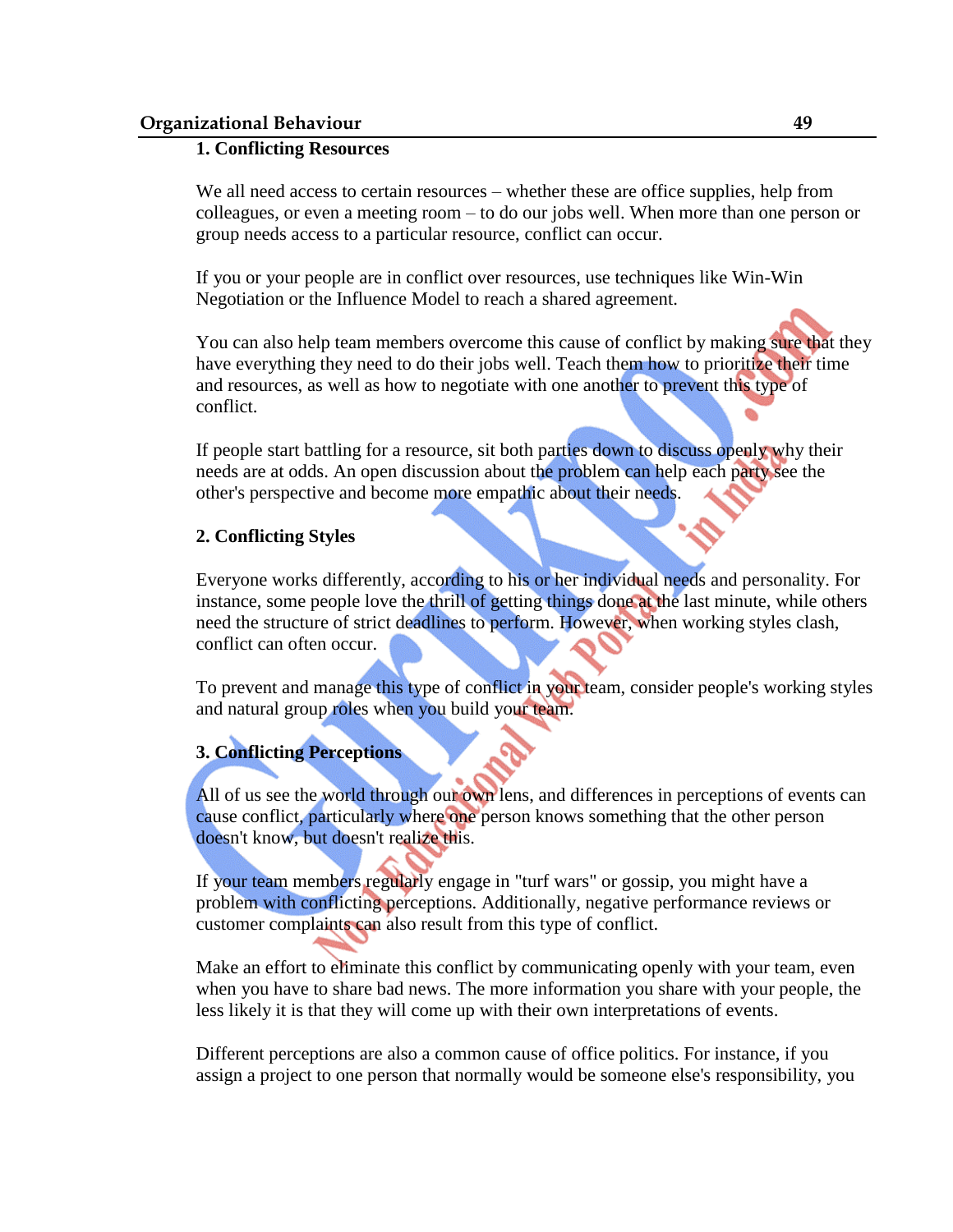may unwittingly ignite a power struggle between the two. Learn how to navigate office politics, and coach your team to do the same.

#### **4. Conflicting Goals**

Sometimes we have conflicting goals in our work. For instance, one of our managers might tell us that speed is most important goal with customers. Another manager might say that in-depth, high-quality service is the top priority. It's sometimes quite difficult to reconcile the two!

Whenever you set goals for your team members, make sure that those goals don't conflict with other goals set for that person, or set for other people.

And if your own goals are unclear or conflicting, speak with your boss and negotiate goals that work for everyone.

#### **5. Conflicting Pressures**

We often have to depend on our colleagues to get our work done. However, what happens when you need a report from your colleague by noon, and he's already preparing a different report for someone else by that same deadline?

Conflicting pressures are similar to conflicting goals; the only difference is that conflicting pressures usually involve urgent tasks, while conflicting goals typically involve projects with longer timelines.

If you suspect that people are experiencing conflict because of clashing short-term objectives, reschedule tasks and deadlines to relieve the pressure.

#### **6. Conflicting Roles**

Sometimes we have to perform a task that's outside our normal role or responsibilities. If this causes us to step into someone else's "territory," then conflict and power struggles can occur. The same can happen in reverse - sometimes we may feel that a particular task should be completed by someone else.

Conflicting roles are similar to conflicting perceptions. After all, one team member may view a task as his or her responsibility or territory. But when someone else comes in to take over that task, conflict occurs.

If you suspect that team members are experiencing conflict over their roles, explain why you've assigned tasks or projects to each person. Your explanation could go a long way toward remedying the pressure.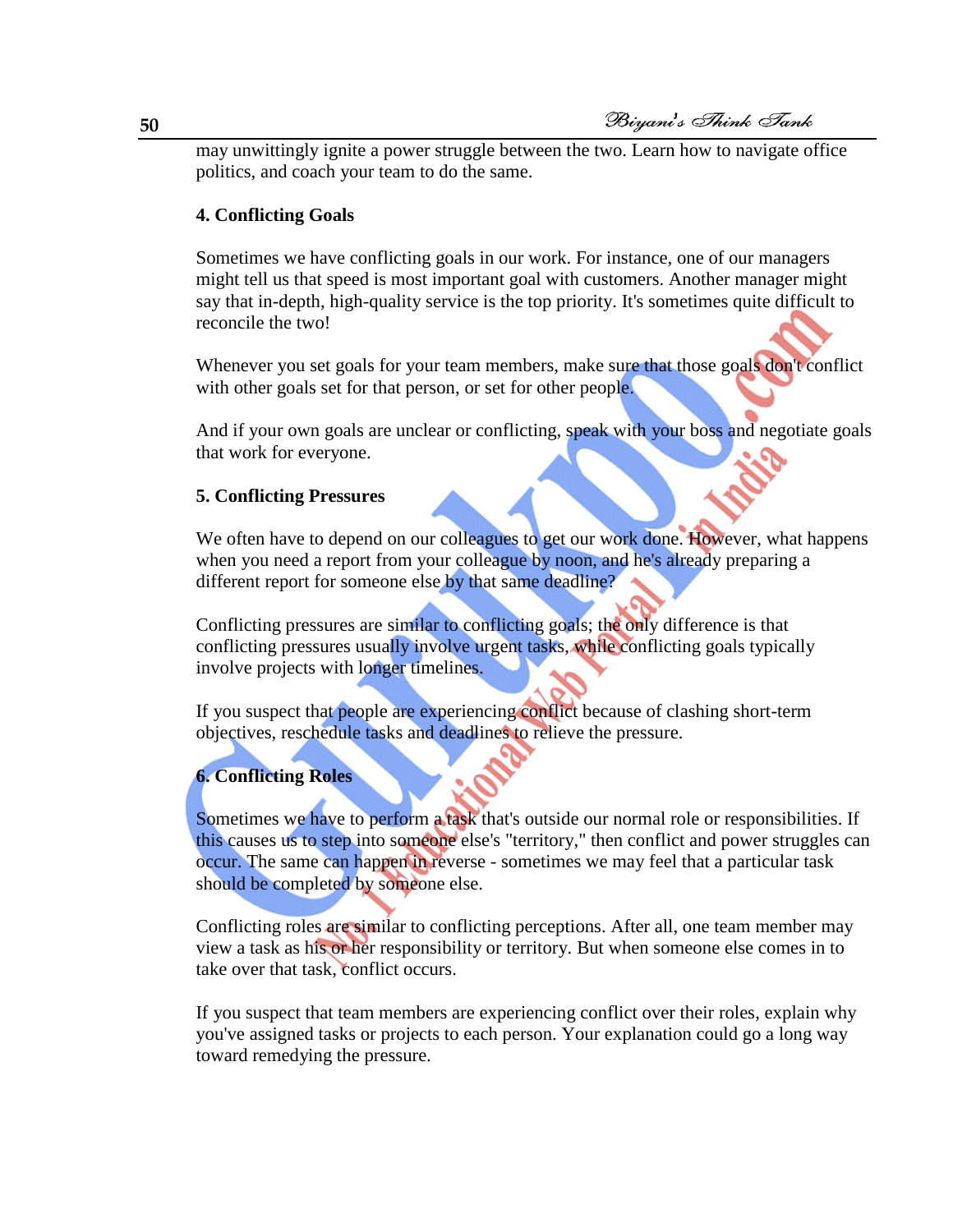You can also use a Team Charter to crystallize people's roles and responsibilities, and to focus people on objectives.

## **7. Different Personal Values**

Imagine that your boss has just asked you to perform a task that conflicts with your ethical standards. Do you do as your boss asks, or do you refuse? If you refuse, will you lose your boss's trust, or even your job?

When our work conflicts with our personal values like this, conflict can quickly arise.

To avoid this in your team, practice ethical leadership: try not to ask your team to do anything that clashes with their values, or with yours.

There may be times when you're asked to do things that clash with your personal ethics. Our article on preserving your integrity will help you to make the right choices.

## **8. Unpredictable Policies**

When rules and policies change at work and you don't communicate that change clearly to your team, confusion and conflict can occur.

In addition, if you fail to apply workplace policies consistently with members of your team, the disparity in treatment can also become a source of dissension.

When rules and policies change, make sure that you communicate exactly what will be done differently and, more importantly, why the policy is changing. When people understand why the rules are there, they're far more likely to accept the change.

Once the rules are in place, strive to enforce them fairly and consistently.

## **Q. 5 What are the positive and negative aspects of conflict?**

**Ans**. Positive and negative reinforcement are common, often complementary tools used by managers to motivate workers. A positive reinforcement is a reward or incentive offered to an employee for meeting certain performance standards. A negative reinforcement is the use of a consequence, such as lost pay or a demotion, to discourage an employee from underperforming or behaving offensively or unethically.

## **Positive Basics**

Positive reinforcement includes verbal or written praising, informal or formal awards and pay structures that offer commission, bonuses, raises and promotional opportunities to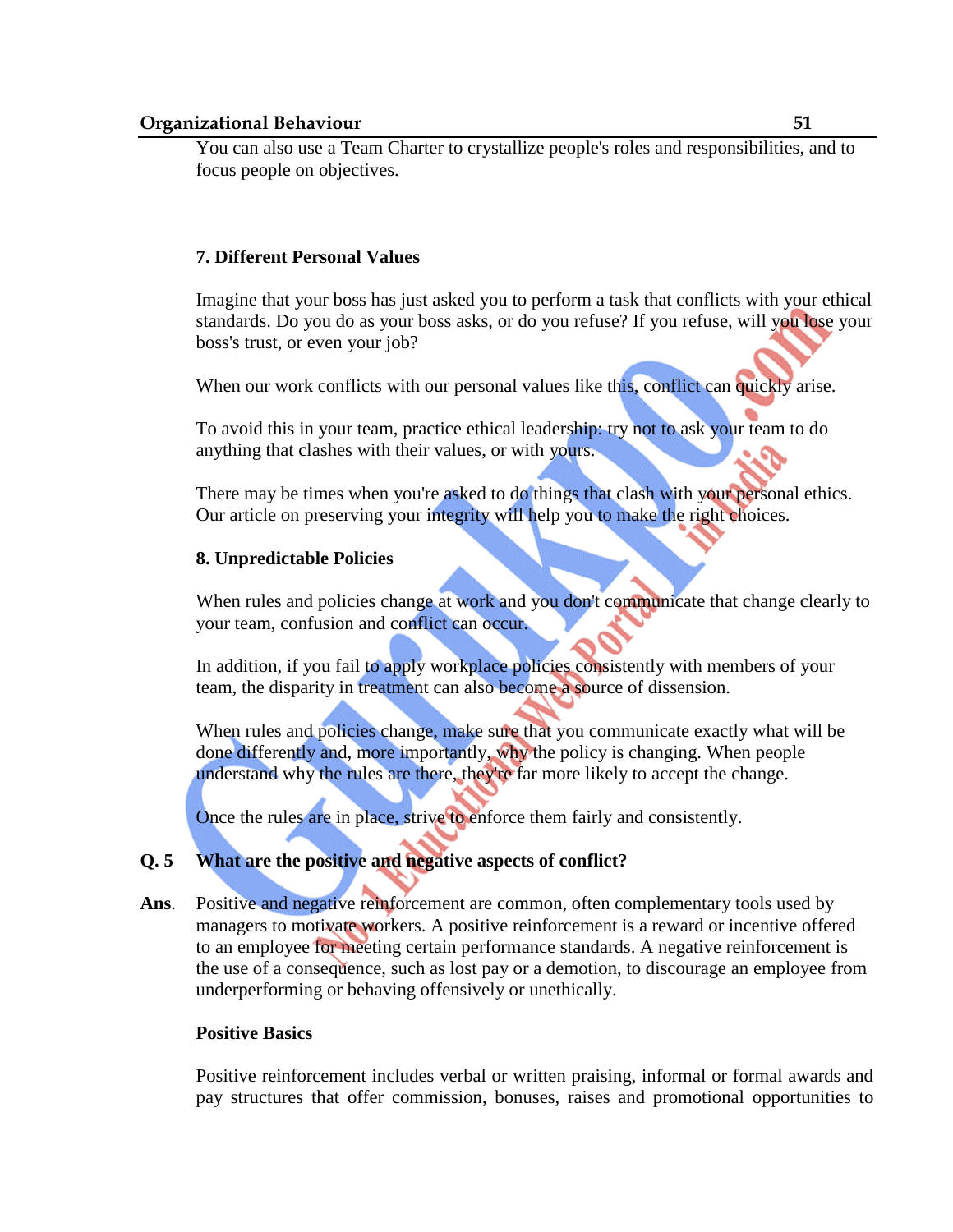high performers. Positive reinforcement motivates employees to meet a particular level of expectation. Routine use of this management style helps establish a positive work environment and maintain high employee morale. It also motivates employees to optimize work performance based on the belief that the effort put into work leads to positive outcomes for the company and the employee.

#### **Concerns**

Overuse of positive reinforcement can cause employees to underperform in some instances. For instance, a manager who rewards a sales employee heavily for barely reaching a \$10,000 quota in a given month may create a psychological belief by the employee that this is his highest level of expectation. Progressive goal-setting can help overcome this concern. Also, other employees may become envious when seeing colleagues get praise and rewards much more consistently. In team environments, balancing rewards for individual performance and team achievements is a primary concern.

#### **Negative Basics**

Negative reinforcement has its place in good management as well. Cutting hours of a parttime employee, reprimanding an employee verbally or through formal documentation, demotion and termination are all example of negative consequences used to promote good performance. Clearly communicating expectations and negative consequences of poor decisions and behaviors up front is integral to an effective management style. Company policy manuals and conduct codes, for instance, usually identify standards of acceptable behavior and discipline processes if they aren't met. The point is to discourage employees from undesirable outcomes and toward positive rewards. Negative reinforcement coupled with rewards for positive behaviors creates a good balance.

## **Considerations**

Concerns about negative reinforcement often refer to extreme use. Over-reliance on negative reinforcement, including punishments with no intent to correct behavior, leads to a low morale workplace characterized by anxiety and fear. Some managers overuse threats as a way to drive employees to perform up to par. While this may lead to short-term production, it rarely contributes to strong, long-term success. Public criticism or communication of negative reinforcements to an employee demeans and demotivates that employee as well as his co-workers. Demotions and termination also could lead to discrimination lawsuits and unlawful termination allegations if the company doesn't document the poor performance well and terminates without just cause.

#### **Q. 6 What is conflict management strategy?**

**Ans**. In any situation involving more than one person, conflict can arise. The causes of conflict range from philosophical differences and divergent goals to power imbalances. Unmanaged or poorly managed conflicts generate a breakdown in trust and lost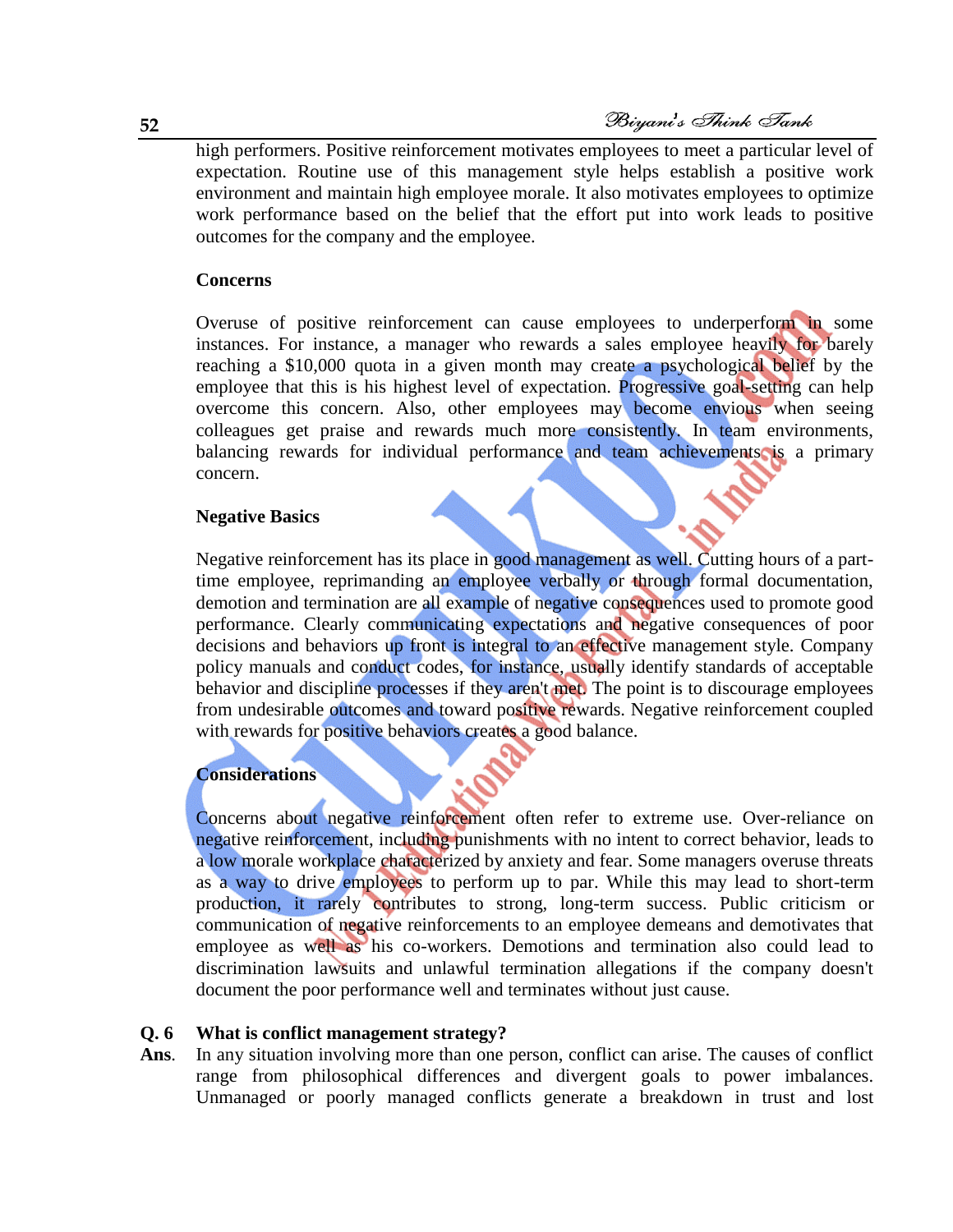productivity. For small businesses, where success often hinges on the cohesion of a few people, loss of trust and productivity can signal the death of the business. With a basic understanding of the five conflict management strategies, small business owners can better deal with conflicts before they escalate beyond repair.

## **Accommodating**

The accommodating strategy essentially entails giving the opposing side what it wants. The use of accommodation often occurs when one of the parties wishes to keep the peace or perceives the issue as minor. For example, a business that requires formal dress may institute a "casual Friday" policy as a low-stakes means of keeping the peace with the rank and file. Employees who use accommodation as a primary conflict management strategy, however, may keep track and develop resentment.

### **Avoiding**

The avoidance strategy seeks to put off conflict indefinitely. By delaying or ignoring the conflict, the avoider hopes the problem resolves itself without a confrontation. Those who actively avoid conflict frequently have low esteem or hold a position of low power. In some circumstances, avoiding can serve as a profitable conflict management strategy, such as after the dismissal of a popular but unproductive employee. The hiring of a more productive replacement for the position soothes much of the conflict.

## **Collaborating**

Collaboration works by integrating ideas set out by multiple people. The object is to find a creative solution acceptable to everyone. Collaboration, though useful, calls for a significant time commitment not appropriate to all conflicts. For example, a business owner should work collaboratively with the manager to establish policies, but collaborative decision-making regarding office supplies wastes time better spent on other activities..

## **Compromising**

The compromising strategy typically calls for both sides of a conflict to give up elements of their position in order to establish an acceptable, if not agreeable, solution. This strategy prevails most often in conflicts where the parties hold approximately equivalent power. Business owners frequently employ compromise during contract negotiations with other businesses when each party stands to lose something valuable, such as a customer or necessary service.

## **Competing**

Competition operates as a zero-sum game, in which one side wins and other loses. Highly assertive personalities often fall back on competition as a conflict management strategy.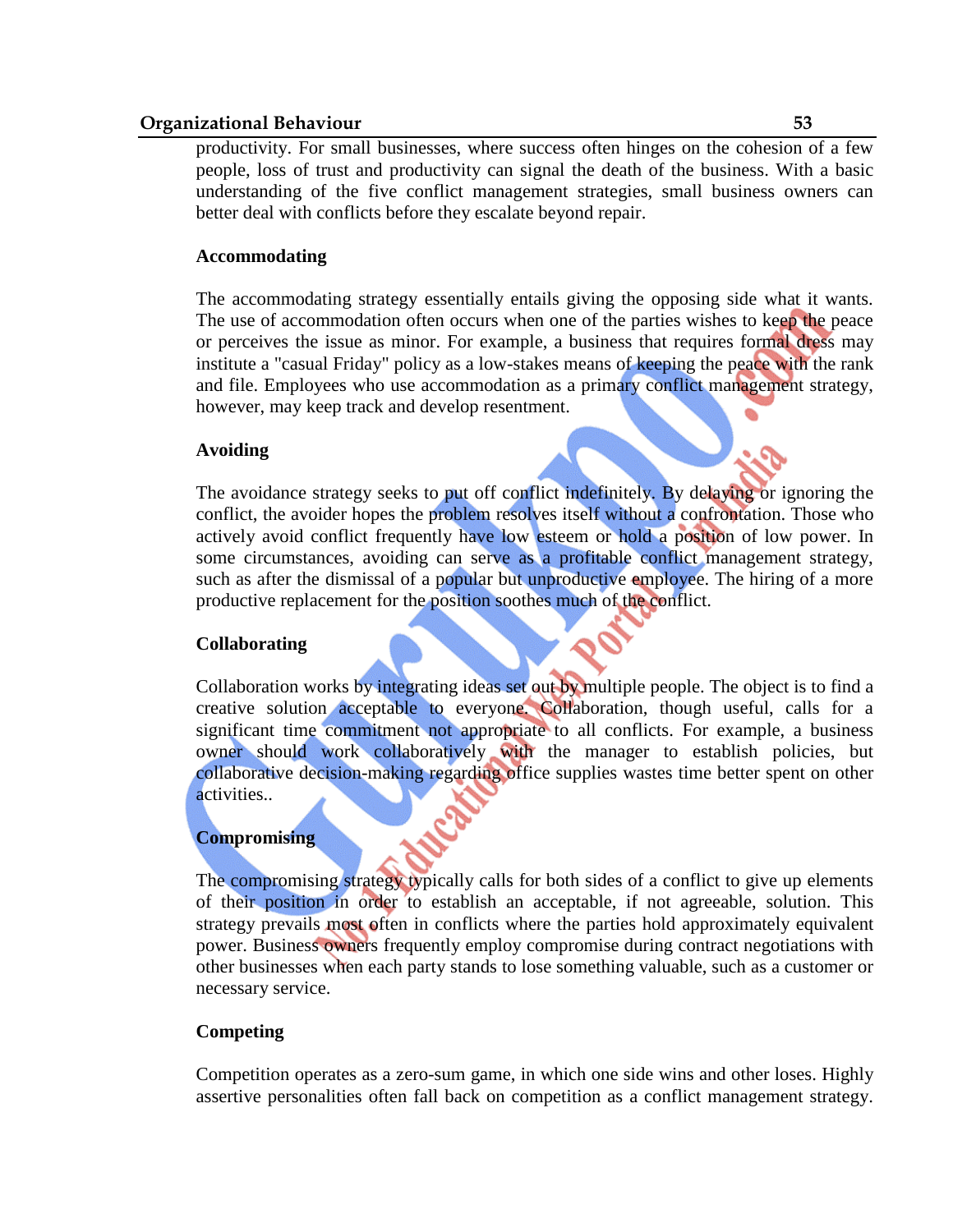The competitive strategy works best in a limited number of conflicts, such as emergency situations. In general, business owners benefit from holding the competitive strategy in reserve for crisis situations and decisions that generate ill-will, such as pay cuts or layoffs.

 $\overline{a}$ **Le division du livre de la fin de la fin de la fin de la fin de la fin de la fin de la fin de la fin de la fin de la fin de la fin de la fin de la fin de la fin de la fin de la fin de la fin de la fin de la fin de la fin**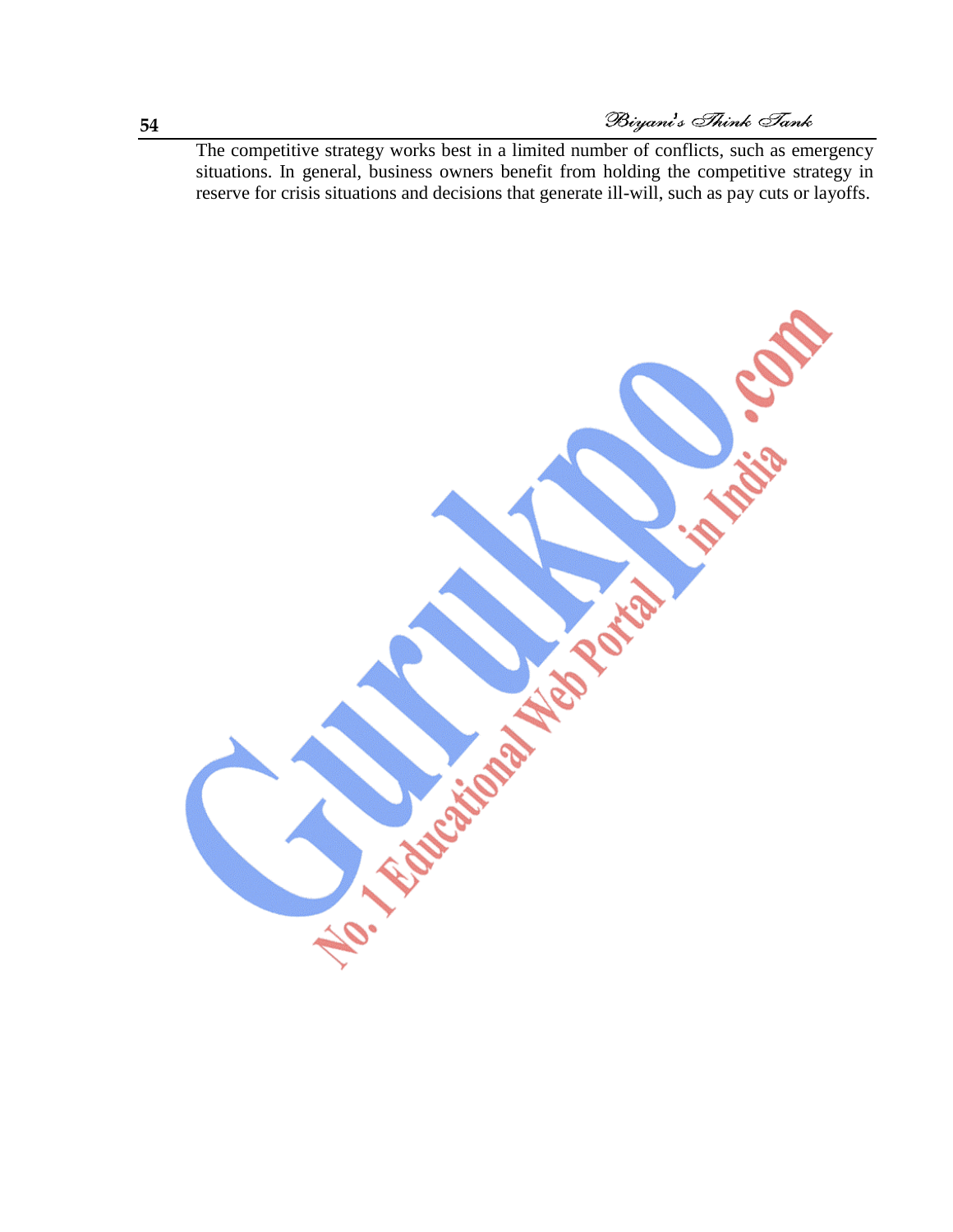## **Unit V**

# **Power**

#### **Q. 1 What do you mean by power?**

**Ans**. Power by itself is neutral. It all depends on whose hands it fall into. It is dangerous and destructive, if it falls in the hands of people with negative attitude and negative motive. Power is the ability to influence people. Influence is the progress of affective the feelings, thoughts and behavior. It is an Ability to cause or prevent an action, make things happen; the discretion to act or not act. Opposite of disability, it differs from a right in that it has no accompanying duties.

#### **Q. 2 Which sources are prevailing of power?**

**Ans**. Power refers to the ownership of authority and control over others. Power is a instrument that, depending on how it's used, can lead to either optimistic or negative outcomes in an organization. There are five sources of power, namely: coercive, referent, legitimate, expert and reward power.

#### **Justifiable Power**

Justifiable power is also known as positional power. It's derived from the position a person holds in an organization's chain of command. Job descriptions, for example, require junior workers to report to managers and give managers the power to assign duties to their juniors. For positional power to be exercised effectively, the person wielding it must be deemed to have earned it legitimately. An example of Justifiable power is that held by a company's CEO.

#### **Specialist power**

Knowledge is power. Specialist power is derived from possessing knowledge or expertise in a exacting area. Such people are highly valued by organizations for their problem solving skills. People who have expert power perform critical tasks and are therefore deemed indispensable. The opinions, ideas and decisions of people with expert power are held in high regard by other employees and hence greatly influence their actions. Possession of expert power is normally a stepping stone to other sources of power such as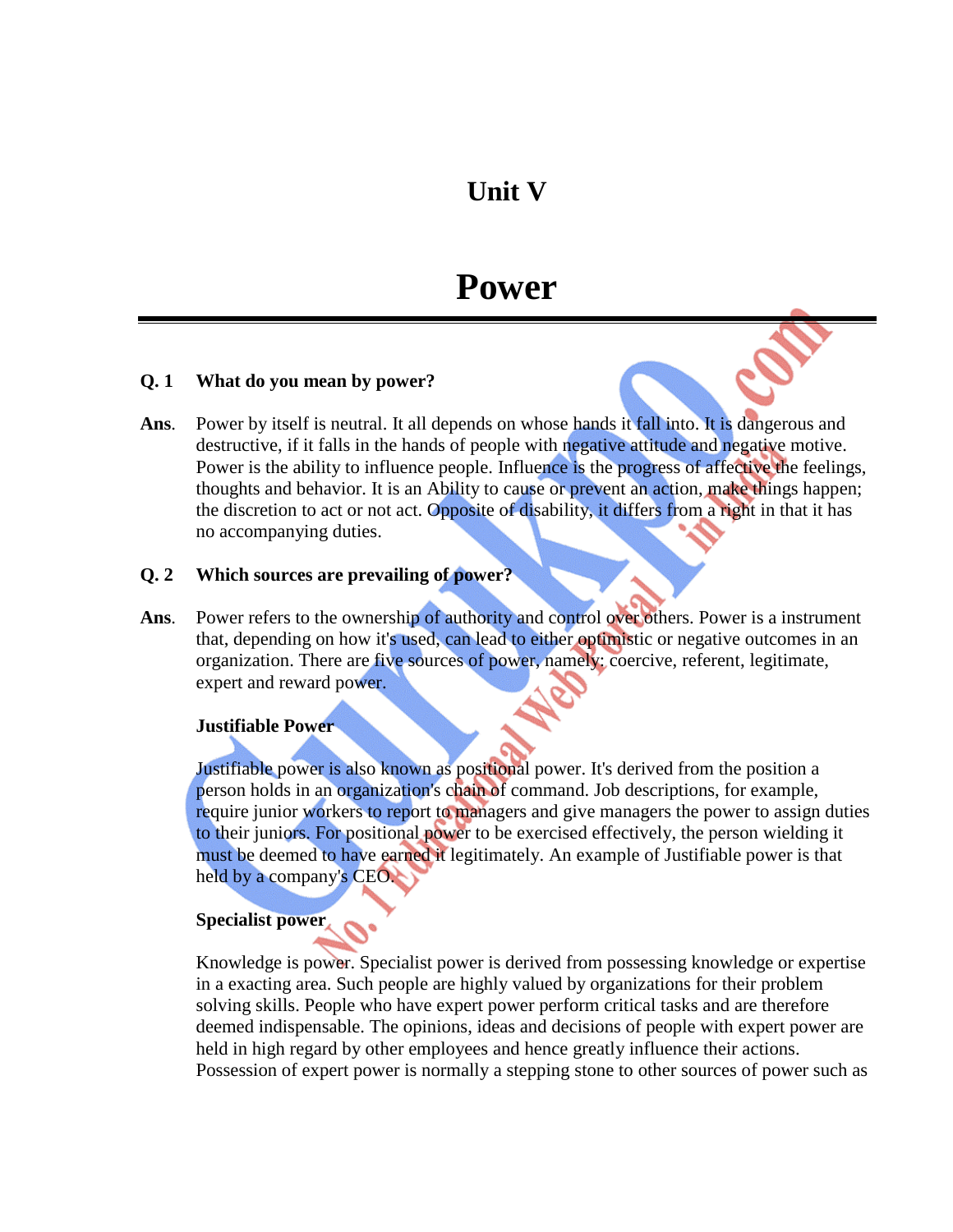legal power. For example, a person who holds expert power can be promoted to senior management, thereby giving him legitimate power.

#### **Referent Power**

Referent power is derived from the interpersonal relationships that a person cultivates with other people in the organization. People possess reference power when others respect and like them. Referent power arises from charisma, as the charismatic person influences others via the admiration, respect and trust others have for her. Referent power is also derived from personal connections that a person has with key people in the organization's hierarchy, such as the CEO. It's the perception of the personal relationships that she has that generates her power over others.

#### **Coercive Power**

Coercive power is derived from a person's ability to influence others via pressure, punishments or sanctions. A junior staff member may work late to meet a time limit to avoid disciplinary action from his boss. Coercive power is, therefore, a person's ability to punish fire or warning another employee. Coercive power helps control the behavior of employees by ensuring that they adhere to the organization's policies and norms.

#### **Reward Power**

Reward power arises from the skill of a person to influence the allocation of incentives in an organization. These incentives include salary increments, positive appraisals and promotions. In an organization, people who have reward power tend to influence the actions of other employees. Reward power, if used well, greatly motivates employees. But if it's functional through preference, reward power can greatly demoralize employees and reduce their output.

#### **Q. 3 What do you mean by implication of performance and satisfactory?**

**Ans** Performance management is a process designed to get better or generational, team and individual performance and is determined by line managers. It emerged out of the realization that a more continuous and integrated approach was needed to manage and reward performance. Performance management is a continuous and flexible process, which involves managers and those whom they manage acting as partners, within a framework that sets out how they can best work together to achieve the intended results. It focuses on future performance planning and improvement rather than on retrospective performance appraisal. It provides the basis for regular and frequent dialogues between managers and individuals or teams about performance and development needs. It is a process which reflects normal good management practices of setting direction, monitoring and measuring performance, and taking action accordingly. It should be treated as a natural process that all good managers follow. As far as employee motivation is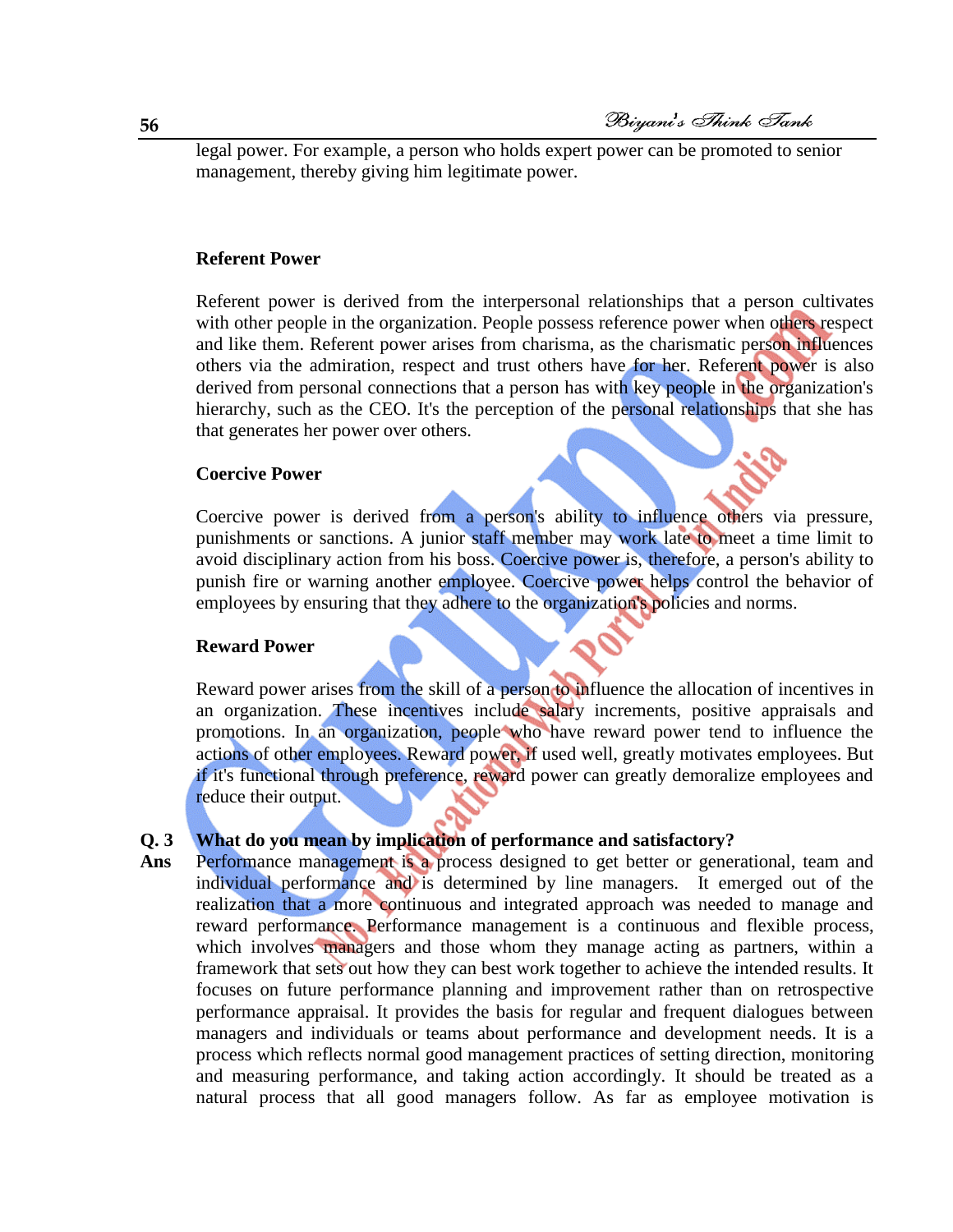concerned, the relevant research question is what really motivates an employee to put forward exemplary efforts with a view to producing superior work performance. In fact, the motivation-hygiene theory proposed by Herzberg has got far-reaching managerial implications. Based on his research, it is concluded that the replies people gave when they felt good about their job were significantly different from the replies given when they felt bad. Intrinsic factors such as achievement, recognition, the work itself, responsibility, advancement, and growth seem to be related to job-satisfaction. On the other hand, when employees were dissatisfied, they tended to cite extrinsic factors, such as company policy and administration, and working conditions.

**Dischiption**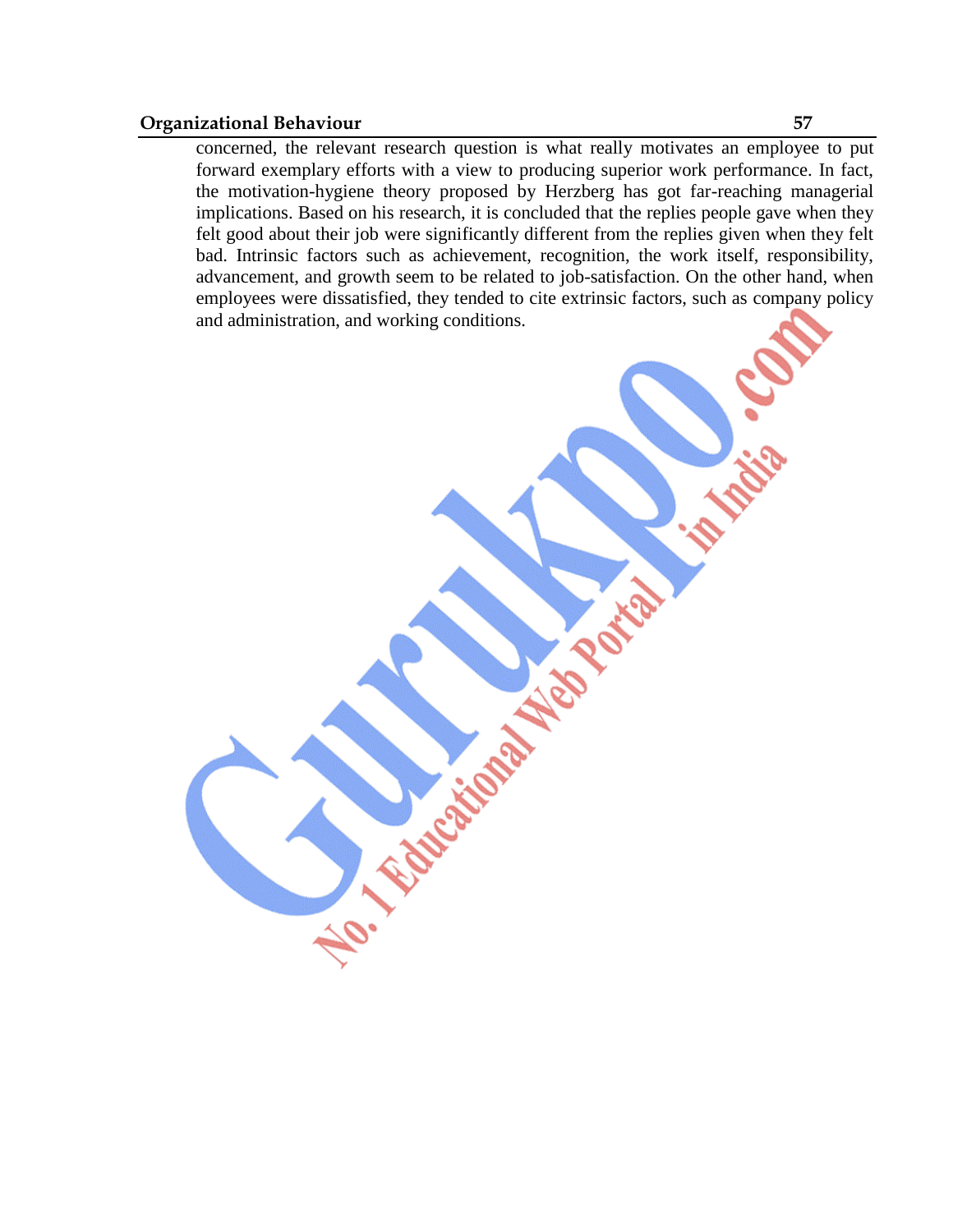# **Multiple Choice Questions**

**1) Which of the following types of teams would most likely empower its team members to make work-related decisions?** 

- a) Technical **b) Self-managed** c) Problem-solving  $\sum_{i=1}^n$ d) Management **2) Which of the following is LEAST likely to create dependency?**  a) Importance b) Non substitutability **c) Power legitimacy** d) Supply and demand **3) \_\_\_\_\_\_\_\_\_ focuses on the study of people in relation to their social environment.** a) Psychology **b) Sociology** c) Corporate strategy d) Political science **4) Which of the following techniques most restricts discussion or interpersonal communication during the decision-making process? a) Nominal group**
- b) Brainstorm
- c) Electronic meeting
- d) Formal process

**5) \_\_\_\_\_\_\_\_\_\_\_\_\_\_\_ creates problem for employees when their job requires to display emotions incompatible with their actual feelings** 

a) Depression

**b) Emotional Labor**

- c) Stress
- d) Anxiety

#### **6) Self-managed teams are typically comprised of how many members?**

a) 2-5 b) 5-10 **c) 10-15** d) Over 100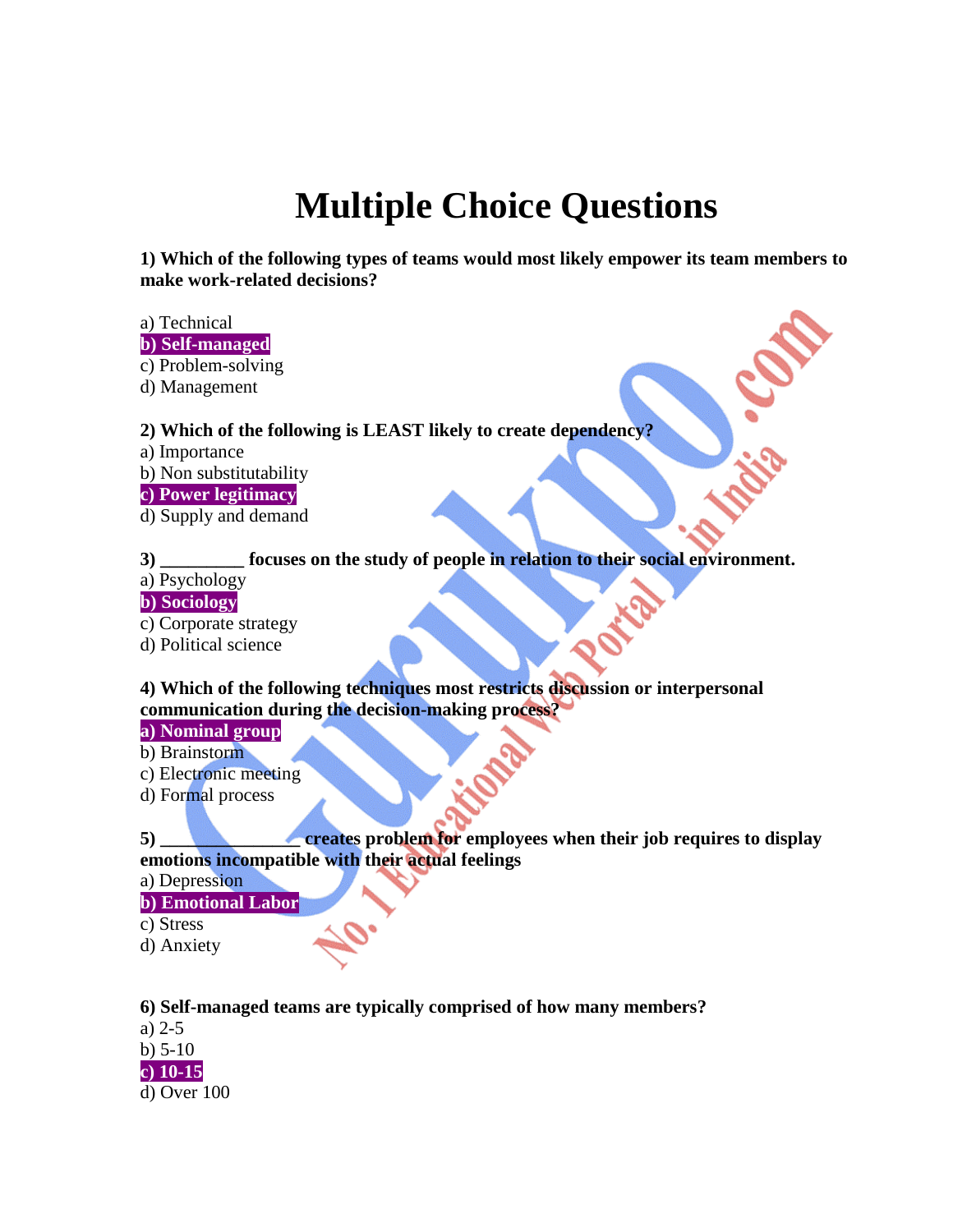## **7) In attribution theory, what is distinctiveness?**

a) Whether an individual displays consistent behaviors in different situations

**b) Whether an individual displays different behaviors in different situations**

c) Whether an individual displays consistent behaviors in similar situations

d) Whether an individual displays different behaviors in similar situations

## **8) Job satisfaction is best described as \_\_\_\_\_\_\_\_\_\_.**

a) A result

b) A value

**c) An attitude**

d) A discipline\

**9) Sadaf has a low absenteeism rate. She takes responsibility for his health and has good health habits. She is likely to have a(an):**

**a) Internal locus of control**

b) External locus of control

c) Core locus of control

d) High emotional stability level

### **10) When we rank an individual's values in order of their with the version we obtain the person's value system.**

#### **a) Intensity**

- b) Content
- c) Context
- d) Social needs

## **11) An individual most likely to engage in political behavior would have all of the following except a/an :**

a) High need for power b) High ability to self monitor

**c) High charisma rating**

d) Internal locus of control

**12) The advertisers believe the celebrities have which of the following power?**

a) Personal

## **b) Referent**

c) Expert

d) Legitimate

**13) Which of the following is the term used to refer to establishing effective relationships with key people inside and/or outside an organization?**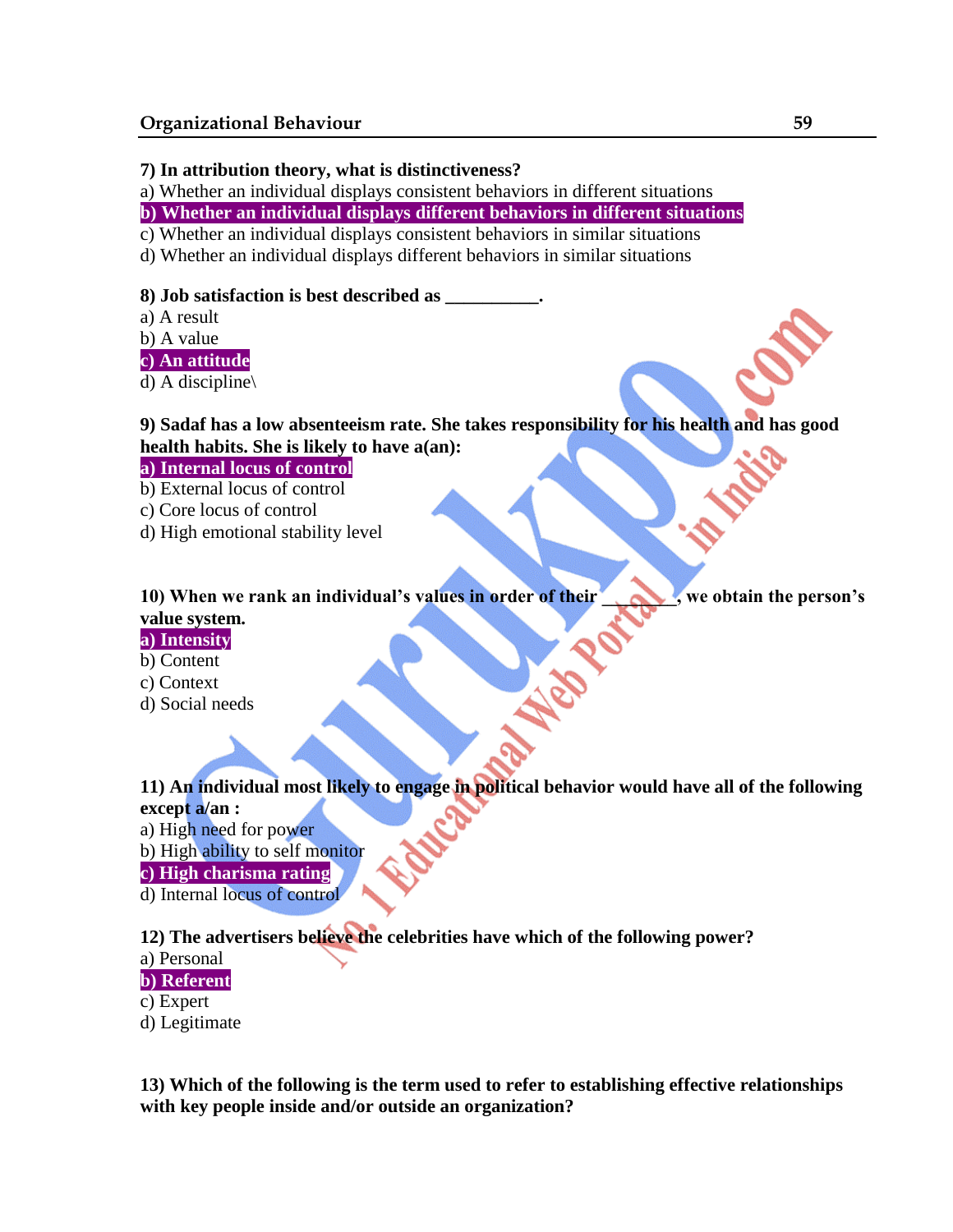Biyani's Think Tank

a) Networking b) Politicking c) Interest group **d) Lobbying**

### **14) Decrease in tenure can increase**

a) Innovation

b) Productivity

c) Creativity

**d) Absenteeism**

**15) Which of the following type of leader is likely to have the most profound effect on his or her followers?**

a) Educational

## **b) Directive**

c) Transformational

d) Transactional

**16) What is the term used for a general impression about an individual based on a single characteristic such as intelligence, sociability, or appearance?**

a) The contrast effect

b) Personal bias

**c) The halo effect**

d) Projection

## **17) Which of the following is NOT true of charismatic leaders?**

a) They have behavior that is unconventional

b) They are willing to take high personal risk

c) They have a vision and the ability to articulate the vision

**d) They show consistency with their followers' behaviors**

**18) Zahid is undergoing a great deal of stress at his job. Zahid performs several duties during the course of a day and finds that the accomplishment of one duty directly competes or interferes with the successful accomplishment of another duty. It can be said that Zahid is most probably experiencing:**

**a) Role ambiguity**

b) Role conflict

c) Personal conflict

d) Relationship conflict

## **19) If you support the idea that conflict should be eliminated, you are supporting which of the following views of conflict?**

## **a) The traditional view**

b) The human relations view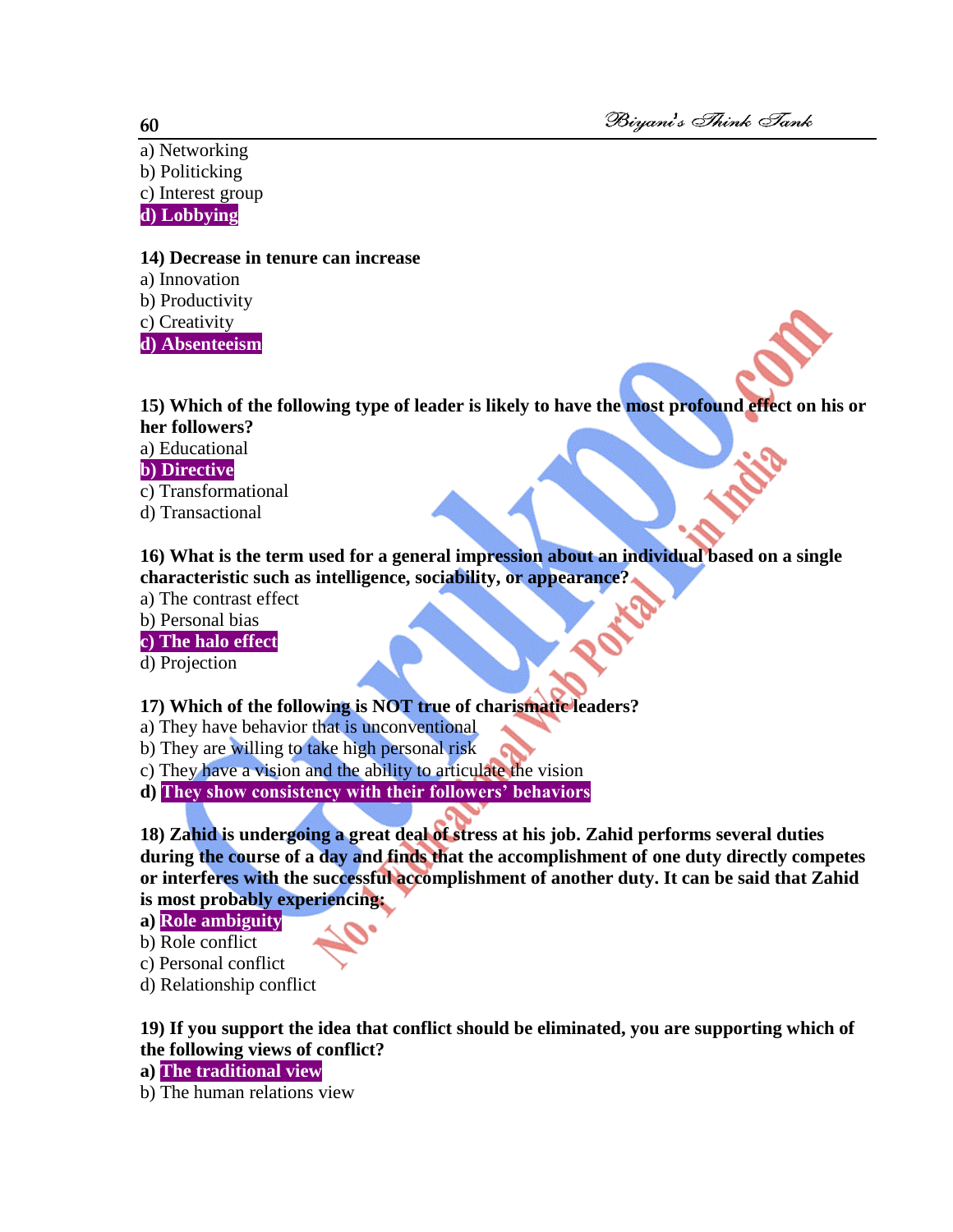- c) The interactionist view
- d) The positivistic view

## **20) Which of the following can be defined as a loss in performance due to low leader expectations?**

- **a) Golem effect**
- b) Galatea effect
- c) Halo effect
- d) Marshal effect

## **21) Which of the following is NOT one of Hofstede's five dimensions of national culture?**

- a) Power distance
- b) Future orientation
- c) Uncertainty avoidance
- d) **Flexibility versus rigidity**

## **22) Which of the following statements about the determinants of personality is true?**

- a) Personality appears to be a result of external factors
- b) Personality appears to be a result of mainly hereditary factors
- c) Personality appears to be a result of mainly environmental factors
- d) **Personality appears to be a result of both hereditary and environmental factors**

#### **23) The smell of fresh cake baking makes Saima's mouth water is an example of which one of the following learning theory?**

- a) **Classical conditioning**
- b) Operant conditioning
- c) Social learning
- d) Reinforcement theory

## **24) Imran is the head of a group at an advertising agency working with artists and designers to come up with effective branding of new products. Why is it particularly important for him to keep his team happy?**

- a) People are more conscientious when they are in a good mood
- b) People are more efficient when they are in a good mood
- c) People are more productive when they are in a good mood
- d) **People are more creative when they are in a good mood**

## **25) Which of the following is true of people with a Type A personality?**

- a) They are generally content with their place in the world
- b) They generally feel little need to discuss their achievements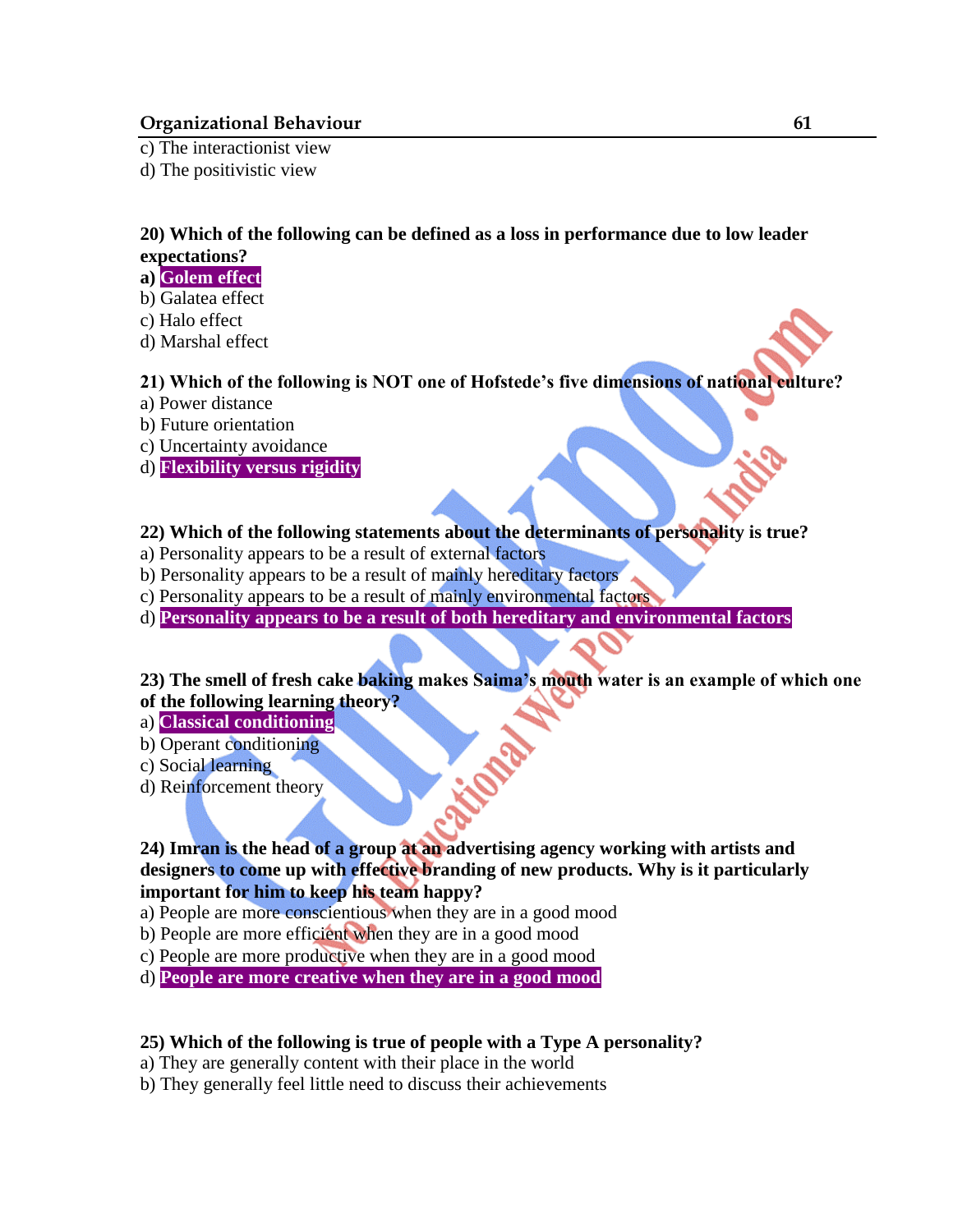**62**

c) They are easy going and relaxed that's why take no tension of work

d) **They have an intense desire to achieve and are extremely competitive**

## **26) What is/are the key element(s) of motivation?**

a) Intensity

- b) Direction
- c) Persistence
- d) **All of the given options**

**27) As a manager, one of Ali's duties is to present awards to outstanding employees within his department. Which Mintzberg managerial role is Ali performing, when he does this?**

- a) Leadership role
- b) Monitor role
- c) Figurehead role
- d) Spokesperson role

## **28) The two general approaches to bargaining are known as:**

- **a) Emotional and rational**
- b) Affective and reflective
- c) Distributive and integrative
- d) Formal and informal

## **29) According to attribution theory, which of the following is an example of externally caused behavior?**

## **a) An employee is late because of a flat tire**

- b) An employee was promoted because of his abilities
- c) An employee was fired because he slept on the job
- d) An employee was promoted because he was hard working

## **30) For task conflict to be productive, it should be:**

- a) Kept high to low
- b) Kept at low to high
- c) Kept at moderate levels

**d) Kept at low-to-moderate levels**

## **31) Which of Hofstede's dimensions is the degree to which people in a country prefer structured to unstructured situations?**

- a) Collectivism
- b) Power distance
- c) Long-term orientation
- **d) Uncertainty avoidance**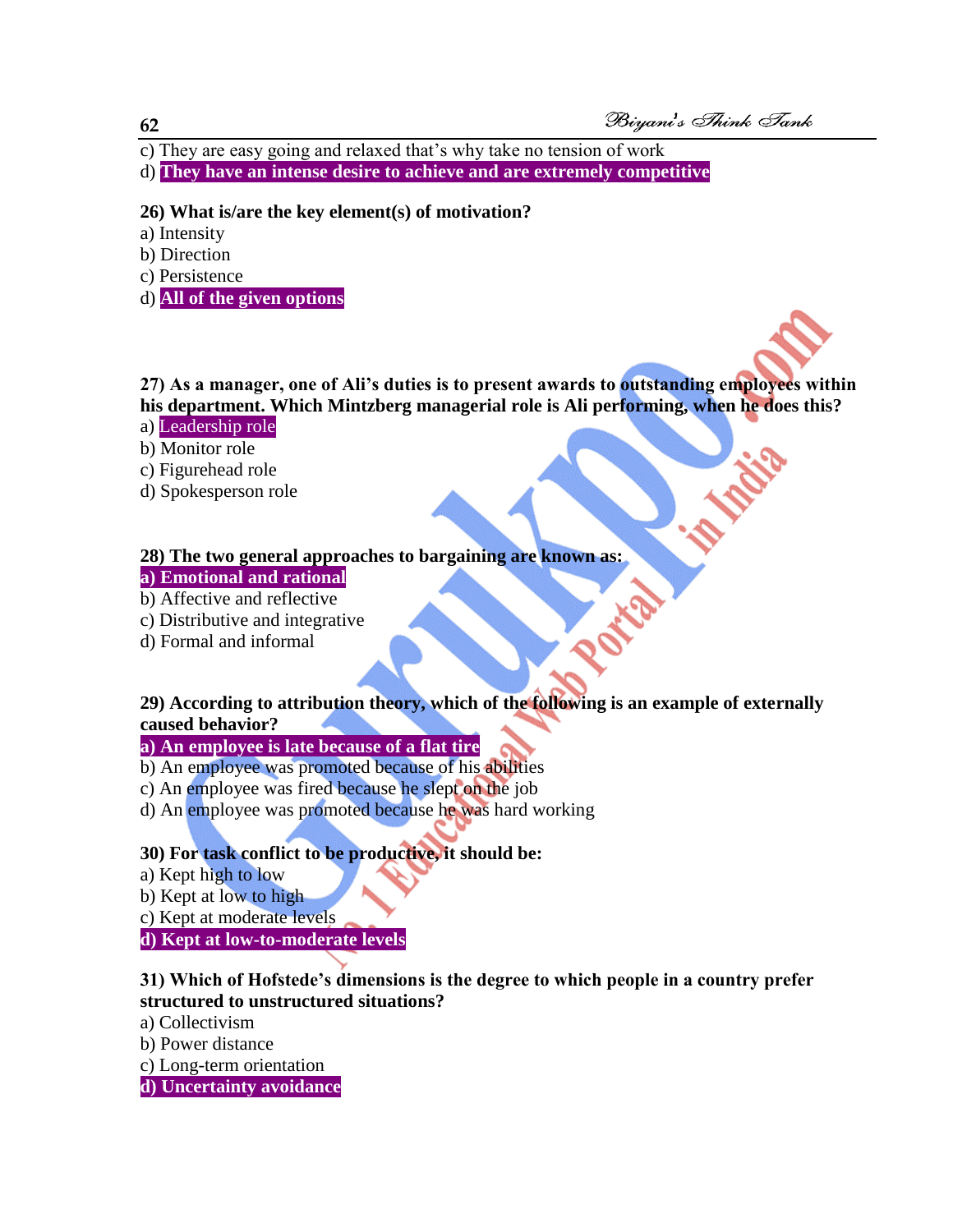## **32) Which of the following answer choices is the best definition of attitude?**

a) Attitudes are the yardstick by which one measures one's actions

b) Attitudes are the emotional part of an evaluation of some person, object or event

**c) Attitudes are evaluative statements of what one believes about something or someone**

d) Attitudes are a measure of how the worth of an object, person or event is evaluated

## **33) Which of the following theory is proposed by Clayton Alderfer?**

a) Theory X and Theory Y

## b) Hierarchy of Needs

**c) ERG Theory**

d) Theory Z

#### **34) Values are important to organizational behavior because they: a) Are considered as an integral part of culture**

b) Help to understand the attitudes and motivation

- c) Form the supporting foundation for the study of ethics
- d) Allow the study of alignment of organizational policies

## **35) When a bank robber points a gun at a bank employee, his base of power is:**

- **a) Coercive**
- b) Punitive
- c) Positional
- d) Authoritative

## **36) The highest level of trust is exhibited in which of the following type of trust?**

- a) Reward-based
- b) Deterrence-based
- c) Knowledge-based

**d) Identification-based**

**37) Hadia is an office worker who processes health insurance forms. She has worked at her present job for three years. Initially she was criticized by her supervisor for careless work, but in the months after that improved considerably. Now she consistently processes her forms without errors and above quota. However she has found her supervisor has not responded to the extra effort she puts in, giving her no praise and no financial reward. Hadia will most likely perceive that there is a problem in which of the following relationships?**

a) Rewards-personal goal

**b) Performance-reward**

c) Effort-performance

d) Rewards-effort

**38) The more consistent a behavior, the more the observer is inclined to \_\_\_. a) Attribute it to interpretation**

b) Attribute it to internal causes

**SOL**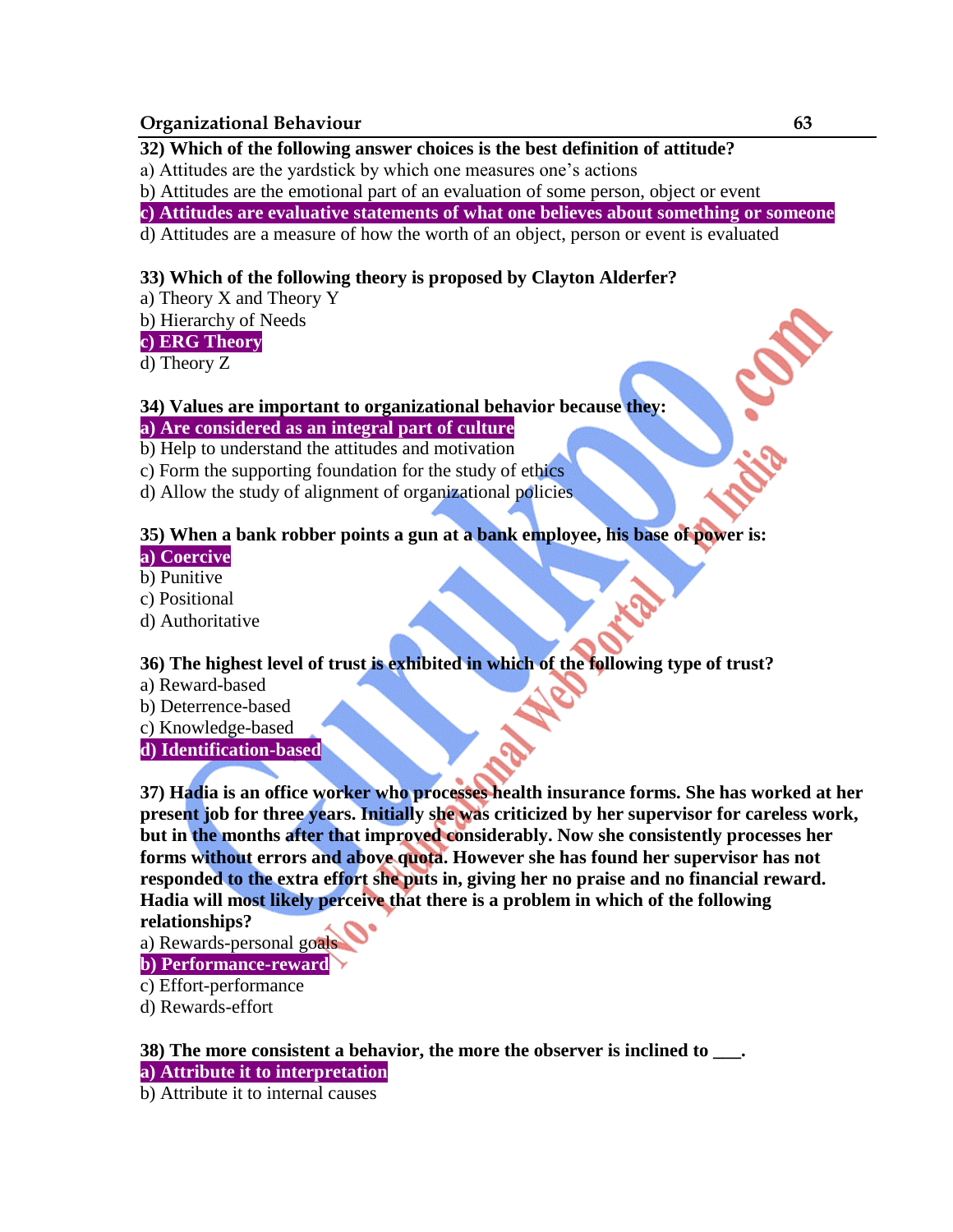c) Attribute it to consensus

d) Attribute it to external causes

**39) According to the goal-setting theory of motivation, highest performance is reached when goals are set to which level?**

a) Impossible but inspirational

**b) Difficult but attainable**

c) Only marginally challenging

d) Easy and attainable

**40) Asma has composed a list of concerns along with her suggestions for improving conditions. Asma is dealing with her dissatisfaction through \_\_\_.**

a) Exit

**b) Voice**

c) Loyalty

d) Neglect

**41) Values like working hard, being creative and honest are the means which lead towards achieving organizational goals. Which of the following term best describes these values**

a) Terminal values

**b) Instrumental values**

c) Theoretical values

d) Social values

## **42) Rater Errors comprised of the following EXCEPT:**

a) Central Tendency

b) Leniency

**c) Mis-perception**

d) Harshness

**43) Your physician has advised you to take a series of medications. You comply because of**  his **power.** 

a) Referent

b) Formal

**c) Expert**

d) Personal

**44) Mrs. Hillary Clinton gained political capital by her marriage to the President Clinton is an example of which of the following power?** a) Referent power **b) Legitimate power**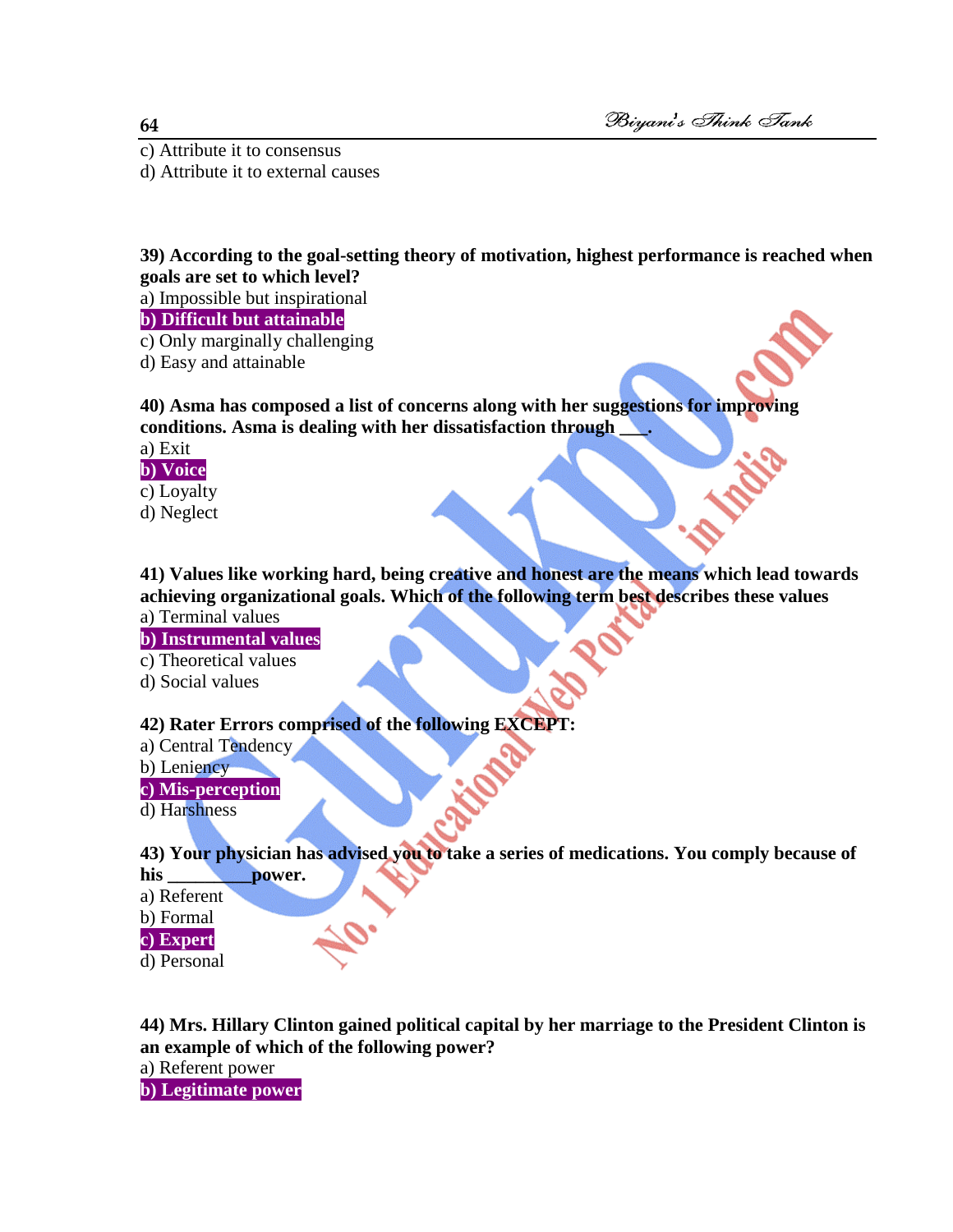c) Reward power

d) Expert power

**45) Maslow's Need theory was widely recognized by practicing managers during:**

a) 1950s and 1960s

**b) 1960s and 1970s**

c) 1970s and 1980s

d) 1980s and 1990s

**46) Saad comes to you with a request for funds for a project. He reminds you that company policy supports his position. He is using the tactic of :**

a) Coalitions

b) Consultation

**c) Legitimacy**

d) Pressure

**47) Which of the following is NOT consistent with rational decision-making?**

a) Consistency

b) Value-maximizing

**c) Restraints**

d) Ranking of criteria

**48) Which of the following fields has most helped us understand differences in fundamental values, attitudes, and behavior among people in different countries?**

## **a) Anthropology**

b) Psychology

c) Political science

d) Operations research

**49) Organizational members who intentionally violate established norms that result in negative consequences for the organization, its members, or both, show: a) Deviant Workplace Behavior**

b) Emotional Labor

c) Interpersonal Skills

d) Social Skills

**50) Explaining, measuring and changing behavior of humans or animals are concerned with:**

a) Operational analysts

b) Scientists

**c) Psychologists**

d) Sociologists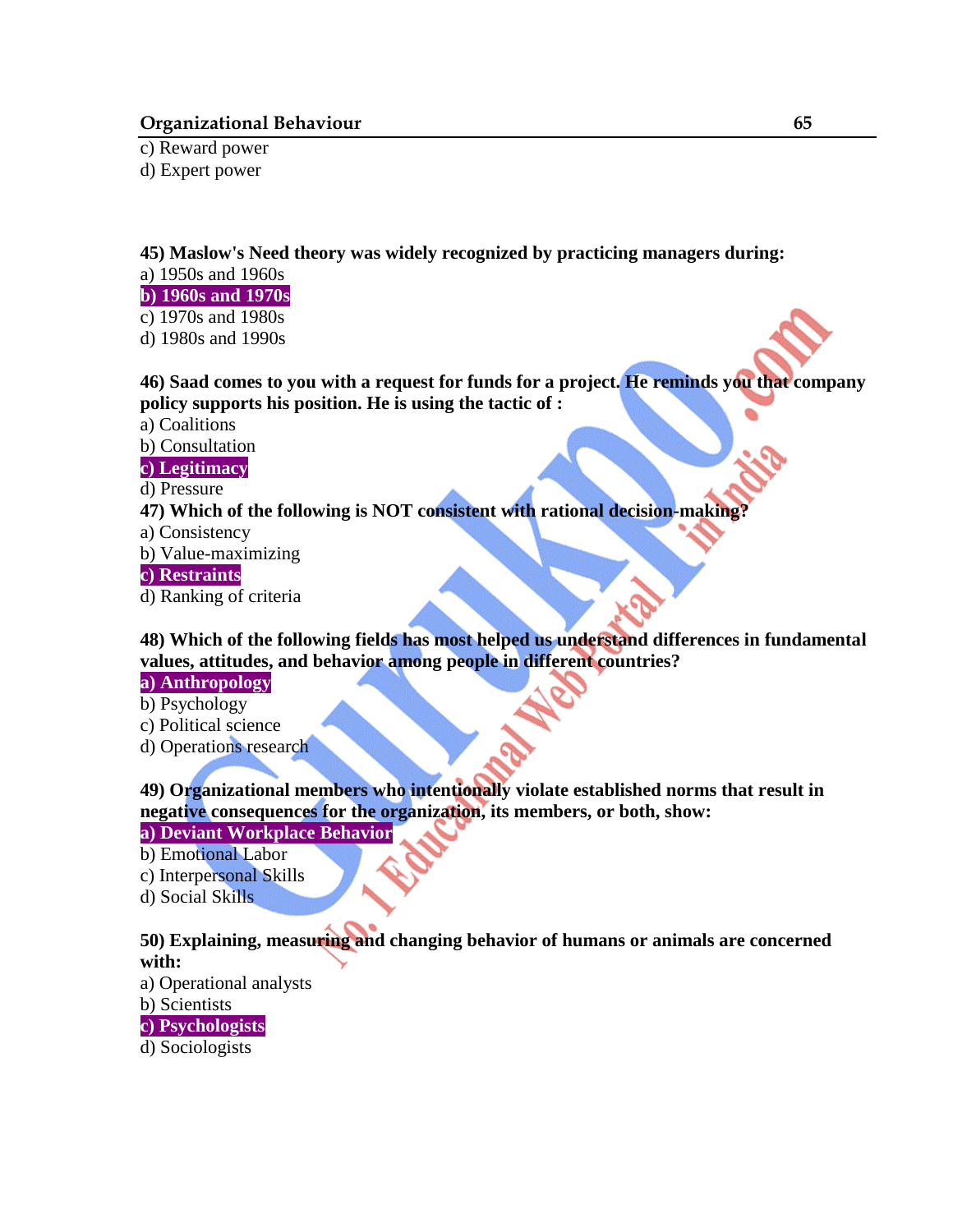## **51) Over the past two decades, business schools have added required courses on people skills to many of their curricula. Why have they done this?**

a) Managers no longer need technical skills in subjects such as economics and accounting to succeed.

b) There is an increased emphasis in controlling employee behavior in the workplace.

**c) Managers need to understand human behavior if they are to be effective.**

d) These skills enable managers to effectively lead human resources departments.

e) A manager with good people skills can help create a pleasant workplace.

## **52) Which of the following is most likely to be a belief held by a successful manager?**

ication

a) Technical knowledge is all that is needed for success.

b) It is not essential to have sound interpersonal skills.

## **c) Technical skills are necessary, but insufficient alone for success.**

d) Effectiveness is not impacted by human behavior.

e) Technical skills do not influence efficiency.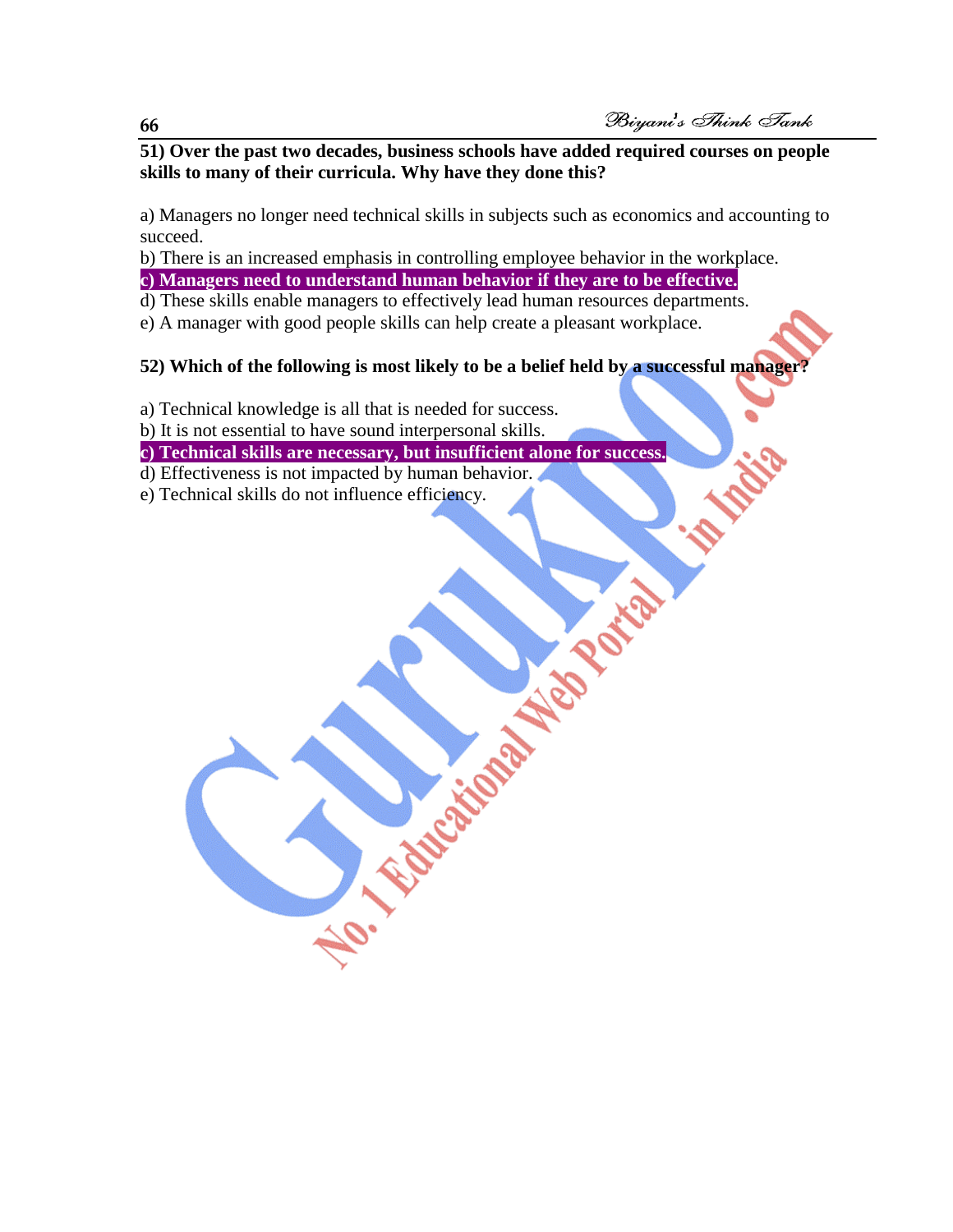# **Key Terms**

- **1) Sociology:** Sociologists study the social system in which individuals fill their roles; that is, sociology studies people in relation to their fellow human beings.
- **2) Psychology:** Psychology is the science that seeks to measure, explain, and sometimes change the behavior of humans and other animals.
- **3) Anthropology:** The study of societies to learn about human beings and their activities
- **4) Political Science:** The study of the behavior of individuals and groups within a political environment.
- **5) Alderfer's ERG Theory:** Clayton Alderfer's existence-relatedness-growth (ERG) theory is also a need theory of work motivation. Alderfer reduces the number of needs from five to three and states that needs at more than one level can be motivators at any time. Like Maslow, Alderfer proposes a hierarchy of needs. A three-level hierarchical need theory of motivation that allows for movement up and down the hierarchy.

•Existence Needs

•Relatedness Needs

•Growth Needs

**6) Deviant Workplace Behaviors:** Negative emotions can lead to employee deviance in the form of actions that violate established norms and threaten the organization and its members.

i. Productivity failures

- ii. Property theft and destruction
- iii. Political actions

iv. Personal aggression

- **7) Expert Power:** Expert power is "influence wielded as a result of expertise, special skill, or knowledge." Expertise has become a powerful source of influence as the world has become more technological. As jobs become more specialized, we become increasingly dependent on experts to achieve goals.
- **8) Instrumental values:** Preferences for the means to be used in achieving desired ends.
- **9) Coercive power**: Obtaining compliance through threatened or actual punishment.
- **10) Uncertainty avoidance:** The degree to which people in a country prefer structured over unstructured situations.
- **11) Task conflict:** Task conflict relates to the content and goals of the work. Low-tomoderate levels of task conflict are functional and consistently demonstrate a positive effect on group performance because it stimulates discussion, improving group performance.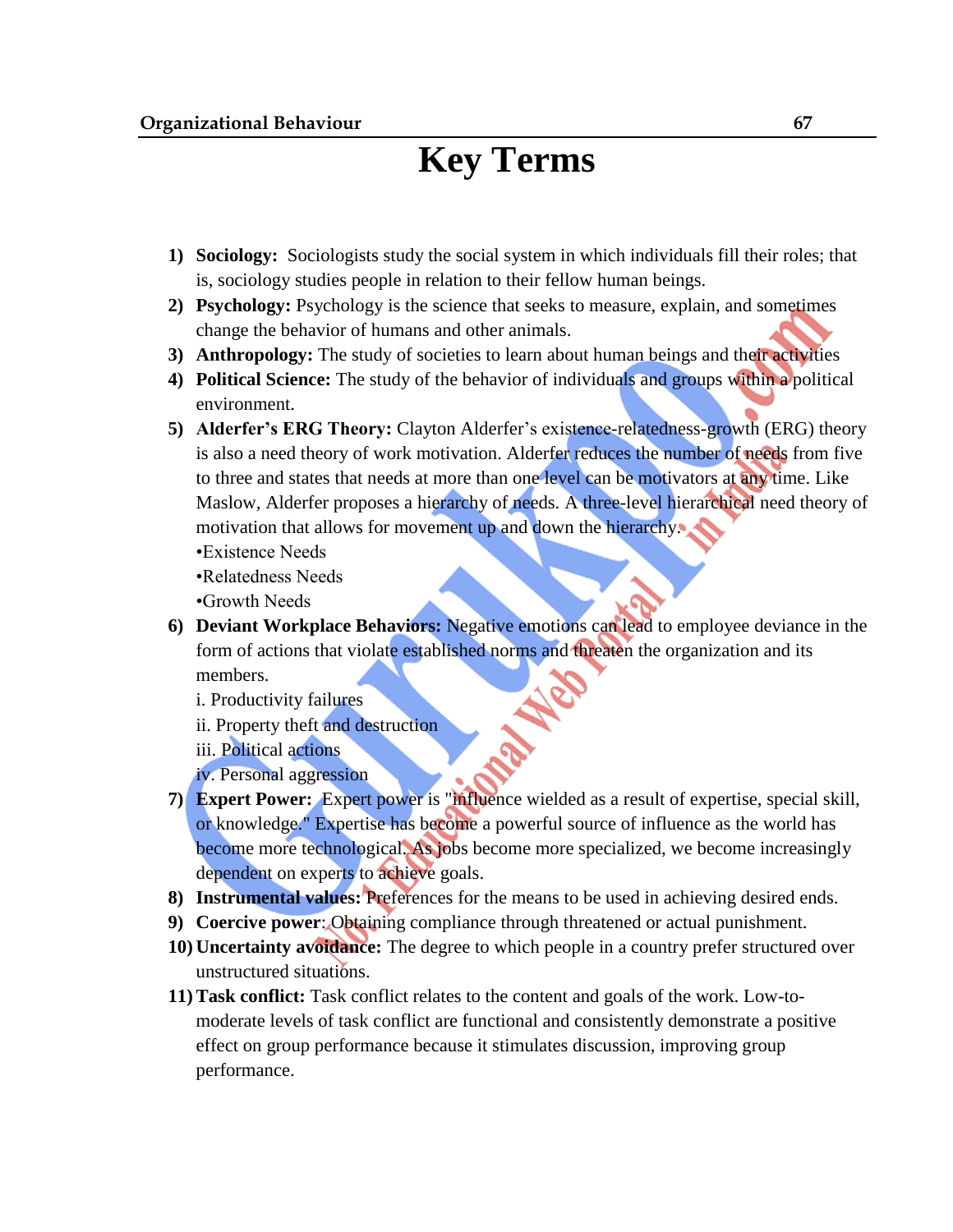- **12)Intensity**: how hard a person tries. Intensity is concerned with how hard a person tries. This is the element most of us focus on when we talk about motivation.
- **13) Direction**: toward beneficial goal. Direction is the orientation that benefits the organization.
- **14) Persistence**: how long a person tries. Persistence is a measure of how long a person can maintain his/her effort. Motivated individuals stay with a task long enough to achieve their goal.
- **15) Decision-Making Process**: Process to generate ideas and evaluate solutions. A form of structured group decision making that enables everyone to participate and have his/her ideas heard without hostile criticism or distortions. A structured voting procedure is used to prioritize responses to the nominal question.
- **16) Emotional Labor** A related affect-term that is gaining increasing importance in organizational behavior is emotional labor. Originally developed in relation to service jobs. It is when an employee expresses organizationally desired emotions during interpersonal transactions.
- **17) Value System:** A hierarchy based on a ranking of an individual's values in terms of their intensity.
- **18) Referent power:** Obtaining compliance through charisma or personal attraction.
- **19) Directive leadership**: It is likely to be perceived as redundant among employees with high perceived ability or with considerable experience.
- **20) Halo Effect:** The halo effect occurs when we draw a general impression on the basis of a single characteristic. This phenomenon frequently occurs when students appraise their classroom instructor.
- **21) Type A Personality:** individuals have an intense desire to achieve, are extremely competitive, have a sense of urgency, are impatient, and can be hostile. A Type A personality is "aggressively involved in a chronic, incessant struggle to achieve more and more in less and less time, and, if required to do so, against the opposing efforts of other things or other persons.'' They are always moving, walking, and eating rapidly, are impatient with the rate at which most events take place, are doing do two or more things at once and cannot cope with leisure time. They are obsessed with numbers, measuring their success in terms of how many or how much of everything they acquire.
- **22) Golem Effect:** The Golem effect is the negative impact on subordinates' performance that results from low leader expectations toward them.
- **23) Traditional View Of Conflict:** The traditional view of conflict argues that it must be avoided—it indicates a malfunctioning with the group.
- **24) Role Ambiguity**: norms for a specific position are vague, unclear and ill-defined. Actors disagree on role expectations, not because there is role conflict but because role expectations are unclear. Examples: job descriptions, clinical objectives.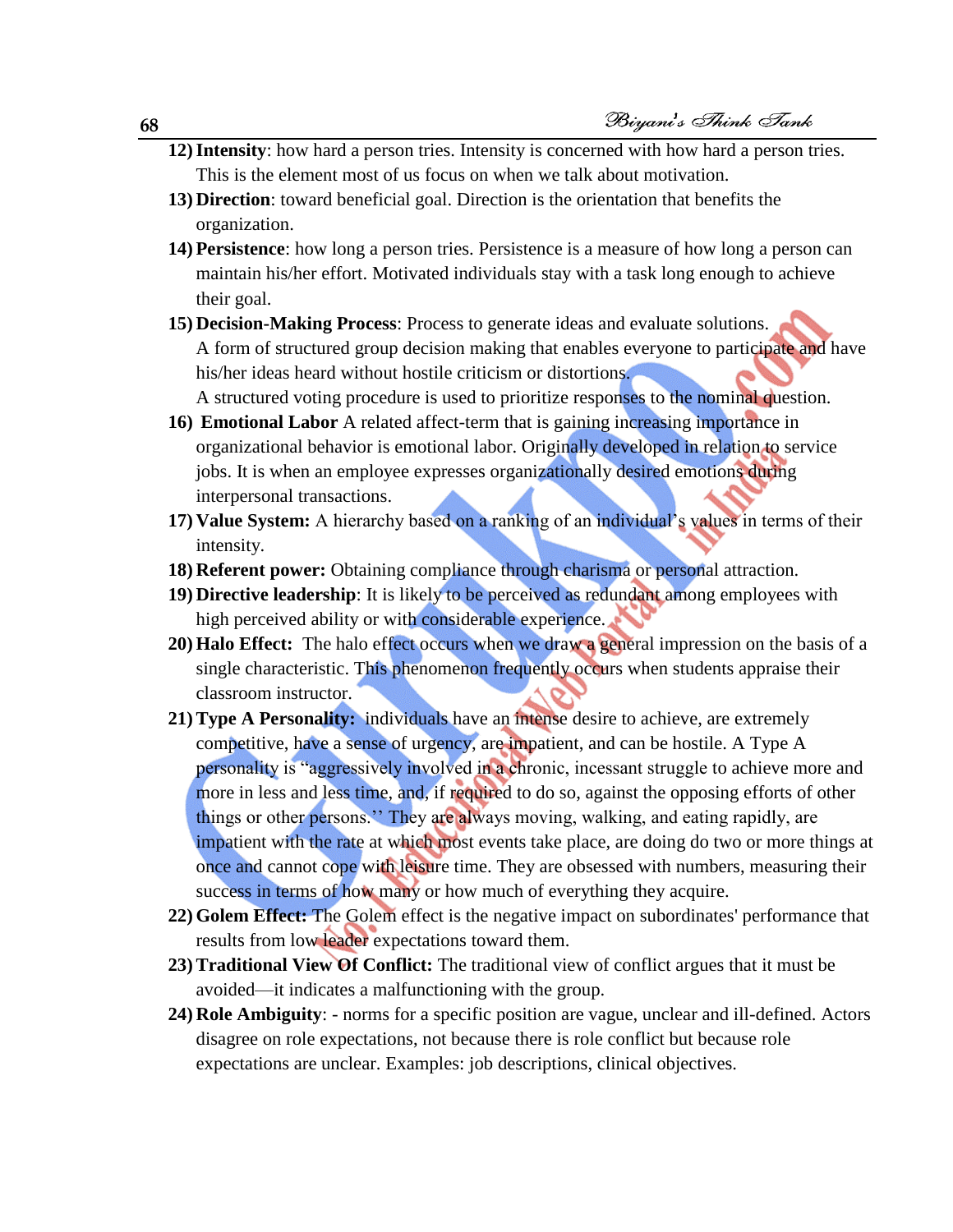**25) Automatic meter reading**, or **AMR**, is the technology of automatically collecting consumption, diagnostic, and status data from water meter or energy metering devices (gas, electric) and transferring that data to a central database for billing, troubleshooting, and analyzing. This technology mainly saves utility providers the expense of periodic trips to each physical location to read a meter. Another advantage is that billing can be based on near real-time consumption rather than on estimates based on past or predicted consumption. This timely information coupled with analysis can help both utility providers and customers better control the use and production of electric energy, gas usage, or water consumption

Wab

**Pricational**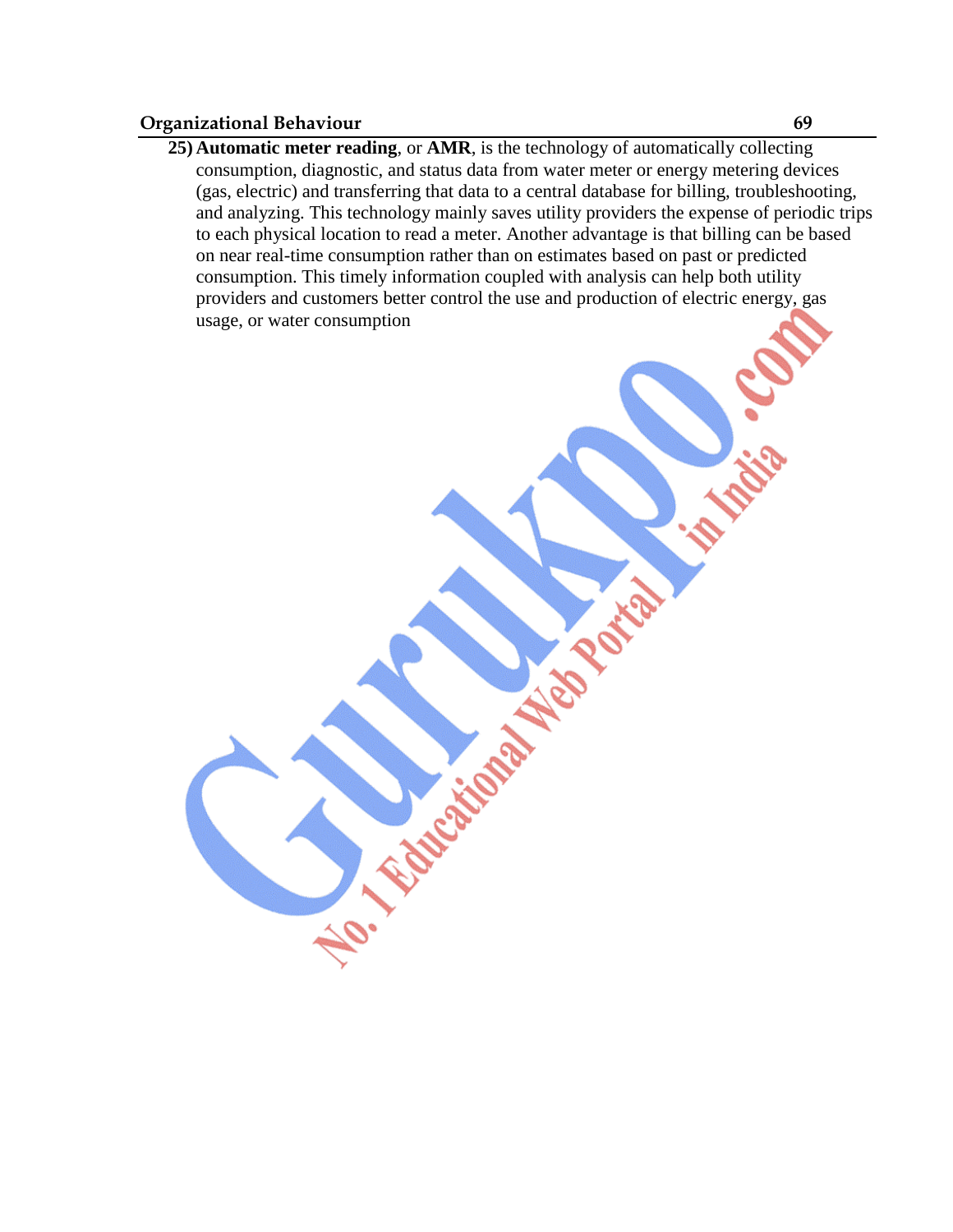## **Case Study**

## **PRET A MANGER**

Pret a Manger is a UK sandwich company whose first shop opened in London in 1986. They now have over 170 shops in England and Scotland and are looking to open an additional 31 new shops in 2008. Internationally, Pret currently have 10 locations in New York and 10 in Hong Kong. In February 2008 the founders sold the company for £345 million to Bridge point, the private equity firm. The firm prides itself on freshly produced foods, prepared daily for consumption that day, with a strong emphasis on locally sourced produce.

With this portfolio of properties comes a large and increasing utility expenditure. Managing this expenditure, the energy behind the costs and keeping focus on efficiency was the motivation behind partnering with BIU.

Our initial engagement is to provide a Revenue Recovery service. This will focus on a detailed historical analysis of the costs Pret have incurred in relation to electricity, going back up to six years. This work will be complemented by on site energy surveys at seven of their 'test' locations. These surveys will focus on rating current energy efficiency, and on identifying opportunities for future energy savings; either through changes in working arrangements, investing in new equipment or using current controls more effectively.

Our secondary engagement is to provide Pret a Manger with an Automated Meter Reading (AMR) feasibility study. Like many companies, Pret are looking to improve the level of information that is available to them in relation to on-site energy usage. The installation of AMR meters is one of the options that are presently being considered. BIU will evaluate the suitability and costs associated with providing a long term AMR solution.

#### **Next Steps...**

As our relationship with Pret a Manger develops we will extending the range of services to include Invoice Management e.g. validation and payment approval, together with Dynamic Procurement services. These will build upon the detailed information obtained as a result of the Revenue Recovery, Energy Surveys and any installed AMR devices.

- **Q1**. How has Pret a Manger positioned its brand?
- **Q2**. Explain how the different elements of the services marketing mix support and contribute to the positioning of Pret a Manger.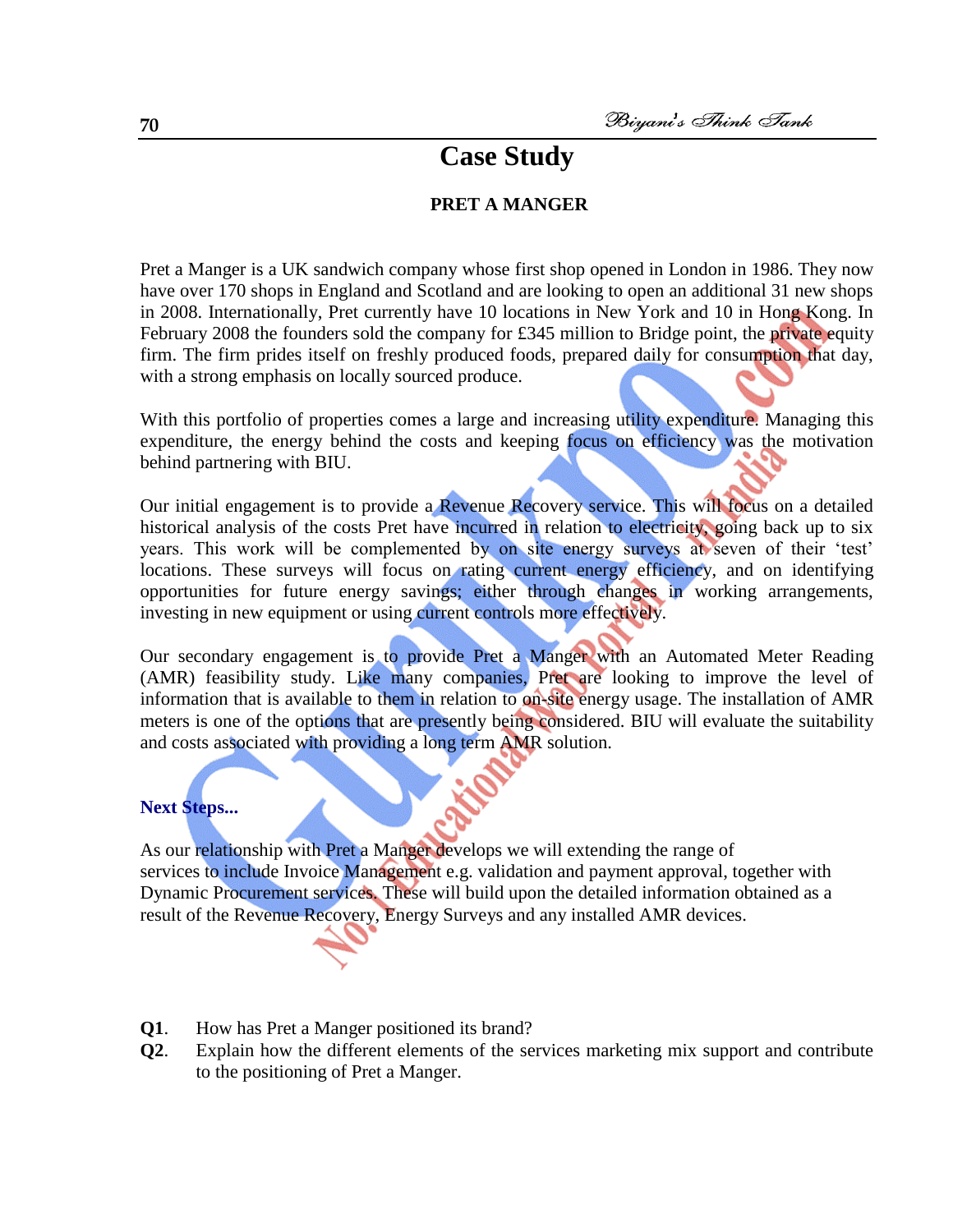### **Q1. How has Pret a Manger positioned its brand?**

Ans.: In the early 1980s, at London and other British cities the lunchtime eating is very narrow. Most of the people used to visit restaurants for traditional lunch and some to pubs. As the awareness created among people, they started searching good and healthy food. However, office employees have a little time for lunch, so they used to took fast-food from McDonald's, Burger King and KFC; otherwise pizzas. At the same time in 1986, Julian Metcalf and Sinclair Beecham two property law graduates started shop with a name as 'Pret a Manger' which means to 'ready to eat' at Central London.

They did things differently, so their brand positioned. They fulfilled the requirement of consumers; such as healthy and high quality food with no preservative and additives. Pret a Manger positioned as the most esteem brand within UK food and beverage sector. It has the extreme customer service, reliable quality, strong individual background and dedication to moral ideas.

## **Q2. Explain how the different elements of the services marketing mix support and contribute to the positioning of Pret a Manger.**

- Ans.: The different elements of 'service marketing mix' supported and contributed to 'Pret a Manger' as a famous brand in UK. These 7P-elements can be described as below**:**
	- 1. **Product:** Products of any company or brand should be consumer essential. 'Pret a Manger' implemented the same after looking the necessity of lunchtime eating in London and British.
	- 2. **Promotion:** Promoting a brand is most required as the quality of product. The name 'Pret a Manger' itself did advertise among people, by saying 'ready to eat'. Here the brand name 'Pret a Manger' functioned as an element of promotion.
	- 3. **Price:** Price doesn't matters, quality matters. ‗Pret a Manger' fulfilled the need of people as well as the quality. Pret's offering was based just about premium-quality sandwiches and other health-oriented lunches, which never compared with price by the consumers.
	- 4. **Place:** Pret's sandwiches are the best in London and now number one in UK's food and beverage sector. Pret started and marketed the product in a right place, where it needed.
	- 5. **People:** ‗Pret a Manger' concept is just like ‗by the people, of the people, and for the people'. The workers or employees who work for Pret are very cautious about health, freshness and uniqueness of product.
	- 6. **Physical evidence:** The physical look of every Pret's store is distinctive, high-tech style with dark red coloured interior. Each store plays music, to create a trendy and lively impression. The stores are very weather permitting to seat and eat.
	- 7. **Process:** The process contains various operations, such as people-place-price oriented. The self-service process is one of the best processes to save time of consumers and staffs. It also saves time and money of the company.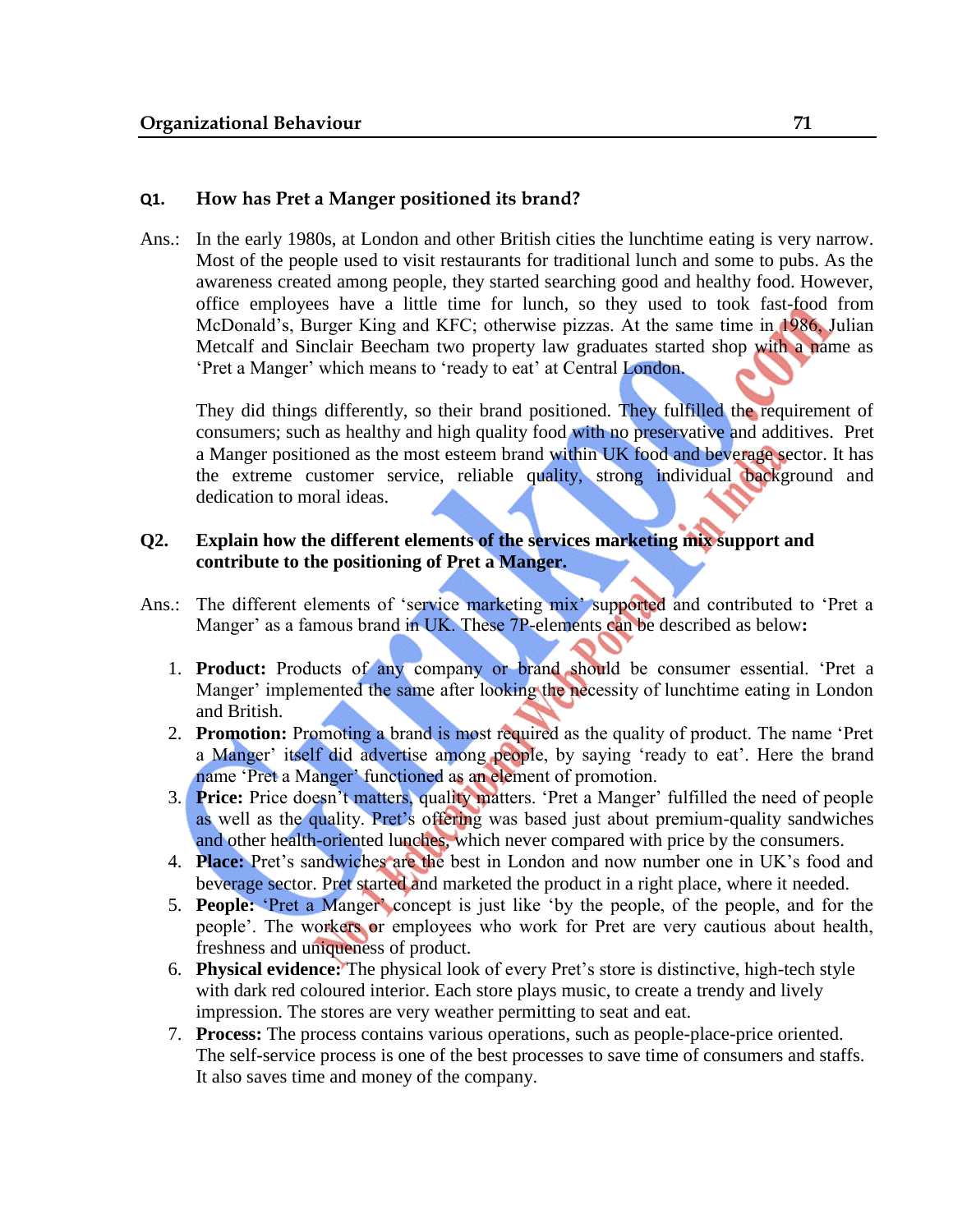# **Bibliography**

Allport, F. H. (1924) Social Psychology. Boston: Houghton Mifflin.

Bales, Robert Freed (1950) Interaction Process Analysis: A method for the study of small groups. Chicago: University of Chicago Press.

Bales, Robert Freed (1999) Social Interaction Systems: Theory and measurement. New Brunswick, NJ.: Transaction.

Baron, Robert S and Norbert L Kerr (2003) Group Process, Group Decision, Group Action. 2e. Buckingham: Open University Press.

Benson, Jarlah. (2000) Working More Creatively with Groups. London: Routledge.

Brown, Rupert (1999) Group processes: Dynamics within and between groups 2e. Oxford: WileyBlackwell.

Campbell, Douglas T. (1958) 'Common fate, similarity, and other indices of aggregates of persons as social entities', Behavioral Science 3: 14-25.

Cartwright, Dorwin and Alvin Zander (eds.) (1968) Group dynamics: research and theory 3e. London: Tavistock Publications.

Cooley, C. H. (1909) Social Organization. A study of the larger mind. New York: Scribners.

Deutsch, Morton (1949) 'A theory of cooperation and competition', Human Relations 2: 129-152.

Doel, Mark (2005) Using Groupwork. London: Routledge.

Durkheim, Émile (2002) Suicide. London: Routledge. [First published in 1897]

Forsyth, Donelson R. (1990) Group Dynamics 2e. Pacific Grove CA.: Brooks Cole.

Forsyth, Donelson R. (2006) Group Dynamics 4e [International Student Edition]. Belmont CA.: Thomson Wadsworth Publishing.

Hersey Paul and Blanchard, Kenneth (1977) Management of Organizational Behaviour: Utilizing human resources. 3e. Englewood Cliffs, NJ.: Prentice Hall.

Homans, George (1951) The Human Group, London: Routledge and Kegan Paul.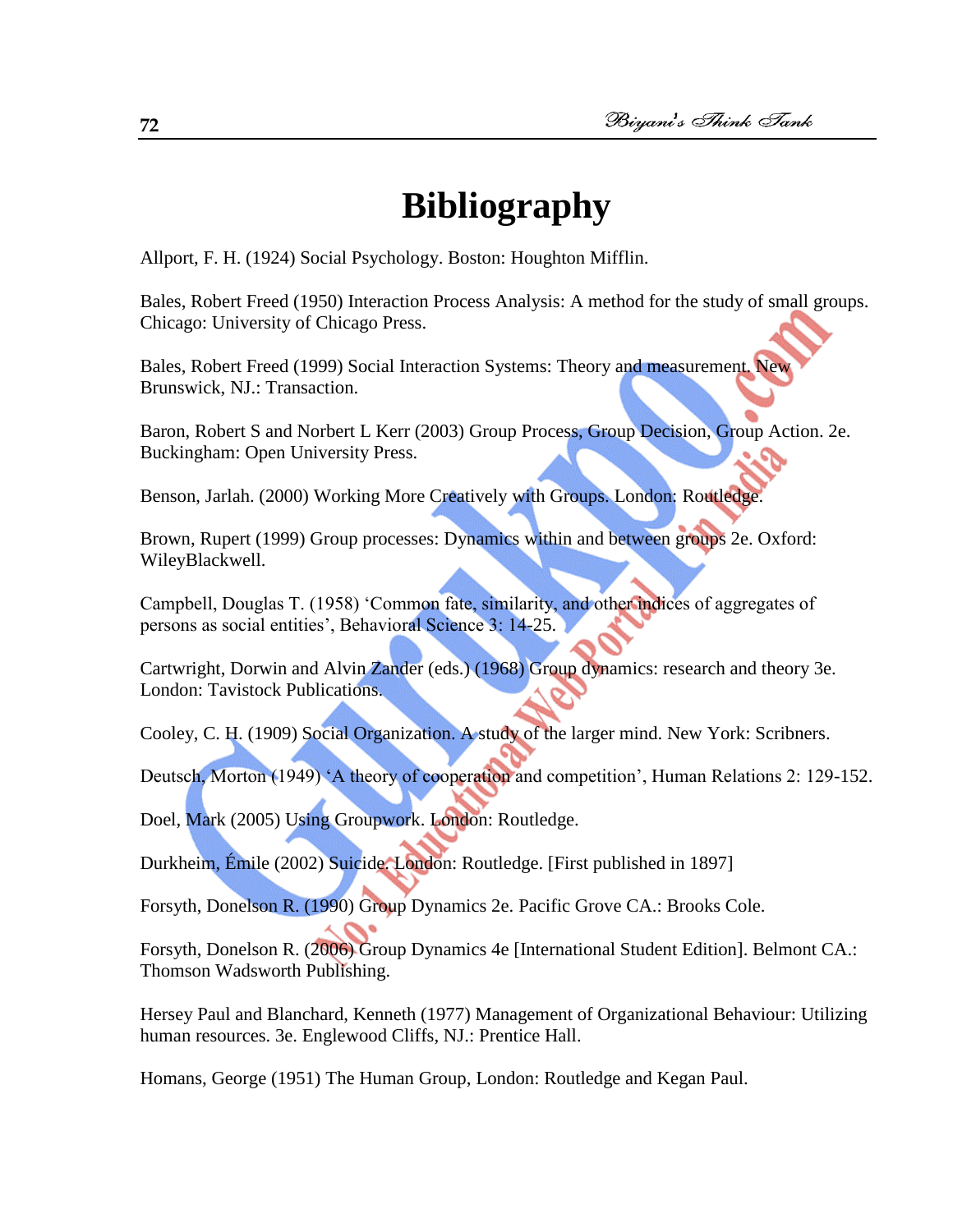## **Organizational Behaviour 73**

Johnson, David W. and Frank P. Johnson (2003) Joining Together. Group theory and group skills 8e. Boston: Allyn and Bacon.

Le Bon, Gustave (2006) *The Crowd. A study of the popular mind*. New York: Cosimo Books. [First published in English in 1896].

Lewin, Kurt (1948) Resolving social conflicts; selected papers on group dynamics. Gertrude W. Lewin (ed.). New York: Harper & Row, 1948.

Lewin, Kurt (1951) Field theory in social science; selected theoretical papers. D. Cartwright (ed.). New York: Harper & Row.

Mayo, Elton (1933) The Human Problems of an Industrial Civilization. New York: Macmillan.

McDermott, Fiona (2002) Inside Group Work. A guide to reflective practice. Crows nest NSW.: Allen and Unwin.

Mills, Theodore M. (1967) The Sociology of Small Groups. Englewood Cliffs, N.J.: Prentice-Hall.

Surowiecki, James (2004) *The Wisdom of Crowds. Why the many are smarter than the few*. London: Abacus.

Thrasher, F. (1927) The Gang. Chicago: University of Chicago Press.

Tuckman, Bruce W. (1965) 'Developmental sequence in small groups', Psychological Bulletin, 63, 384-399. The article was reprinted in Group Facilitation: A Research and Applications Journal - Number 3, Spring 2001 and is available as a Word document: http://dennislearningcenter.osu.edu/references/GROUP%20DEV%20ARTICLE.doc. Accessed January 14, 2005.

Tuckman, Bruce W., & Jensen, Mary Ann C. (1977). 'Stages of small group development revisited', Group and Organizational Studies, 2, 419- 427.

Turner, J. C. with M. A. Hogg (1987) Rediscovering the social group : a self-categorization theory. Oxford: Basil Blackwell.

Whyte, William Foote (1943, 1955, 1966, 1981, 1993) Street Corner Society: social structure of an Italian slum. Chicago: University of Chicago Press.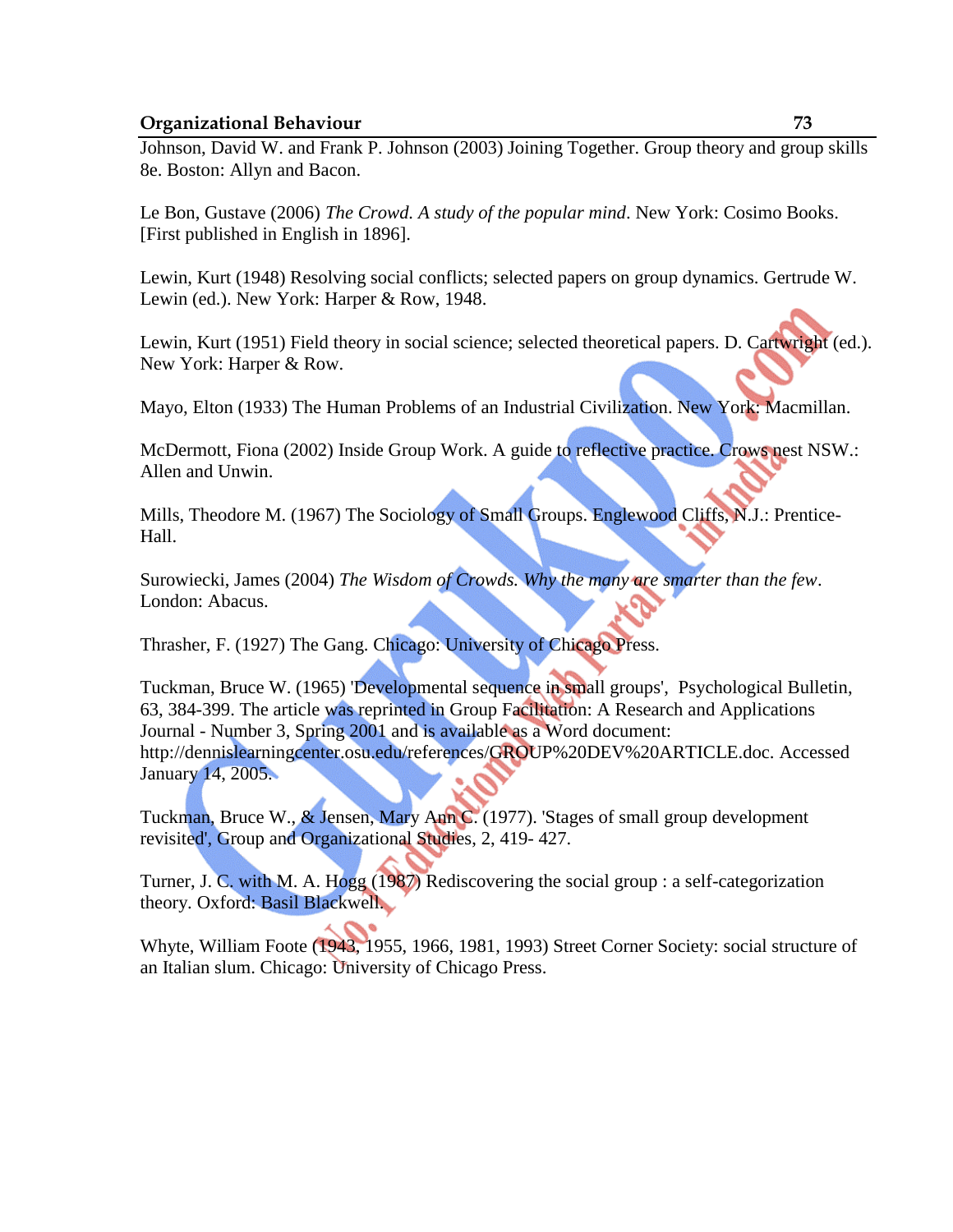- Haynes, T. (n.d.). Social Responsibility and Organizational Ethics. Retrieved May 8, 2010, from Answers.com: http://www.answers.com/topic/social-responsibility-andorganizational-ethics
- Kalinda, B. (Ed.). Social Responsibility and Organizational Ethics. (2001). Encyclopedia of Business and Finance (2nd ed., Vol. 1). New York: Macmillan Reference.
- Pride, William M., Hughes, Robert James, & Kickapoo, Jack R. (2008). Business (9th ed.) Boston, MA: Hough-ton McFarland Company. [ISBN 0-618-77091-7](http://en.wikipedia.org/wiki/Special:BookSources/0618770917)
- Crane (2008). *The Oxford Handbook of Corporate Social Responsibility*.
- Visser, Wayne, Dirk Matten, Manfred Pohl, and Nick Tolhurst (Editors) (2007). *The A to*   $\bullet$ *Z of Corporate Social Responsibility*. London, England; New York, NY: Wiley. [ISBN](http://en.wikipedia.org/wiki/International_Standard_Book_Number) [978-0-470-72395-1.](http://en.wikipedia.org/wiki/Special:BookSources/978-0-470-72395-1)
- May, Steve, George Cheney, and Juliet Roper (2007). *The Debate over Corporate Social*   $\bullet$ *Responsibility*. Oxford, England; New York, NY: Oxford University Press. [ISBN](http://en.wikipedia.org/wiki/International_Standard_Book_Number) [978-0-](http://en.wikipedia.org/wiki/Special:BookSources/978-0-19-517882-1) [19-517882-1.](http://en.wikipedia.org/wiki/Special:BookSources/978-0-19-517882-1) [OCLC](http://en.wikipedia.org/wiki/OCLC) [70292018.](http://www.worldcat.org/oclc/70292018)
- McBarnet, Doreen J., Aurora Voiculescu, and Tom Campbell (2007). *The New Corporate*   $\bullet$ *Accountability: Corporate Social Responsibility and the Law*. Cambridge, England: Cambridge University Press. [ISBN](http://en.wikipedia.org/wiki/International_Standard_Book_Number) [978-0-521-86818-1.](http://en.wikipedia.org/wiki/Special:BookSources/978-0-521-86818-1) [OCLC](http://en.wikipedia.org/wiki/OCLC) [181421309.](http://www.worldcat.org/oclc/181421309)
- Rossi, Alice S. (2001). *Caring and Doing for Others: Social Responsibility in the*   $\bullet$ *Domains of Family, Work, and Community*. Chicago, IL: University of Chicago Press. [ISBN](http://en.wikipedia.org/wiki/International_Standard_Book_Number) [0-226-72872-2.](http://en.wikipedia.org/wiki/Special:BookSources/0-226-72872-2) [OCLC](http://en.wikipedia.org/wiki/OCLC) [45064591.](http://www.worldcat.org/oclc/45064591)
- Salles, Denis (2011). ["Responsibility based environmental governance".](http://sapiens.revues.org/1092) *S.A.P.I.EN.S* **4**  $\bullet$ (1). Retrieved 15 June 2011
- Kroon, J. (1995), "General Management" (2nd Edition), *Pearson South Africa*, p. 76
- Zerk, Jennifer A. (2006). *Multinationals and Corporate Social Responsibility: Limitations and Opportunities in International Law*. Cambridge, UK: Cambridge
- University Press. [ISBN](http://en.wikipedia.org/wiki/International_Standard_Book_Number) [0-521-84499-1.](http://en.wikipedia.org/wiki/Special:BookSources/0-521-84499-1) [OCLC](http://en.wikipedia.org/wiki/OCLC) [76849750](http://www.worldcat.org/oclc/76849750)
- Dillerup, R., Stoi, R. (2006), "Unternehmensführung",*Vahlen*, p. 179 et seq.; p. 187 et seq.
- Kroon,J. (1995), "General Management" (2nd Edition), *Pearson South Africa*, p. 76
- Kroon, J. (1995), "General Management" (2nd Edition), *Pearson South Africa*, p. 76
- Jeffs, C. (2008), "Strategic Management", *SAGE Publications Ltd.*, p. 29 et seq.